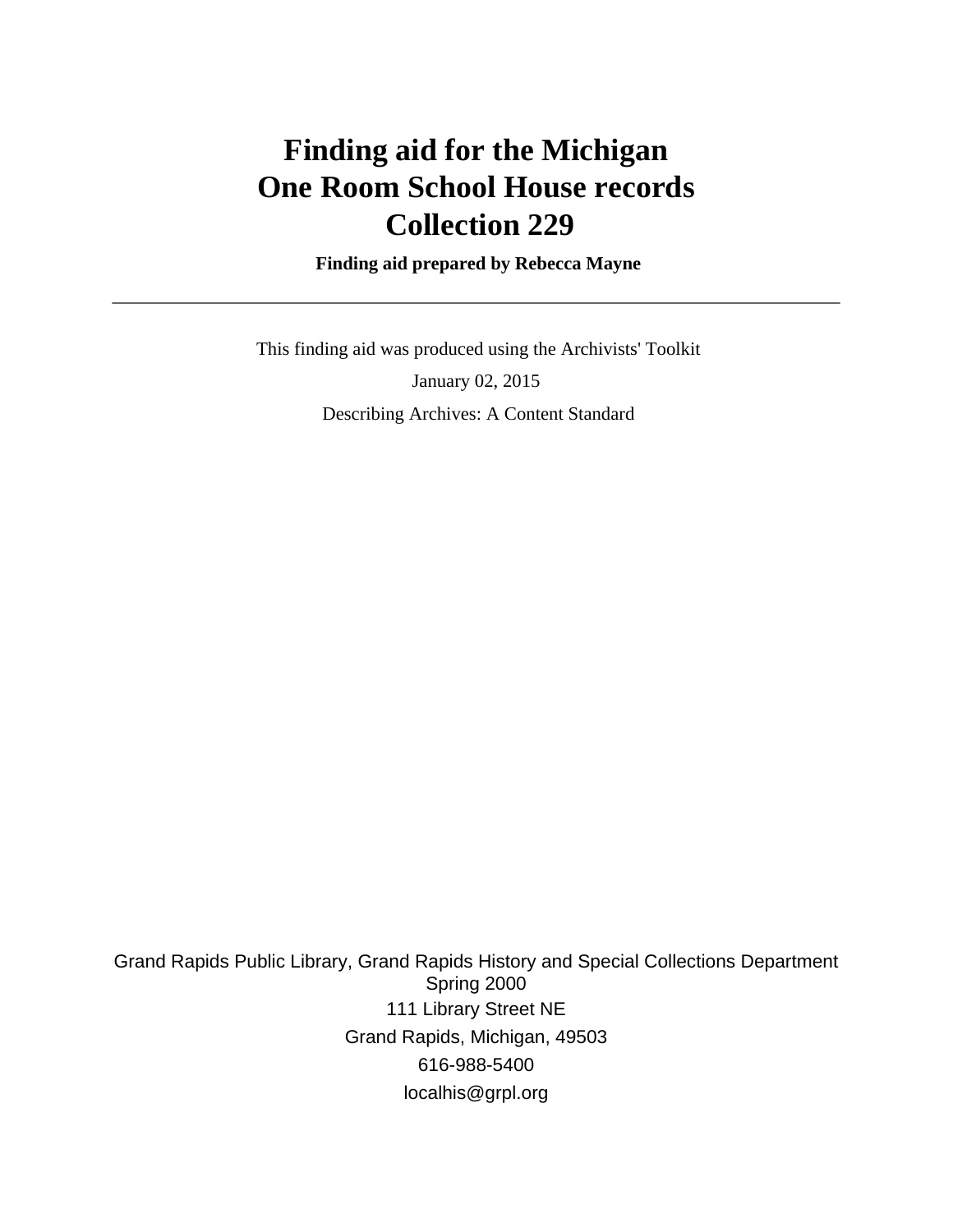# **Table of Contents**

| Series I. Historical files of the project and organization, including correspondence, reports, survey and |
|-----------------------------------------------------------------------------------------------------------|
|                                                                                                           |
|                                                                                                           |
|                                                                                                           |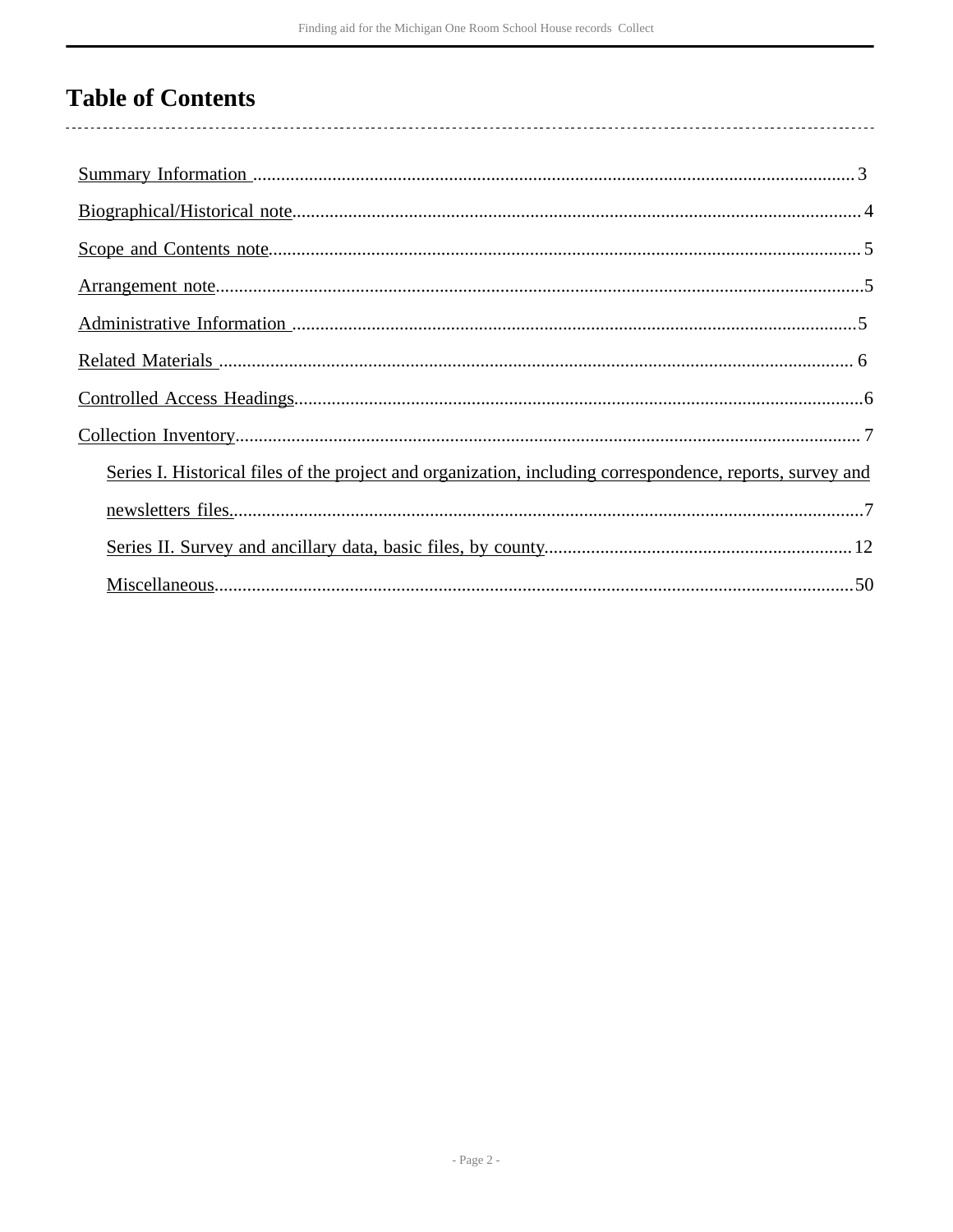# <span id="page-2-0"></span>**Summary Information**

| <b>Repository</b> | Grand Rapids Public Library, Grand Rapids History and Special<br><b>Collections Department</b>                                                                                                                                                                                                                                                                                                                                                                                                             |
|-------------------|------------------------------------------------------------------------------------------------------------------------------------------------------------------------------------------------------------------------------------------------------------------------------------------------------------------------------------------------------------------------------------------------------------------------------------------------------------------------------------------------------------|
| <b>Title</b>      | The Michigan One Room School House records                                                                                                                                                                                                                                                                                                                                                                                                                                                                 |
| <b>Date</b>       | n.d.                                                                                                                                                                                                                                                                                                                                                                                                                                                                                                       |
| <b>Extent</b>     | 4.6 Linear feet Five boxes                                                                                                                                                                                                                                                                                                                                                                                                                                                                                 |
| Language          | English                                                                                                                                                                                                                                                                                                                                                                                                                                                                                                    |
| <b>Abstract</b>   | The Michigan One Room School House records contains correspondence,<br>reports, survey forms and ancillary published materials documenting<br>various one room school house survey projects and the development of the<br>Michigan One Room School House Association. The material documents<br>the many one room school houses that were once an integral part of the<br>Michigan state educational system. The collection contains information<br>regarding one room school houses throughout the state. |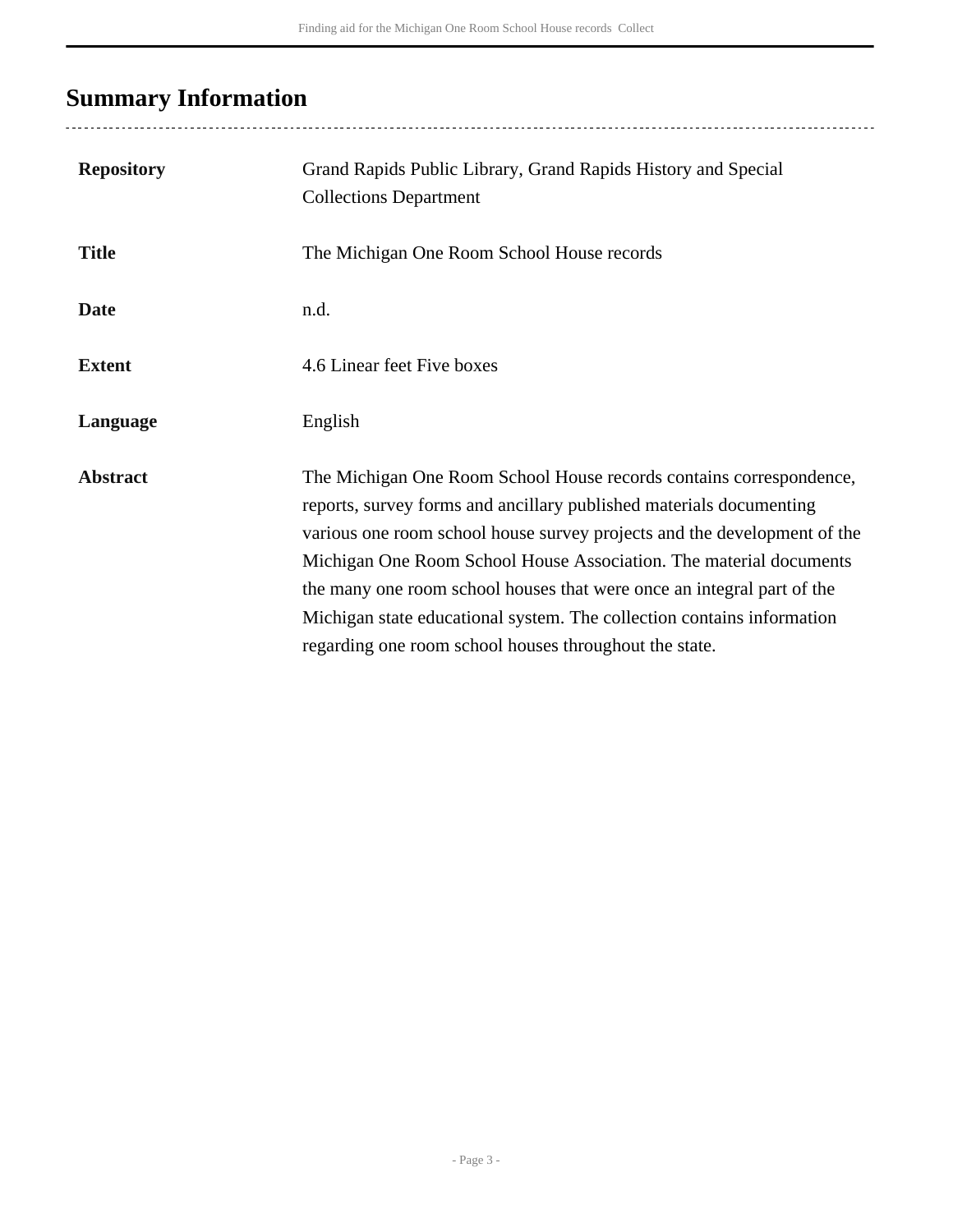## <span id="page-3-0"></span>**Biographical/Historical note**

In Fall 1988, Eastern Michigan University dedicated the 1895 Town Hall School, which had been given to the University by the Geddes family of Ann Arbor. The schoolhouse was moved to the EMU campus, where it underwent restoration.

In January of 1991, a One Room Schoolhouse Survey Project started, a joint effort of the College of Education at EMU and the Historical Society of Michigan, using grant funds from Phi Delta Kappa and the Washtenaw County Historic District Commission. This project grew out of a desire, by the EMU Town Hall Schoolhouse Project Advisory Committee, to determine how communities were using and interpreting their educational heritage. It was planned that the Town Hall School should be used as a museum and repository for the interpretation of Michigan educational history. It should be noted that a list of One-Room Schools in Michigan, 1986-87, from the Michigan State Board of Education is included in these project files.

A survey form was developed and interest was generated through press releases. By June of 1991, the One Room Schoolhouse Project had received information on 268 structures in 42 counties. In some cases the reports came from individuals living in or owning a particular property. In other cases, earlier or new data had been collected by interested individuals or historical societies.

In the fall of 1991, Jennifer Tucker, an EMU graduate student, continued the project under the direction of Tom Jones, executive director of the Historical Society of Michigan. Existing responses were organized by county and by January 1992 Ms. Tucker had compiled a master list of some 524 known sites. Estimates of the number of original existing sites began at 2000, with many now demolished.

On April 10, 1992, Ms. Tucker gave a presentation on the project at the Local History Conference at Wayne State University, Detroit. A draft of her speech and slides are included in these files. Her June 1992 report from the Historical Society of Michigan concisely summarizes history and findings to that date.

In the fall of 1992, a new survey form was constructed specifically for museums and archives in order to gather more information on operations, as well as the structures themselves. This survey identified 60 one-room schoolhouse museums.

Out of the initial project developed a nucleus of interested individuals, who came together on May 14, 1993, at the first Michigan One-Room Schoolhouse Conference held at EMU. The Michigan One-Room Schoolhouse Association was formed. This group, a "consortium of owners, historians, teachers, students and preservationists dedicated to promoting and preserving these treasured buildings…"(1), have conducted an annual day-long conference each year since formation. A building registration and marker program has been initiated. The Slate was established as the title of the bi-annual newsletter.

A 1998 communication from the Board of MORSA, states that they were undertaking the completion of the survey at that time, with the goal of creating a computer database of the results for existing structures. Another new form was prepared for this purpose.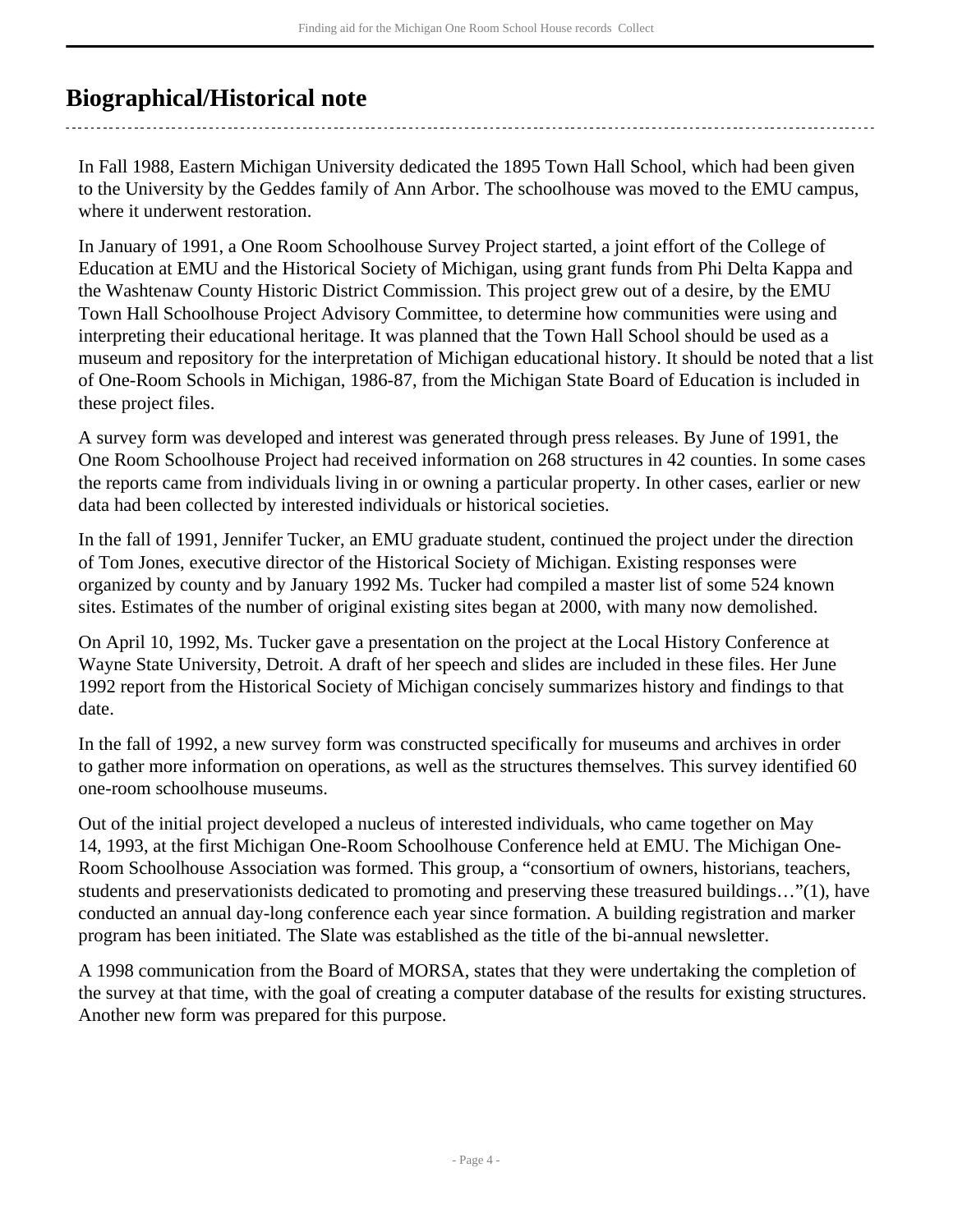---This biography has been prepared from various documents found in the files of this collection.

## <span id="page-4-0"></span>**Scope and Contents note**

This collection includes documents from the various stages of the EMU/Historical Society of Michigan project. Also included are some documents from its evolution into a new state-wide organization. While some documentation of the conferences is available, this is not comprehensive.

## <span id="page-4-1"></span>**Arrangement note**

At the time of processing, two alphabetical sequences of counties were found. One appears to be historical surveys and material from the initial surveys in 1991 and 1992, with some later additions. The other set appears to be surveys and ancillary materials collected during the fall 1992 museums/archives survey. However, material seems to have been mixed within these two sequences. For the present, both sets or sequences have been maintained, although it may be advisable in the future to interfile all of this material in one sequence.

Various other materials were found loose, and have been interfiled according to the material content. Set 1 has been subarranged by name of school. Set 2 has not been subarranged.

## <span id="page-4-2"></span>**Administrative Information**

#### **Publication Information**

Grand Rapids Public Library, Grand Rapids History and Special Collections Department Spring 2000

#### **Immediate Source of Acquisition note**

Michigan One Room School House Association, accession number 1997.004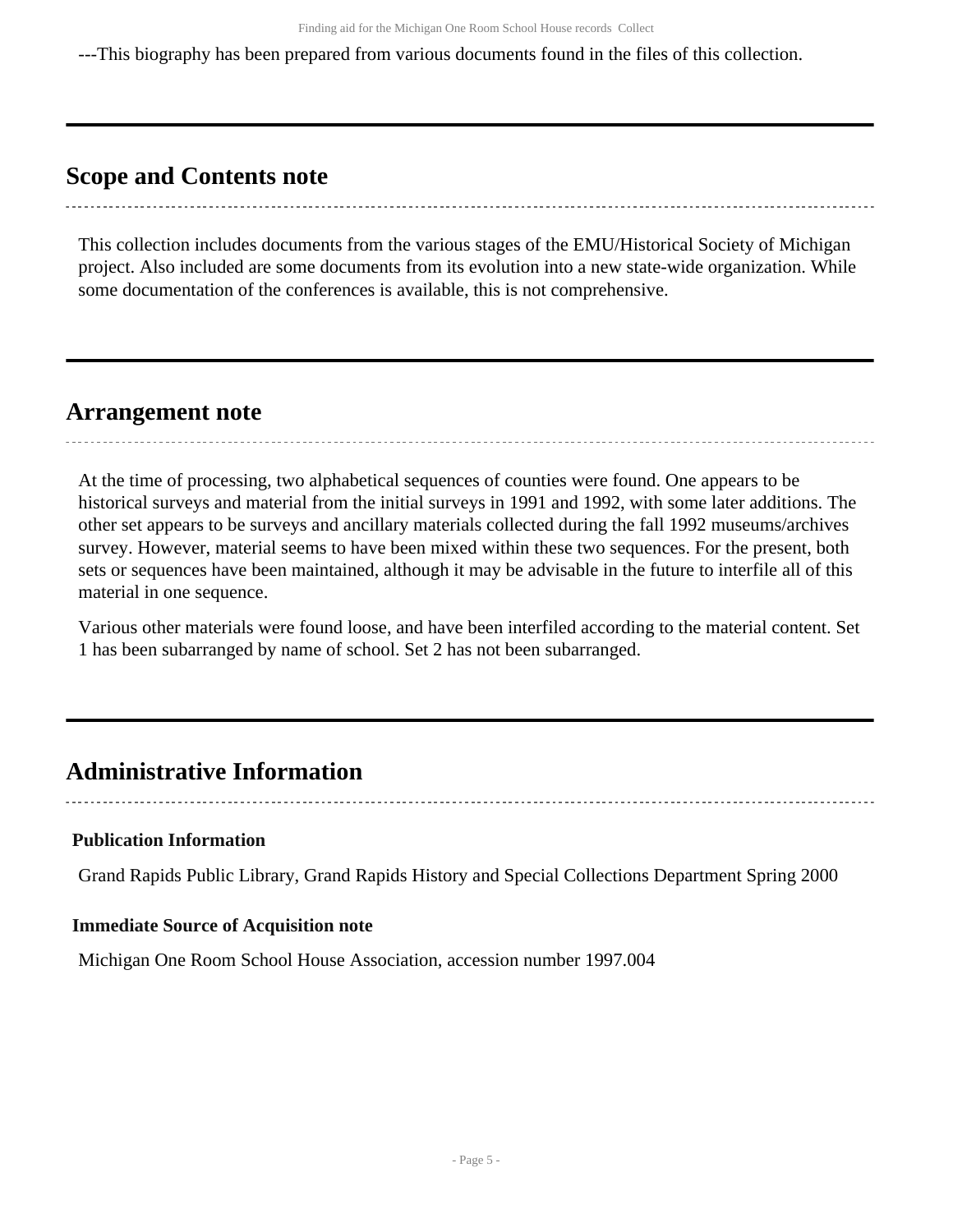## <span id="page-5-0"></span>**Related Materials**

### **Related Archival Materials note**

See also Coll. 281, Grand Rapids Public Library General Michigan History Collection, which includes various publications about Michigan communities and topics outside of the Greater Grand Rapids area. In particular, see the Barry County Historical Society Rural Book Shelf project publications, which may included information on One Room schools.

Coll. 110-1-3 and 4: Haire School, Georgetown Twp. Data

## <span id="page-5-1"></span>**Controlled Access Headings**

### **Corporate Name(s)**

• Michigan One-Room Schoolhouse Association.

#### **Genre(s)**

• records (documents)

#### **Subject(s)**

- Education -- Michigan -- History
- Rural schools -- Michigan -- History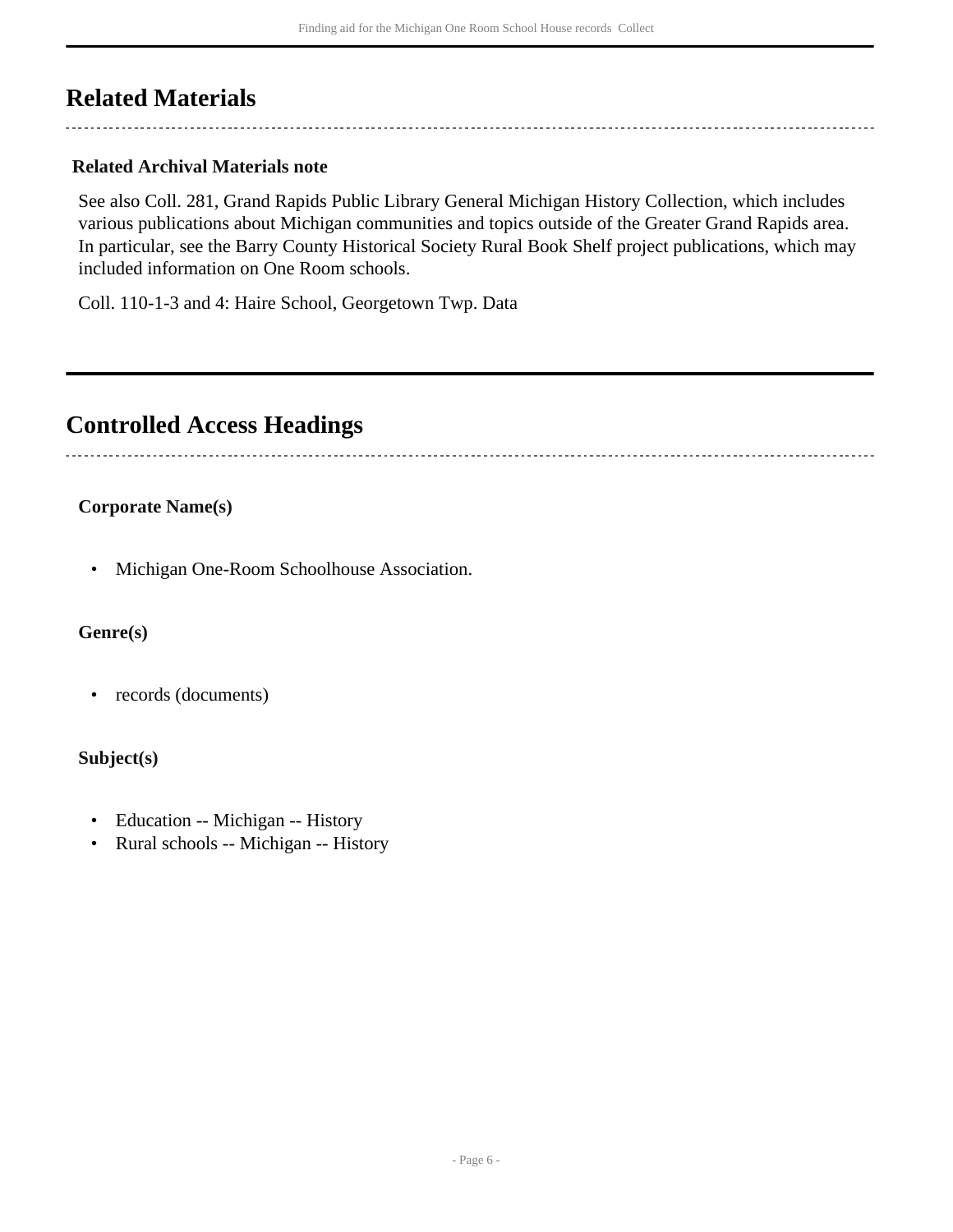**Series I. Historical files of the project and organization, including corr...**

# <span id="page-6-0"></span>**Collection Inventory**

<span id="page-6-1"></span>**Series I. Historical files of the project and organization, including correspondence, reports, survey and newsletters files.** 

**Subseries A. EMU Directed Survey Project** 

**Documents, 1990-1994** 

|                                                                                                             | <b>Box</b>   | <b>Folder</b>  |
|-------------------------------------------------------------------------------------------------------------|--------------|----------------|
| Town Hall School Project, 1990-1991                                                                         | $\mathbf{1}$ | 1              |
| Center for Teaching Michigan History press release and Leo Kuschel<br>graphic of EMU schoolhouse.           | $\mathbf{1}$ | 1              |
| Correspondence. Survey, 1991.                                                                               | $\mathbf{1}$ | $\mathbf{1}$   |
| Survey Results Mailing List, [July, 1991]                                                                   | $\mathbf{1}$ | $\overline{2}$ |
| News Releases, 1991.                                                                                        | $\mathbf{1}$ | 3              |
| First draft report on one-room schoolhouses in Michigan, Apr. 9, 1991.                                      | $\mathbf{1}$ | $\overline{4}$ |
| Report of Research on One-Room Schoolhouse Structures in Michigan /<br>Dr. Donna M. Schmitt, EMU. June 1991 | $\mathbf{1}$ | 5              |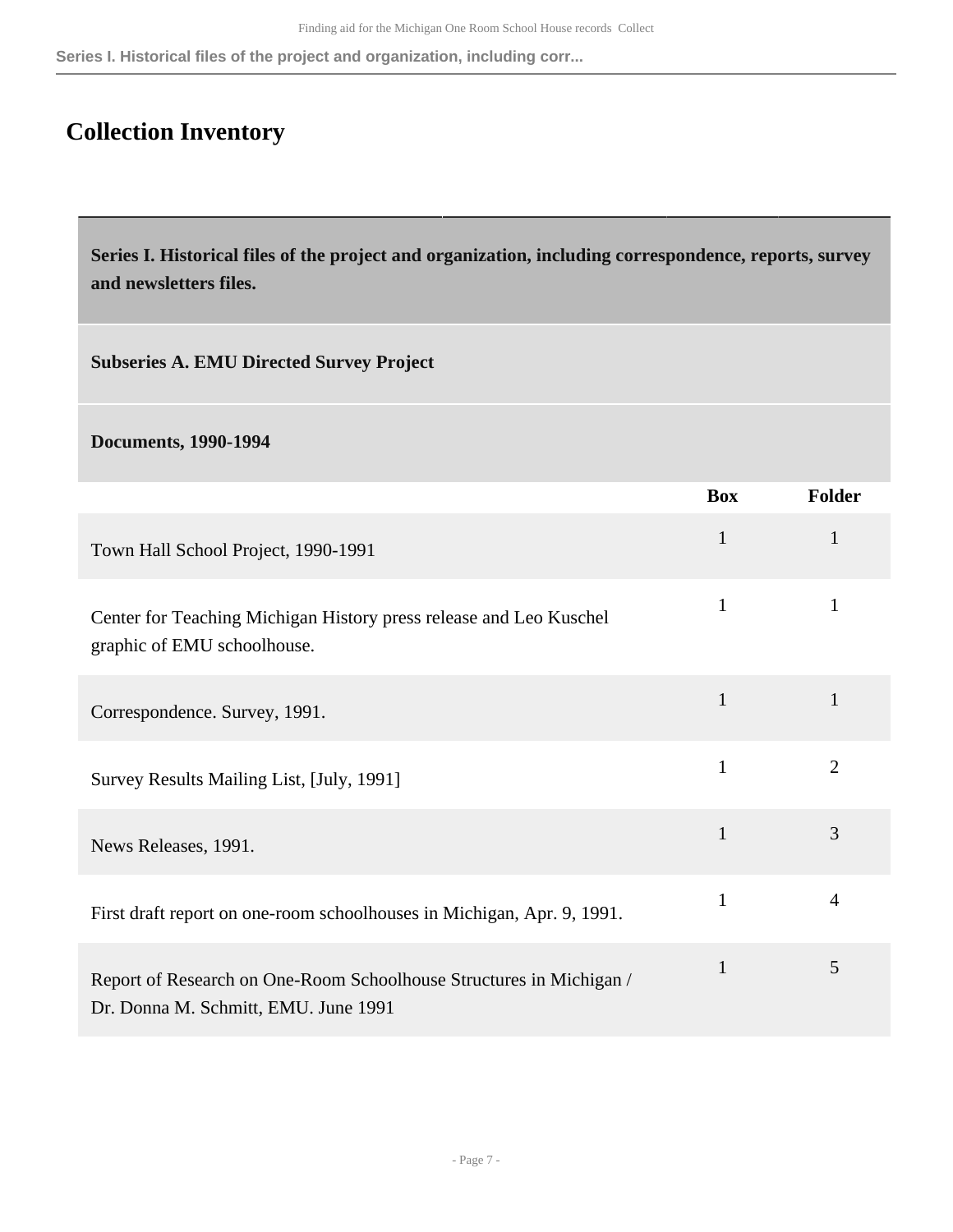| Final Report. Oral History of Eastern Michigan University's Contributions |  |
|---------------------------------------------------------------------------|--|
| to the Supervision of One Room Schoolhouses in Michigan / Mary Green,     |  |
| Project Director, [Sept. 1991]                                            |  |

## **Jennifer Tucker's Report, Jan. 1992**

|                                                                                  | <b>Box</b>   | Folder         |
|----------------------------------------------------------------------------------|--------------|----------------|
| Jennifer Tucker's Local History Conference Presentation and slides, Apr.<br>1992 | $\mathbf{1}$ | $\mathbf{1}$   |
| Schoolhouse Museums/Archives Survey, Fall 1992                                   | $\mathbf{1}$ | $\overline{2}$ |
| Schoolhouse Museums/Archives Results untabulated.                                | $\mathbf{1}$ | 3              |
| Correspondence, 1992-1994                                                        | $\mathbf{1}$ | $\overline{4}$ |
| General historical documents, 1986-ca. 1994                                      | $\mathbf{1}$ | 5              |
| Lists of Computer Files, 1991-1994                                               | $\mathbf{1}$ | 6              |
| <b>Survey Master Forms</b>                                                       | $\mathbf{1}$ | $\overline{7}$ |
| Schoolhouse Project blank forms                                                  | $\mathbf{1}$ | 8              |
| Schoolhouse Museums/Archives blank forms                                         | $\mathbf{1}$ | 9              |
| Michigan Counties maps                                                           | $\mathbf{1}$ | 10             |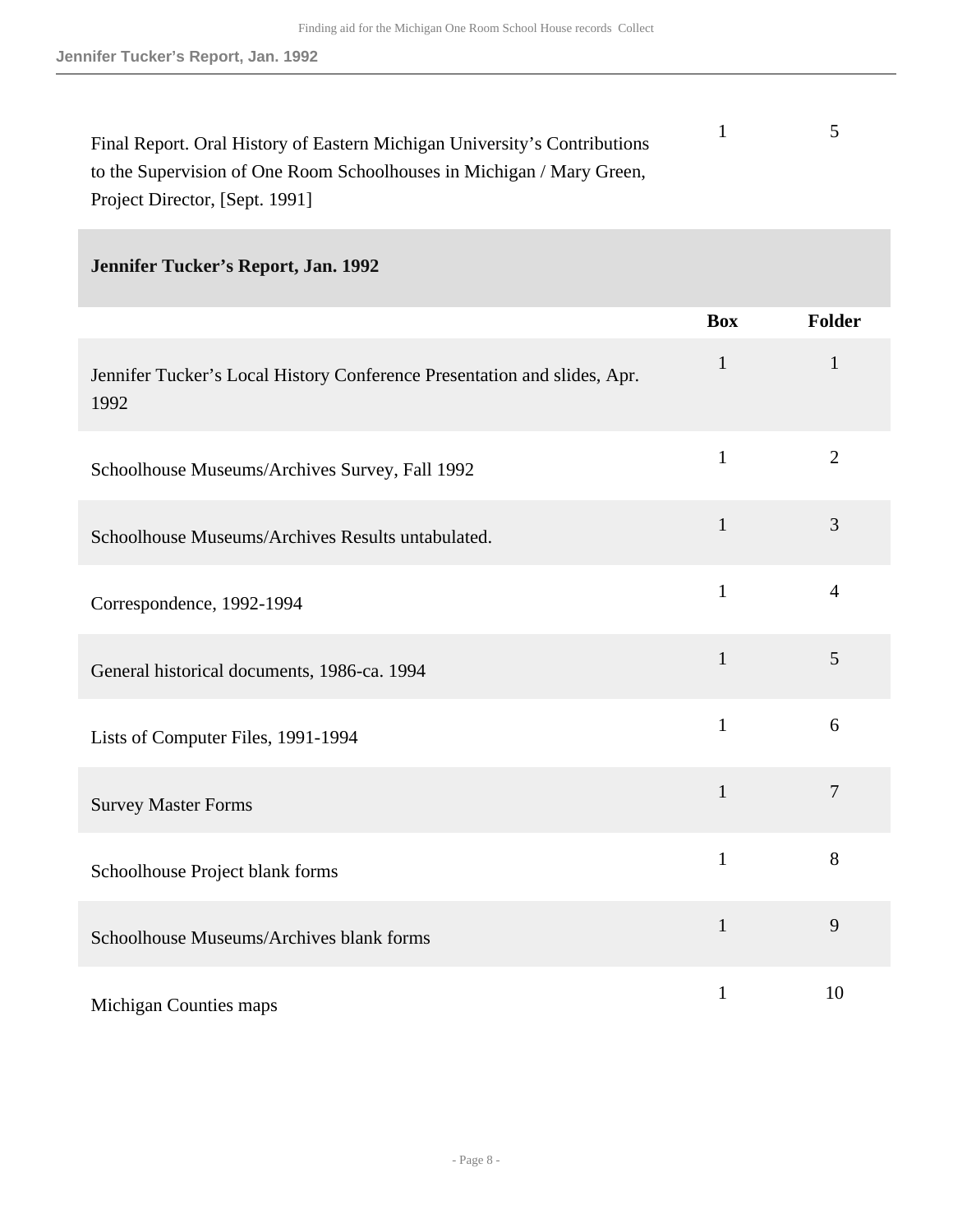#### **Subseries B. Michigan One-Room Schoolhouse Association**

| Inaugural Conference Folder, May 14, 1993                     | $\mathbf{1}$ | 11           |
|---------------------------------------------------------------|--------------|--------------|
| <b>Subseries B. Michigan One-Room Schoolhouse Association</b> |              |              |
| Membership                                                    |              |              |
|                                                               | <b>Box</b>   | Folder       |
| Membership form, June 1993                                    | $\mathbf{1}$ | 12           |
| Membership renewal notice                                     | $\mathbf{1}$ | 13           |
| Membership form, revised                                      | $\mathbf{1}$ | 14           |
| March 15, 1998 Survey Letter and Form Master                  | $\mathbf{1}$ | 24           |
| <b>Master Survey Reports</b>                                  |              |              |
|                                                               | <b>Box</b>   | Folder       |
| 1991/1992 Survey Masterlist.                                  | $\mathbf{1}$ | 25           |
|                                                               |              | <b>Box</b>   |
| 1991/1992 Survey Masterlist, 2nd copy in black 3-ring binder  |              | $\mathbf{1}$ |
|                                                               | <b>Box</b>   | Folder       |
| Museums/Library [Survey Masterlist][1994]                     | $\mathbf{1}$ | 26           |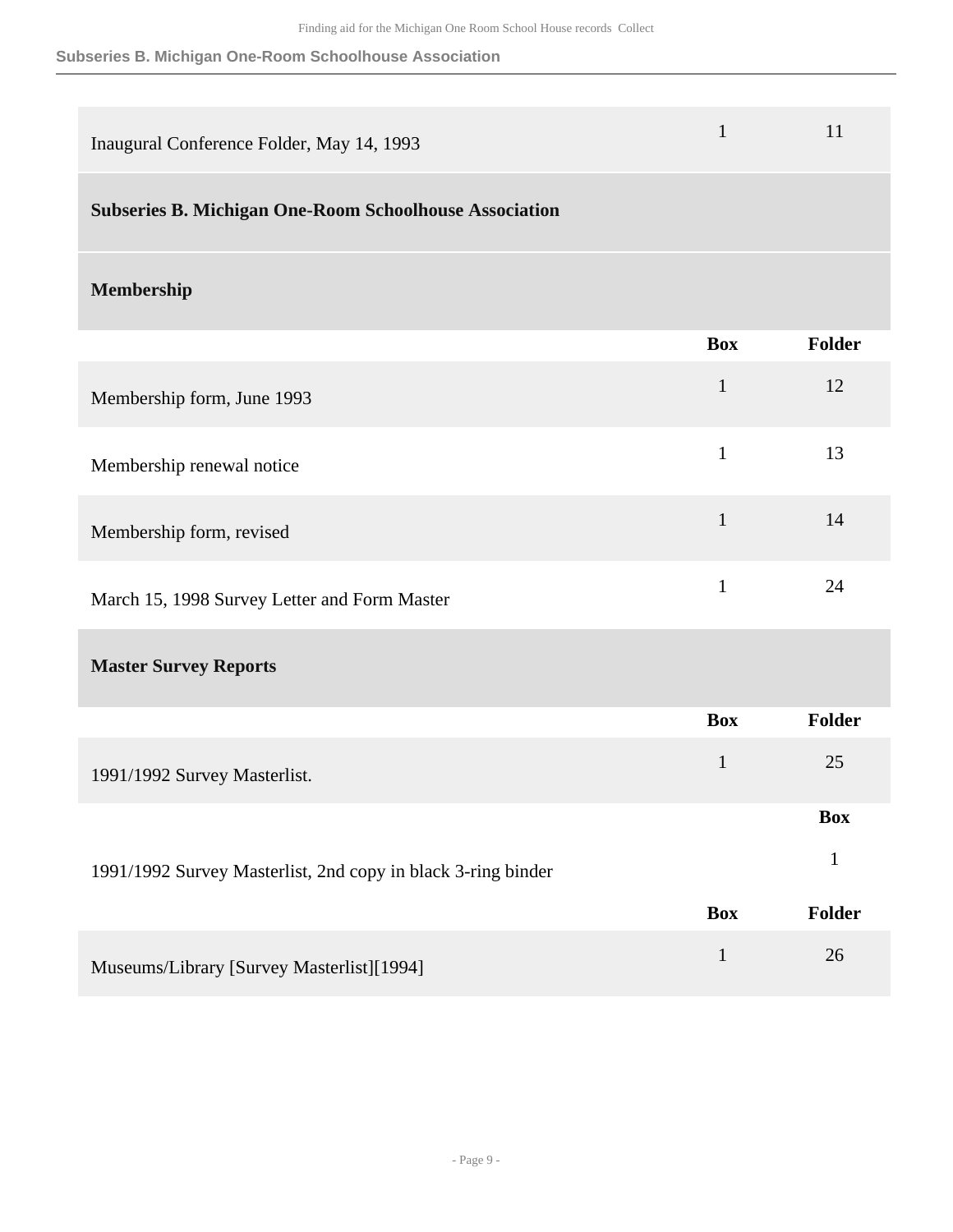| MORSA Survey II. General list. Barry Co. list. | $\mathbf{1}$ | 27     |
|------------------------------------------------|--------------|--------|
| The Slate (periodical)                         |              |        |
|                                                | <b>Box</b>   | Folder |
| v. 1, no. 1, Spr. 1994                         | $\mathbf{1}$ | 28     |
| v. 2, no. 1, Fall 1995                         | $\mathbf{1}$ | 29     |
| v. 3, no. 1, Spr. 1996                         | $\mathbf 1$  | 30     |
| v. 3, no. 1, Fall 1996                         | $\mathbf{1}$ | 31     |
| v. 5, no. 1, Spr. 1998                         | $\mathbf 1$  | 32     |
| v. 5, no. 2, 1998                              | $\mathbf{1}$ | 32.5   |
| v. 6, no. 1, Spr. 1999                         | $\mathbf 1$  | 32.5   |
| v. 6, no. 2, Wint. 1999/2000                   | $\,1\,$      | 32.5   |
| v. 7, no. 1, Spr. 2000                         | $\mathbf{1}$ | 32.5   |
| <b>Miscellaneous folders</b>                   |              |        |
|                                                | <b>Box</b>   | Folder |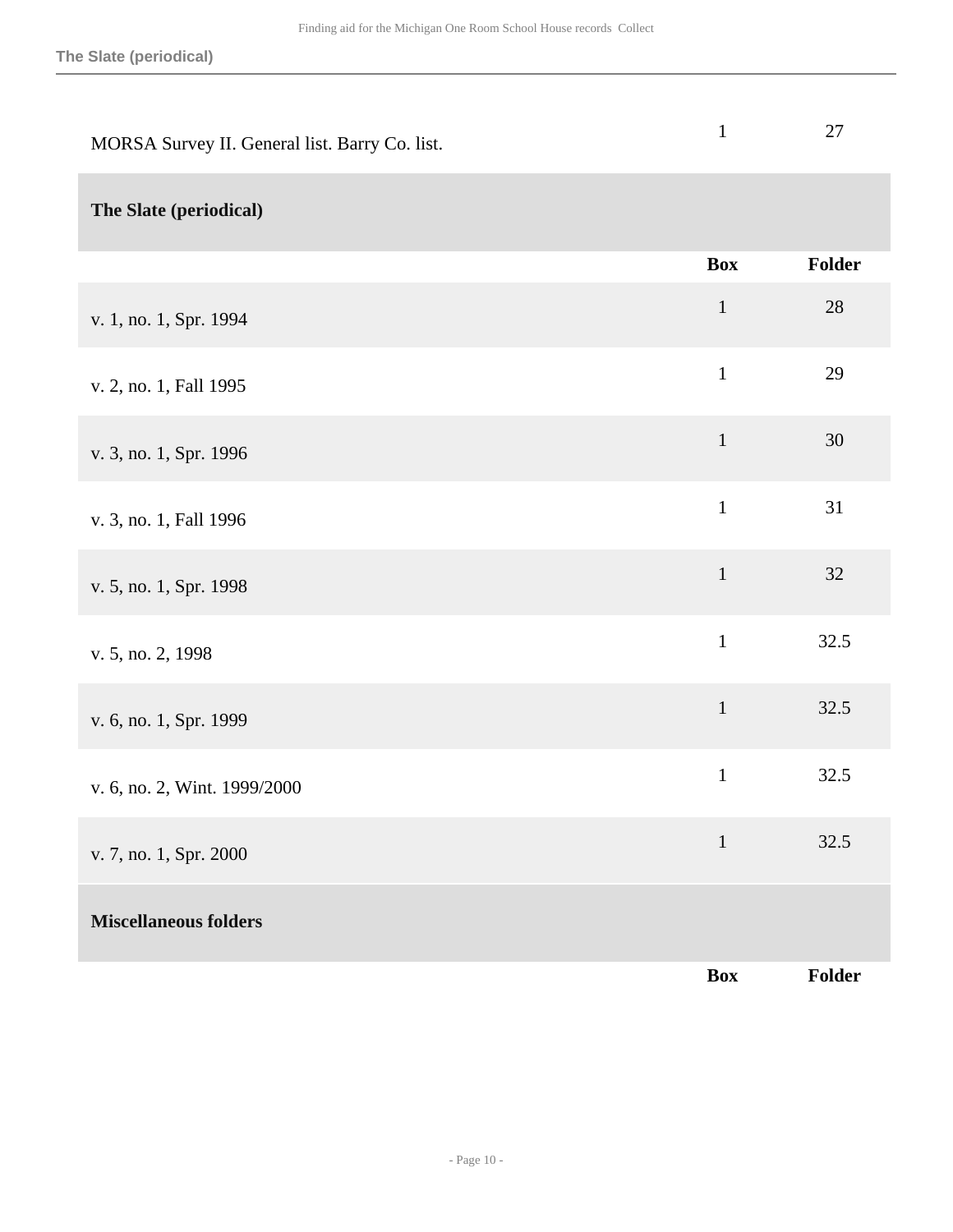**Conference Audio Files: 7 audio tapes. Probably from one of the Conference...**

| A Comparative Study of the Advantages and Disadvantages in the Public<br>K-8 School Districts within Michigan, with special emphasis on One-<br>Room Schools / Judith K. Grigg. Aug. 1989. | 33         |
|--------------------------------------------------------------------------------------------------------------------------------------------------------------------------------------------|------------|
| Log Cabin News, v. 2, no. 4, Wnt. 1990                                                                                                                                                     | 34         |
| Michigan Assoc. of Educational Representatives, Inc., 1991-1992<br>Directory                                                                                                               | 35         |
|                                                                                                                                                                                            | <b>Box</b> |
| Directory of Michigan Libraries, 1993-1994                                                                                                                                                 | 1          |

**Conference Audio Files: 7 audio tapes. Probably from one of the Conferences, but no date.** 

|                                                                                               | <b>Box</b> |
|-----------------------------------------------------------------------------------------------|------------|
| Session $IA$ – no other ID                                                                    | 1          |
| Session $IB$ – no other $ID$                                                                  |            |
| Session IC – Documenting the One Room Schools: Surveys, Research, Questions                   | 1          |
| Session $IIA$ – no other ID                                                                   |            |
| Session IIB - chair, Wanda Lovelace                                                           |            |
| Session IIC - The One Room Schoolhouse Museum: Heritage, Interpretation, Teaching<br>Programs |            |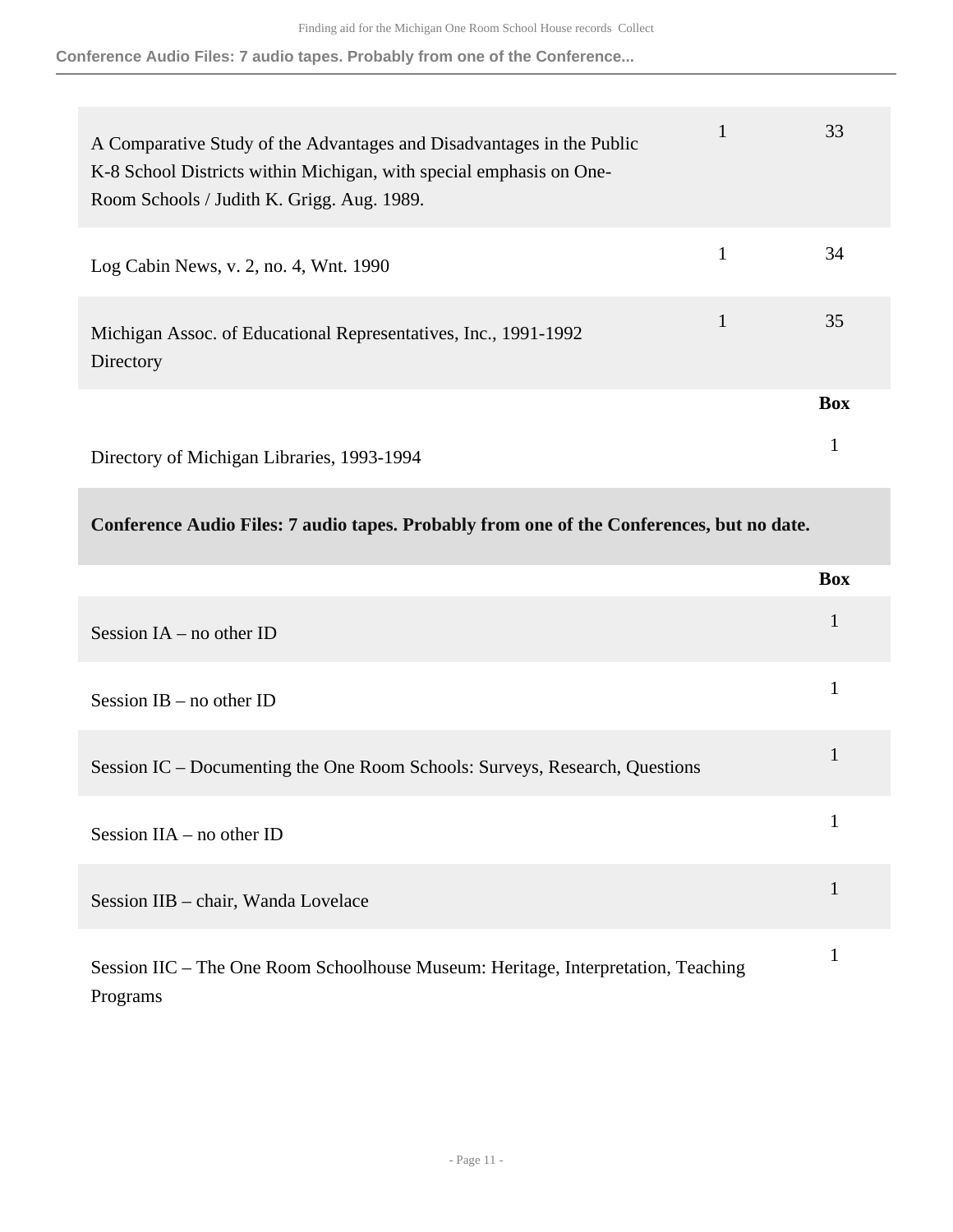### <span id="page-11-0"></span>**Series II. Survey and ancillary data, basic files, by county**

#### **Antrim**

|                   | <b>Box</b>     | Folder |
|-------------------|----------------|--------|
| 1. General        | $\overline{2}$ |        |
| 2. Bennett School | 2              |        |
| 3. Country School | $\overline{2}$ |        |
| 4. Derenzy School | $\overline{2}$ |        |

#### **Arenac**

|                                              | <b>Box</b>     | <b>Folder</b>  |
|----------------------------------------------|----------------|----------------|
| 1. Saganing School/Dist. #3 Standish Twp.,.  | $\overline{2}$ | $\overline{2}$ |
| 2. Clayton School, later Maple Ridge School, | $\overline{2}$ | $\overline{2}$ |
| 3. Haley                                     | $\overline{2}$ | 2              |
| 4. Pine River School                         | $\overline{2}$ | $\overline{2}$ |
| 5. Adams School                              | $\overline{2}$ | $\overline{2}$ |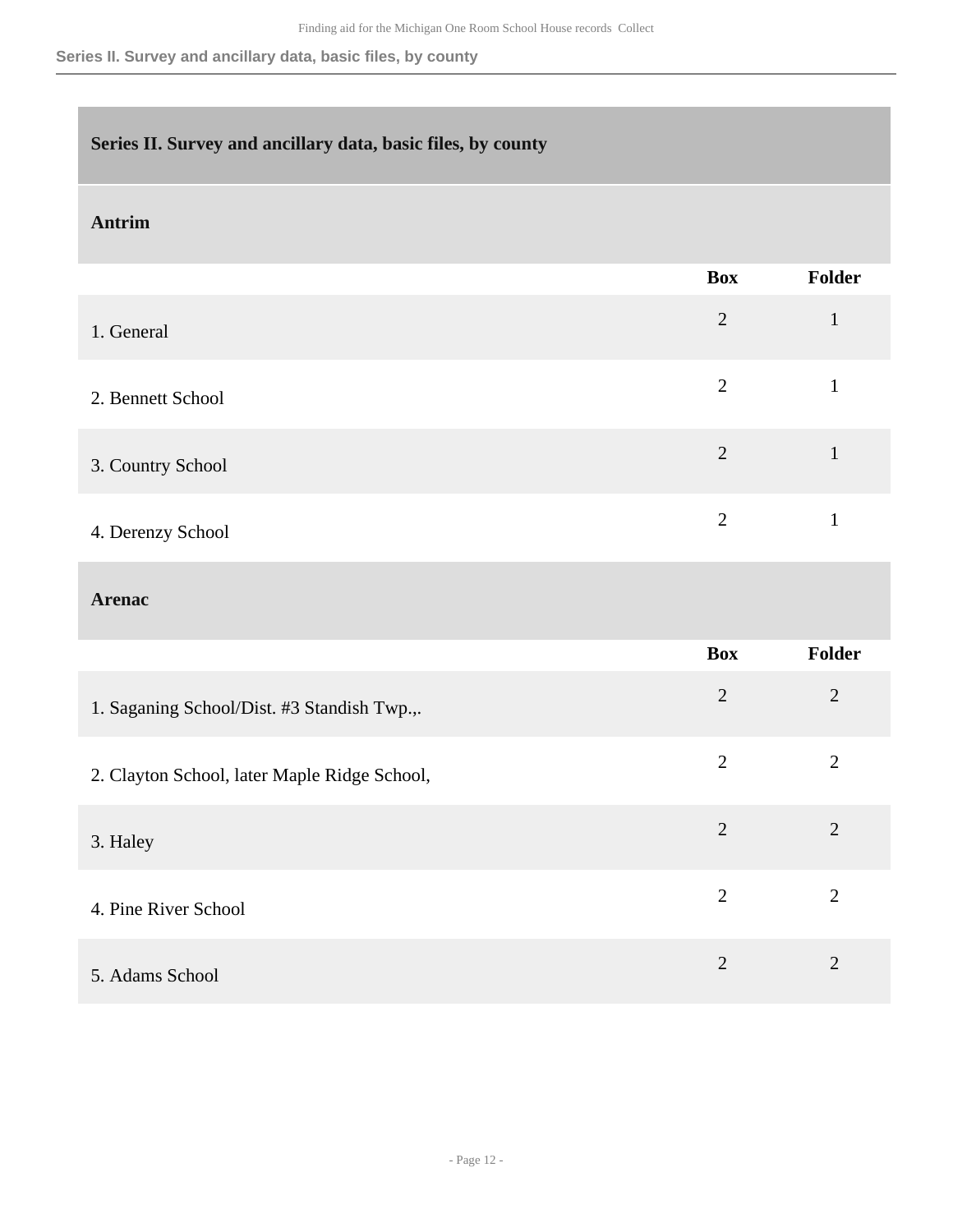| 6. Maple Grove School/Masonic Temple         | $\overline{2}$ | $\overline{2}$ |
|----------------------------------------------|----------------|----------------|
| 7. Arenac School/Arenac Township Hall        | $\overline{2}$ | $\overline{2}$ |
| 8. Gibson School                             | $\overline{2}$ | $\overline{2}$ |
| 9. Moore's Junction School                   | $\overline{2}$ | $\overline{2}$ |
| 10. Worth(?) School/Shoultes' Garage         | $\overline{2}$ | $\overline{2}$ |
| 11. Shearer School/Berry School.             | $\overline{2}$ | $\overline{2}$ |
| 12. Plains School, Deep River Twp. Dist. #3, | $\overline{2}$ | $\overline{2}$ |
| 13. Delano/Whitney Township Schoolhouse      | $\overline{2}$ | $\overline{2}$ |
| <b>Baraga</b>                                |                |                |
|                                              | <b>Box</b>     | Folder         |
| 1. Arvon Township School                     | $\overline{2}$ | 3              |
| 2. Pelkie Grade School                       | $\overline{2}$ | 3              |
| <b>Barry</b>                                 |                |                |
|                                              | <b>Box</b>     | Folder         |
|                                              | $\overline{2}$ | $\overline{4}$ |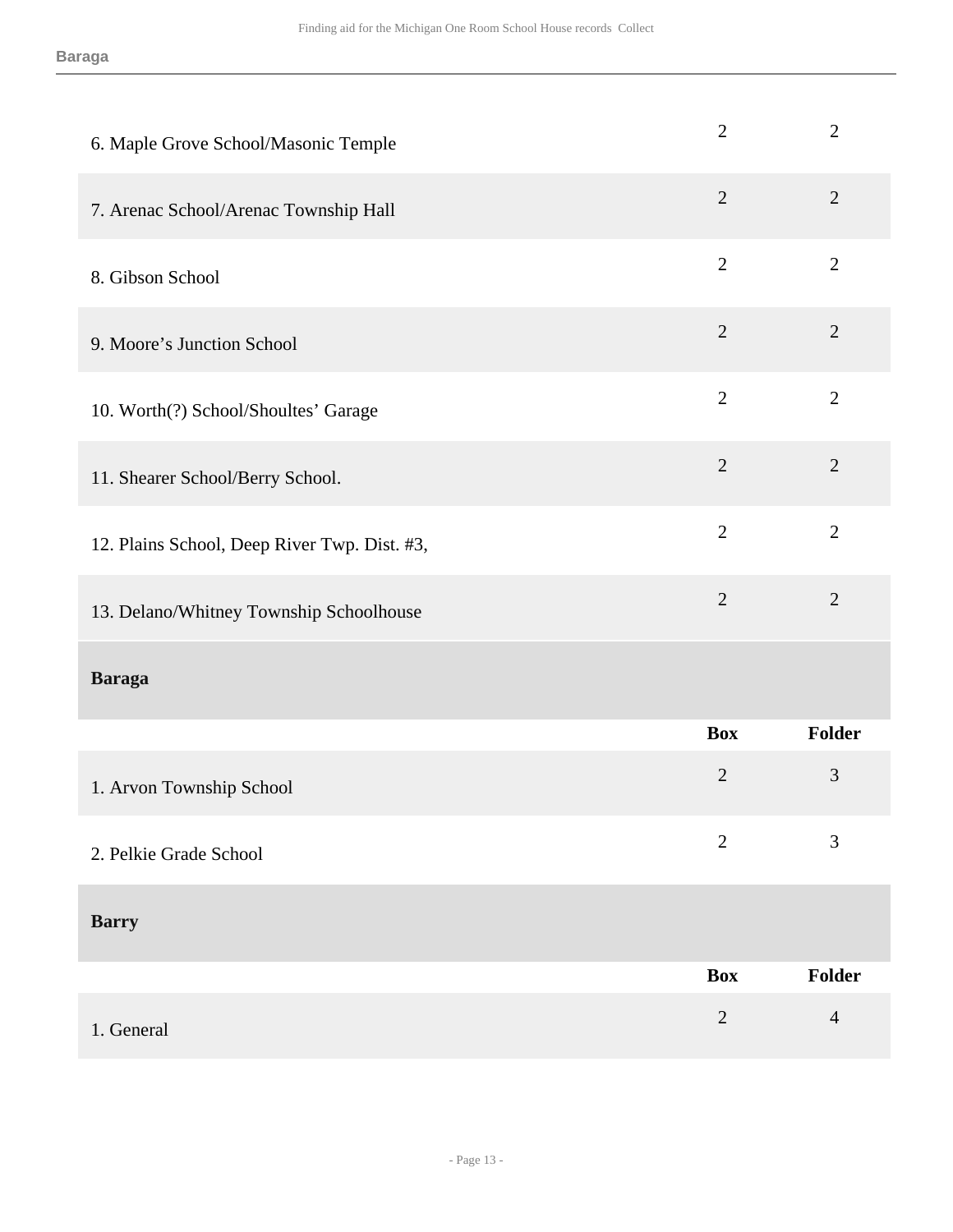| 2. Brown School or North Pine Lake/Bernard Historical Museum                                 | $\overline{2}$ | $\overline{4}$ |
|----------------------------------------------------------------------------------------------|----------------|----------------|
| 3. Coats Grove School                                                                        | $\overline{2}$ | $\overline{4}$ |
| <b>Bay</b>                                                                                   |                |                |
|                                                                                              | <b>Box</b>     | Folder         |
| 1. General.                                                                                  | $\sqrt{2}$     | $\mathfrak{S}$ |
| 2. La Fevre School                                                                           | $\overline{2}$ | $\mathfrak{S}$ |
| <b>Benzie</b>                                                                                |                |                |
|                                                                                              |                |                |
|                                                                                              | <b>Box</b>     | Folder         |
| 1. General. Includes color photo of schoolhouse home of Robert and<br><b>Elizabeth Chase</b> | $\sqrt{2}$     | 6              |
| <b>Berrien</b>                                                                               |                |                |
|                                                                                              | <b>Box</b>     | Folder         |
| 1. Center                                                                                    | $\overline{2}$ | $\overline{7}$ |
| 2. Cowles School                                                                             | $\overline{2}$ | $\overline{7}$ |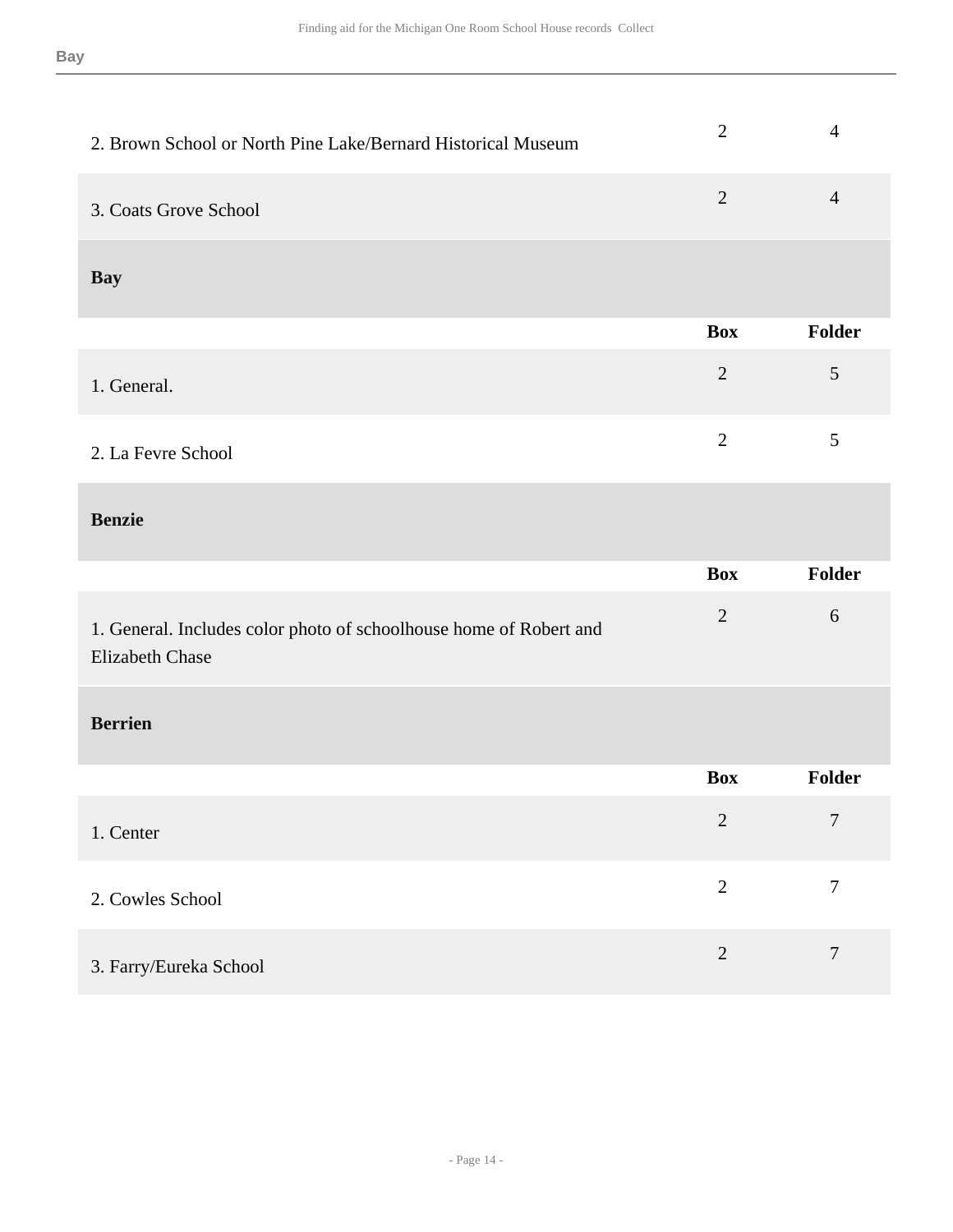#### **Branch**

| <b>Branch</b>                                         |                |         |
|-------------------------------------------------------|----------------|---------|
|                                                       | <b>Box</b>     | Folder  |
| 1. "7 by 9                                            | $\overline{2}$ | $8\,$   |
| 2. Cranson/Bethel Dist. #7/Cranson Community Building | $\overline{2}$ | $\bf 8$ |
| 3. Dist. #3                                           | $\sqrt{2}$     | $8\,$   |
| 4. Fiske School                                       | $\overline{2}$ | 8       |
| 5. Fox(?) School,                                     | $\overline{2}$ | $8\,$   |
| 6. Grub Oak                                           | $\overline{2}$ | $8\,$   |
| 7. Red Brick                                          | $\overline{2}$ | 8       |
| 8. Sisco School                                       | $\overline{2}$ | $8\,$   |
| 9. Sullivan School                                    | $\overline{2}$ | $8\,$   |
| <b>Calhoun</b>                                        |                |         |
|                                                       | <b>Box</b>     | Folder  |
| 1. General.                                           | $\sqrt{2}$     | 9       |
| 2. Bouton                                             | $\overline{2}$ | 9       |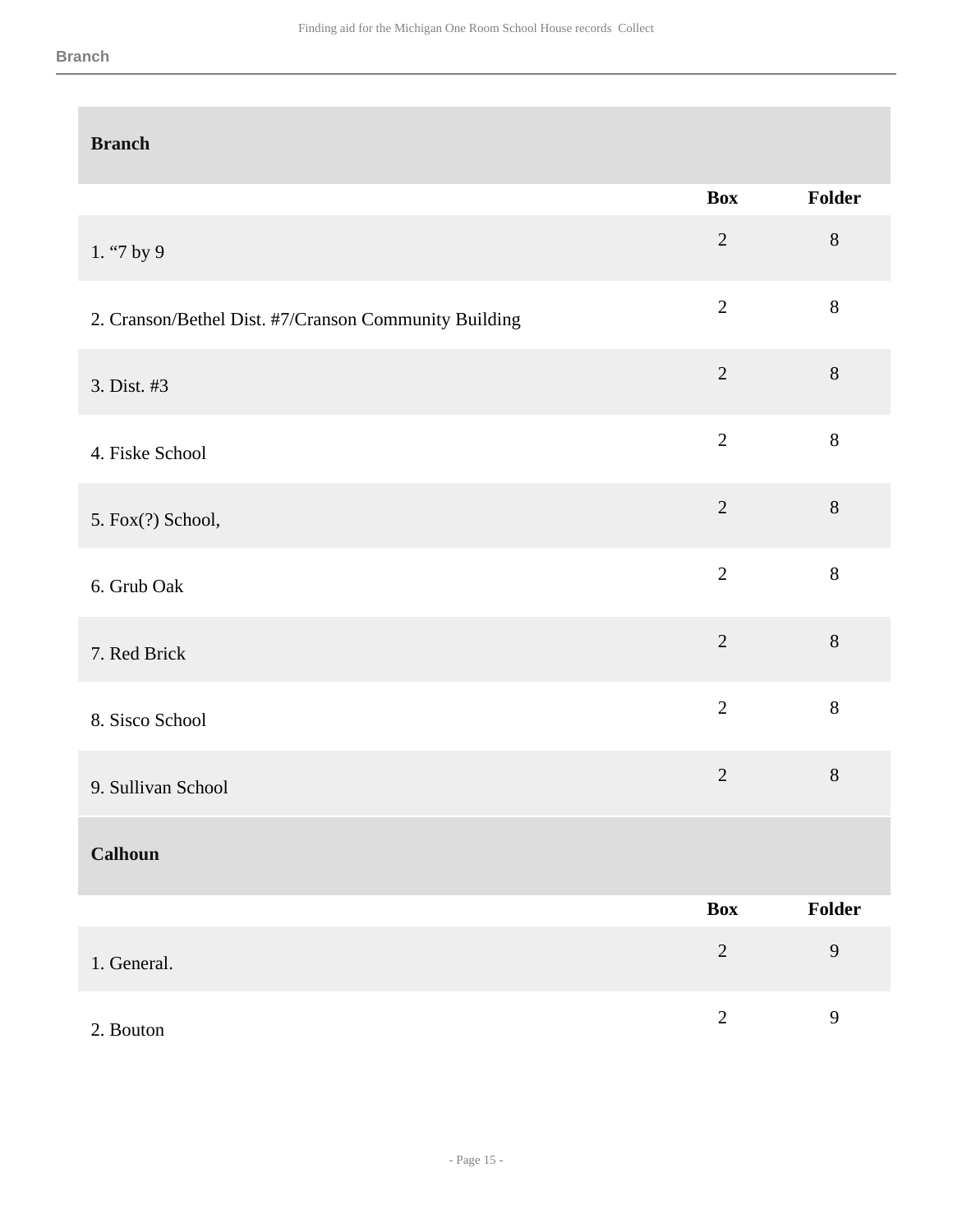| 3. Carverville                       | $\overline{2}$ | 9              |
|--------------------------------------|----------------|----------------|
| 4. Cobblestone                       | $\overline{2}$ | 9              |
| 5. Court Rural                       | $\overline{2}$ | $\mathbf{9}$   |
| 6. Ellis Corners/ Old #2 Fractional. | $\overline{2}$ | 9              |
| 7. Francisco School #6 Fractional    | $\overline{2}$ | 9              |
| 8. Fredonia Holiness                 | $\overline{2}$ | 9              |
| 9. French                            | $\overline{2}$ | 9              |
| 10. Hiscock                          | $\overline{2}$ | 9              |
| 11. Joy                              | $\overline{2}$ | 9              |
| 12. Mamby Rural School               | $\overline{2}$ | 9              |
| 13. Pierce                           | $\overline{2}$ | $\overline{9}$ |
| 14. Quaker Mill                      | $\overline{2}$ | 9              |
| 15. Runyon                           | $\sqrt{2}$     | 9              |
| <b>Cass</b>                          |                |                |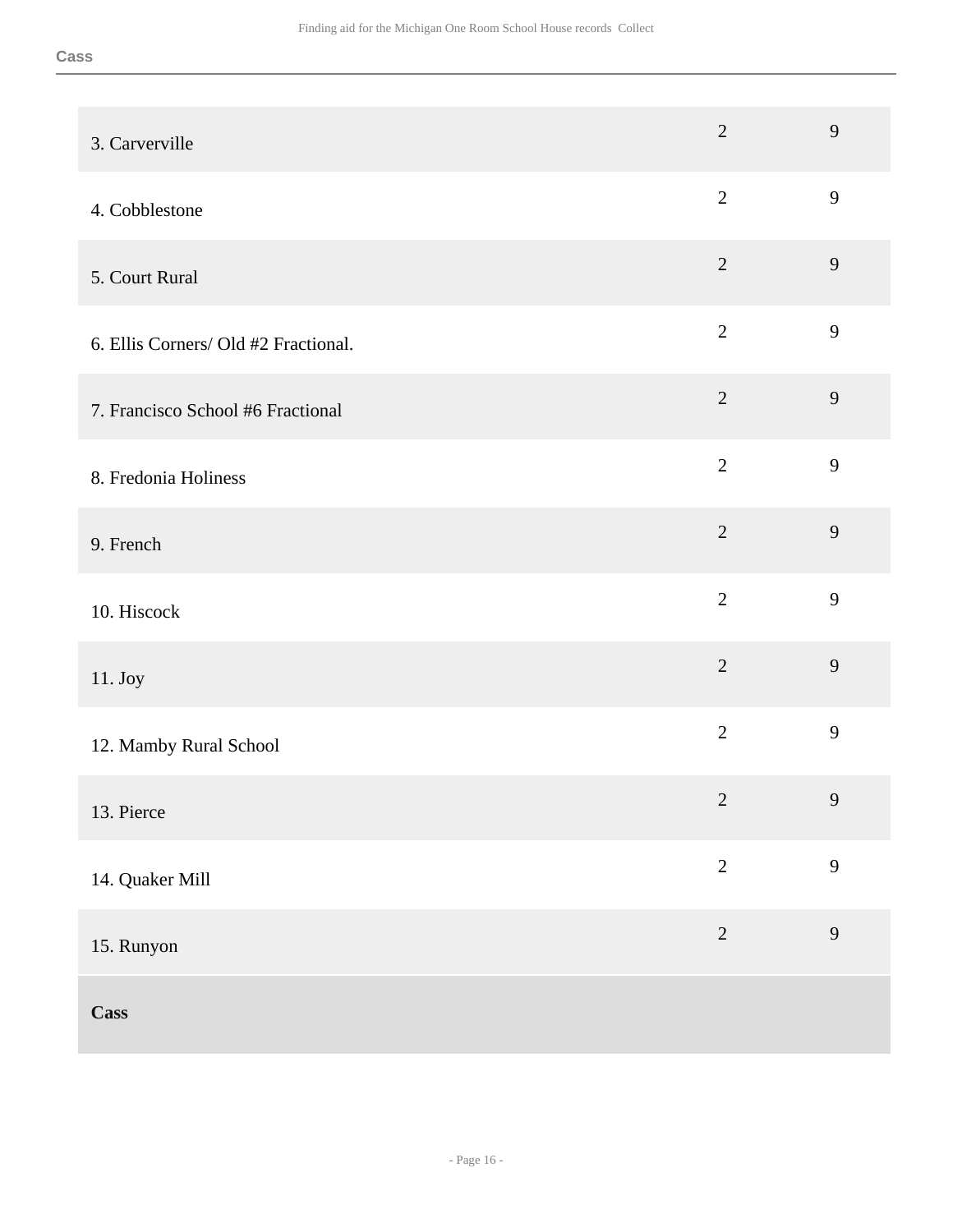|                               | <b>Box</b>     | Folder |
|-------------------------------|----------------|--------|
| 1. General.                   | $\mathbf{2}$   | 10     |
| 2. Brick School               | $\overline{2}$ | 10     |
| 3. Indian Lake School         | $\mathbf{2}$   | 10     |
| <b>Charlevoix</b>             |                |        |
|                               | <b>Box</b>     | Folder |
| 1. General                    | $\sqrt{2}$     | 11     |
| 2. Star                       | $\overline{2}$ | $11\,$ |
| Cheboygan                     |                |        |
|                               | <b>Box</b>     | Folder |
| 1. Benton Township Fire Hall  | $\sqrt{2}$     | 12     |
| 2. Town Hall of Burt Township | $\overline{2}$ | 12     |
| 3. Beaugrand Twp. Town Hall   | $\overline{2}$ | 12     |
| Chippewa.                     |                |        |
|                               | <b>Box</b>     | Folder |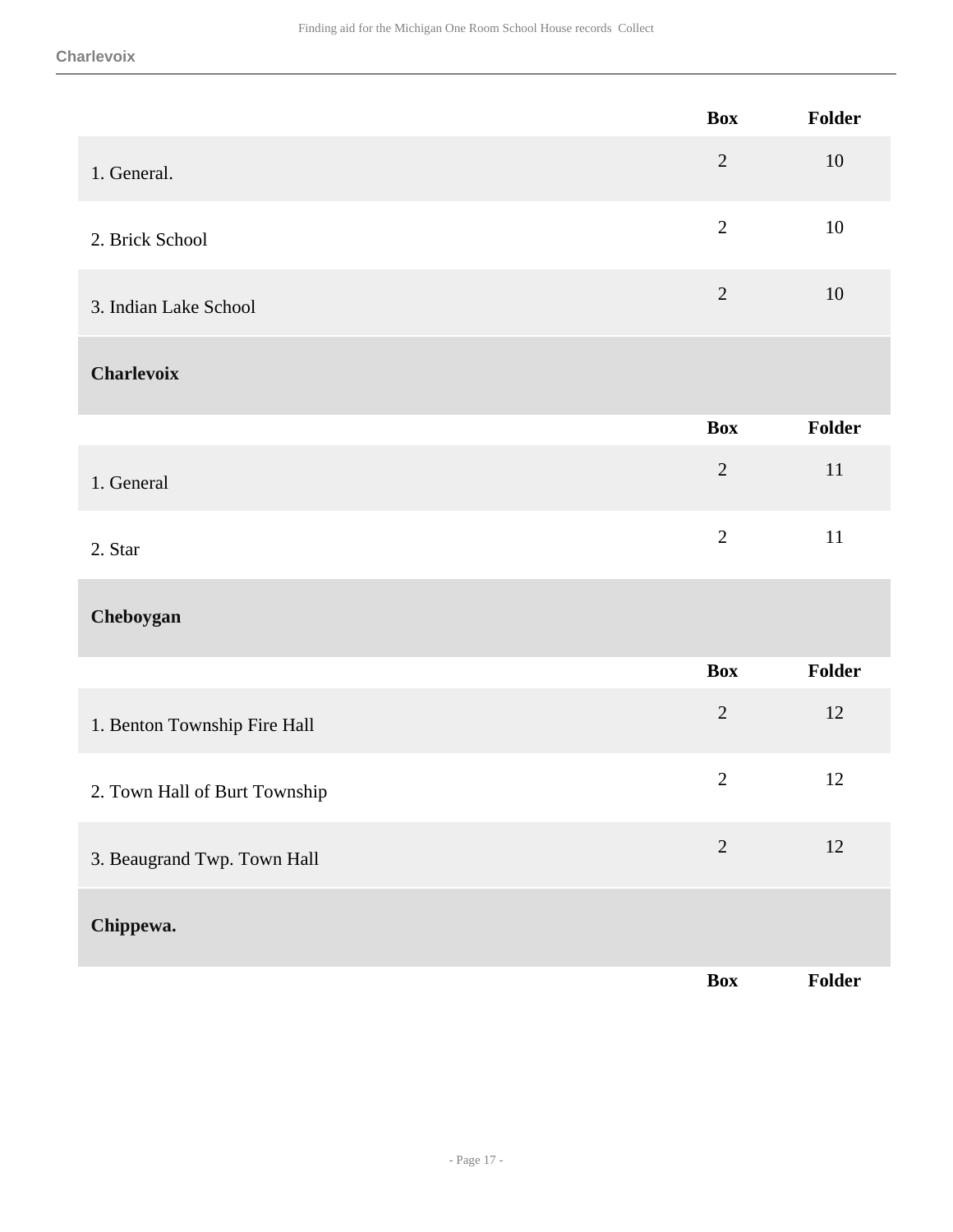| 1. General                                                    | $\overline{2}$ | 13     |
|---------------------------------------------------------------|----------------|--------|
| <b>Clare</b>                                                  |                |        |
|                                                               | <b>Box</b>     | Folder |
| 1. Winterfield Twp. Dist. #3/Austa School                     | $\sqrt{2}$     | 14     |
| <b>Clinton</b>                                                |                |        |
|                                                               | <b>Box</b>     | Folder |
| 1. Sherwood School                                            | $\overline{2}$ | 15     |
| 2. Old Gunnisonville School                                   | $\overline{2}$ | 15     |
| 3. Eureka School                                              | $\sqrt{2}$     | 15     |
| 4. Clark School                                               | $\overline{2}$ | 15     |
| 5. No name. Watertown Twp., corner of Clark and Francis Roads | $\overline{2}$ | 15     |
| 6. Shaffer Correspondence                                     | $\overline{2}$ | 15     |
| 7. General                                                    | $\overline{2}$ | 15     |
| Crawford                                                      |                |        |
|                                                               | <b>Box</b>     | Folder |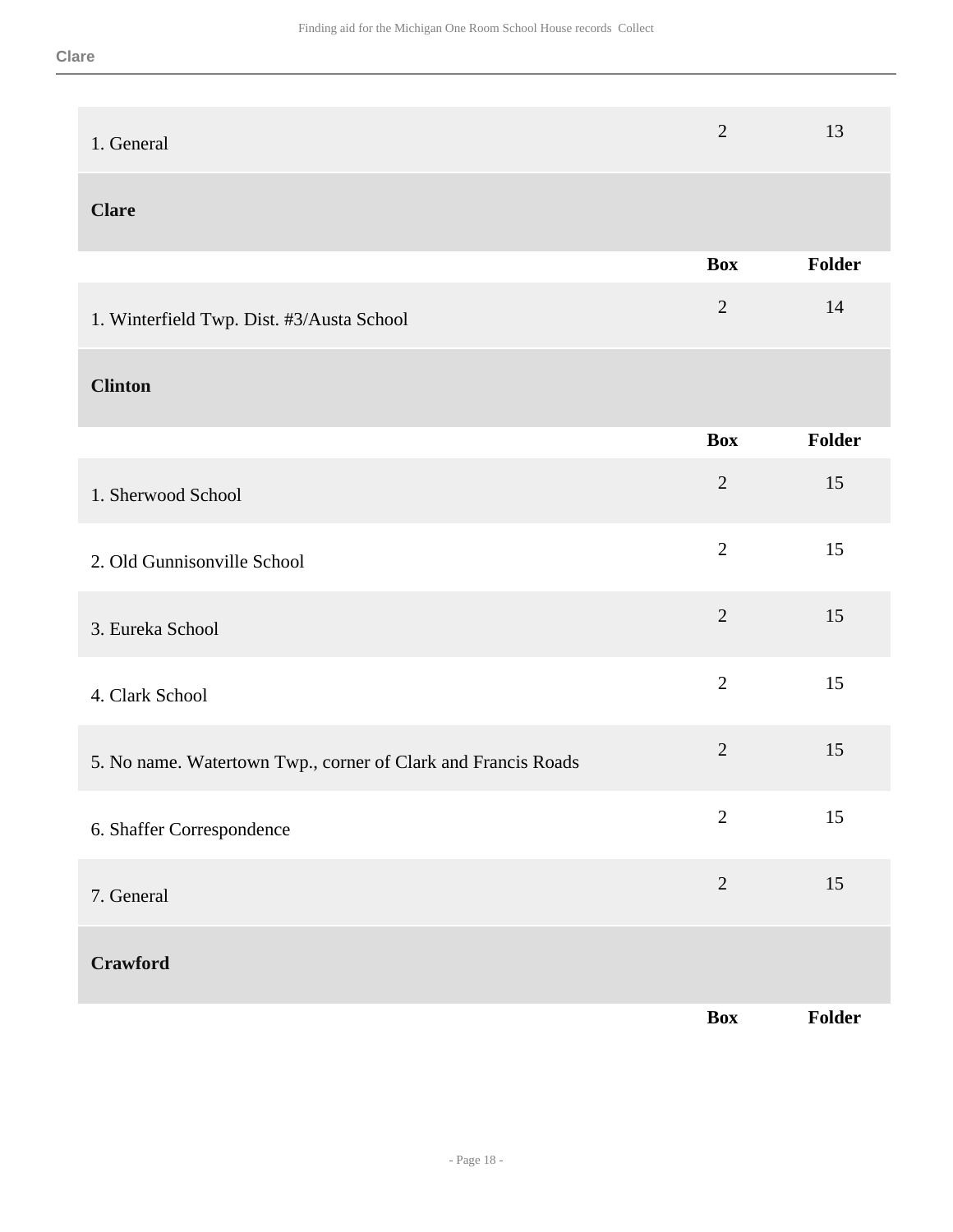| 1. Lone Pine School/Kellogg School                | $\overline{2}$ | 16     |
|---------------------------------------------------|----------------|--------|
| 2. [Military Rd.]                                 | $\sqrt{2}$     | 16     |
| <b>Delta</b>                                      |                |        |
|                                                   | <b>Box</b>     | Folder |
| 1. General                                        | $\sqrt{2}$     | 17     |
| 2. Rockcut School                                 | $\overline{2}$ | $17\,$ |
| 3. Twombly                                        | $\overline{2}$ | 17     |
| 4. No Name, Ensign Twp., 60 miles SE of Marquette | $\overline{2}$ | $17\,$ |
| 5. Alton School, Ensign Twp.                      | $\overline{2}$ | 17     |
| 6. Silversdale School                             | $\overline{2}$ | 17     |
| 7. Stone Anderson School                          | $\overline{2}$ | 17     |
| 8. Miner's Spur School                            | $\sqrt{2}$     | $17\,$ |
| <b>Eaton</b>                                      |                |        |
|                                                   | <b>Box</b>     | Folder |
| 1. Strange School                                 | $\sqrt{2}$     | $18\,$ |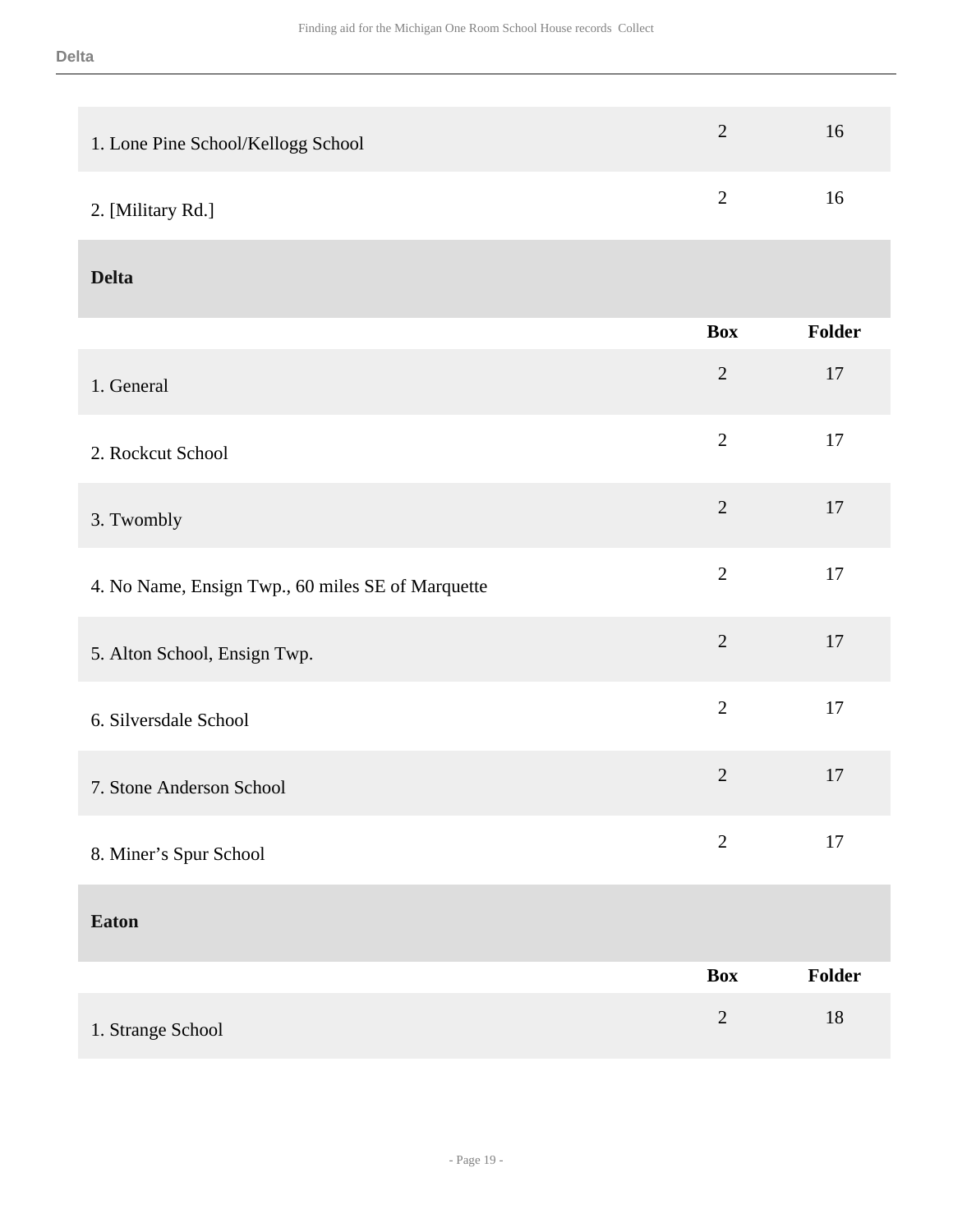| 2. Hunter School                           | $\mathbf{2}$   | $18\,$ |
|--------------------------------------------|----------------|--------|
| 3. Magden School                           | $\overline{2}$ | $18\,$ |
| 4. Patterson School                        | $\sqrt{2}$     | $18\,$ |
| 5. Kelly School                            | $\sqrt{2}$     | $18\,$ |
| 6. Kilpatrick School                       | $\overline{2}$ | 18     |
| 7. Figg School                             | $\overline{2}$ | 18     |
| 8. Hagen School                            | $\overline{2}$ | $18\,$ |
| 9. Lake School                             | $\overline{2}$ | $18\,$ |
| 10. Bismark School/Bismark Community House | $\overline{2}$ | $18\,$ |
| 11. Frog Holler School                     | $\overline{2}$ | $18\,$ |
| 12. Miller School                          | $\sqrt{2}$     | 18     |
| <b>Emmet</b>                               |                |        |
|                                            | <b>Box</b>     | Folder |
| 1. Halfway School                          | $\sqrt{2}$     | 19     |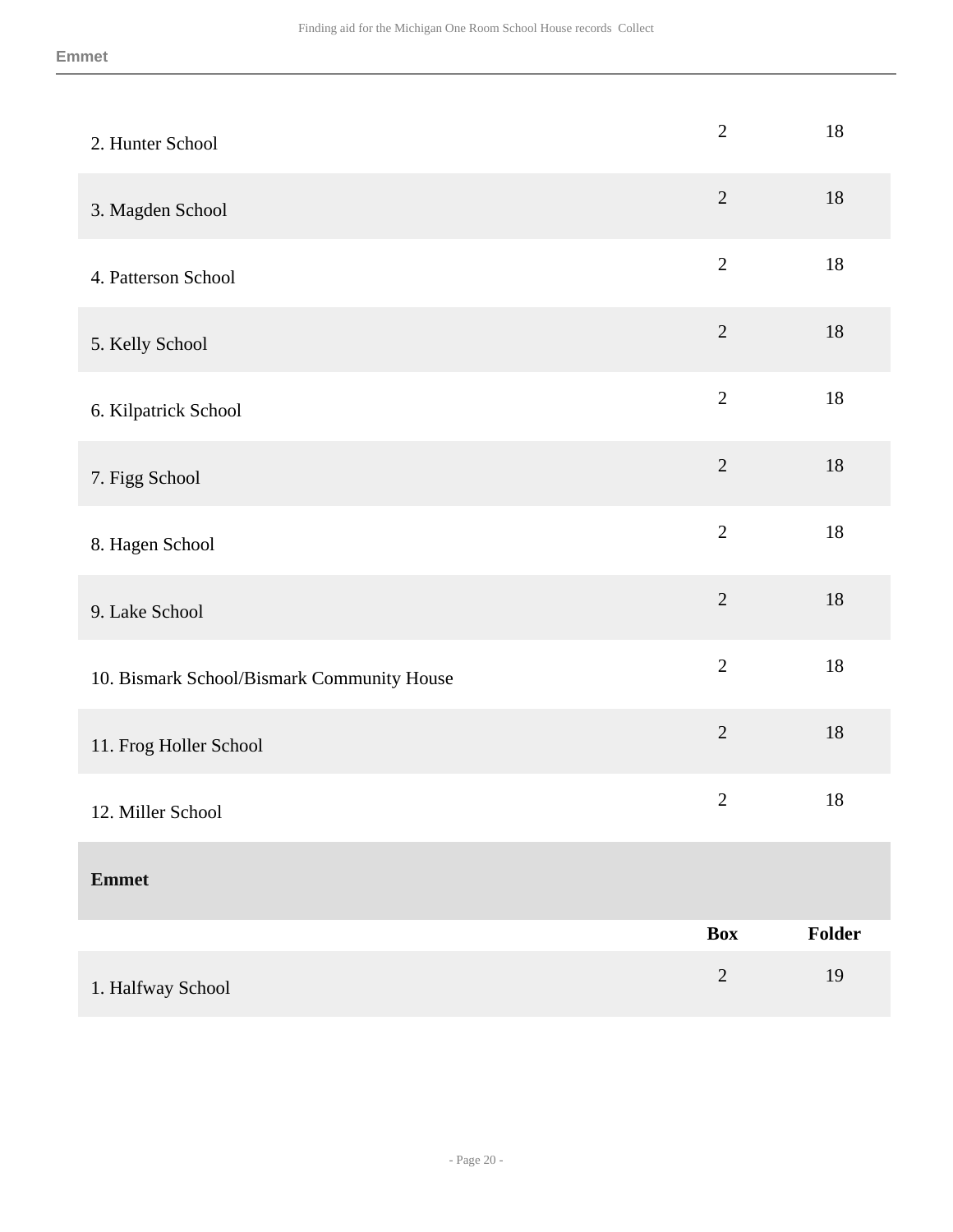| 2. Bungalow School                                   | $\overline{2}$ | 19     |
|------------------------------------------------------|----------------|--------|
| 3. Cross Village Public School Dist. #1              | $\overline{2}$ | 19     |
| 4. Hathaway School Dist. #2                          | $\mathbf{2}$   | 19     |
| 5. Five Mile Creek School                            | $\sqrt{2}$     | 19     |
| <b>Genesee</b>                                       |                |        |
|                                                      | <b>Box</b>     | Folder |
| 1. General                                           | $\overline{2}$ | 20     |
| 2. Bendle(?)/Carman-Ainsworth Adult Education Center | $\overline{2}$ | 20     |
| <b>Grand Traverse</b>                                |                |        |
|                                                      | <b>Box</b>     | Folder |
| 1. General                                           | $\overline{2}$ | 21     |
| <b>Gratiot</b>                                       |                |        |
|                                                      | <b>Box</b>     | Folder |
| 1. General                                           | $\sqrt{2}$     | $22\,$ |
| 2. Church School                                     | $\sqrt{2}$     | 22     |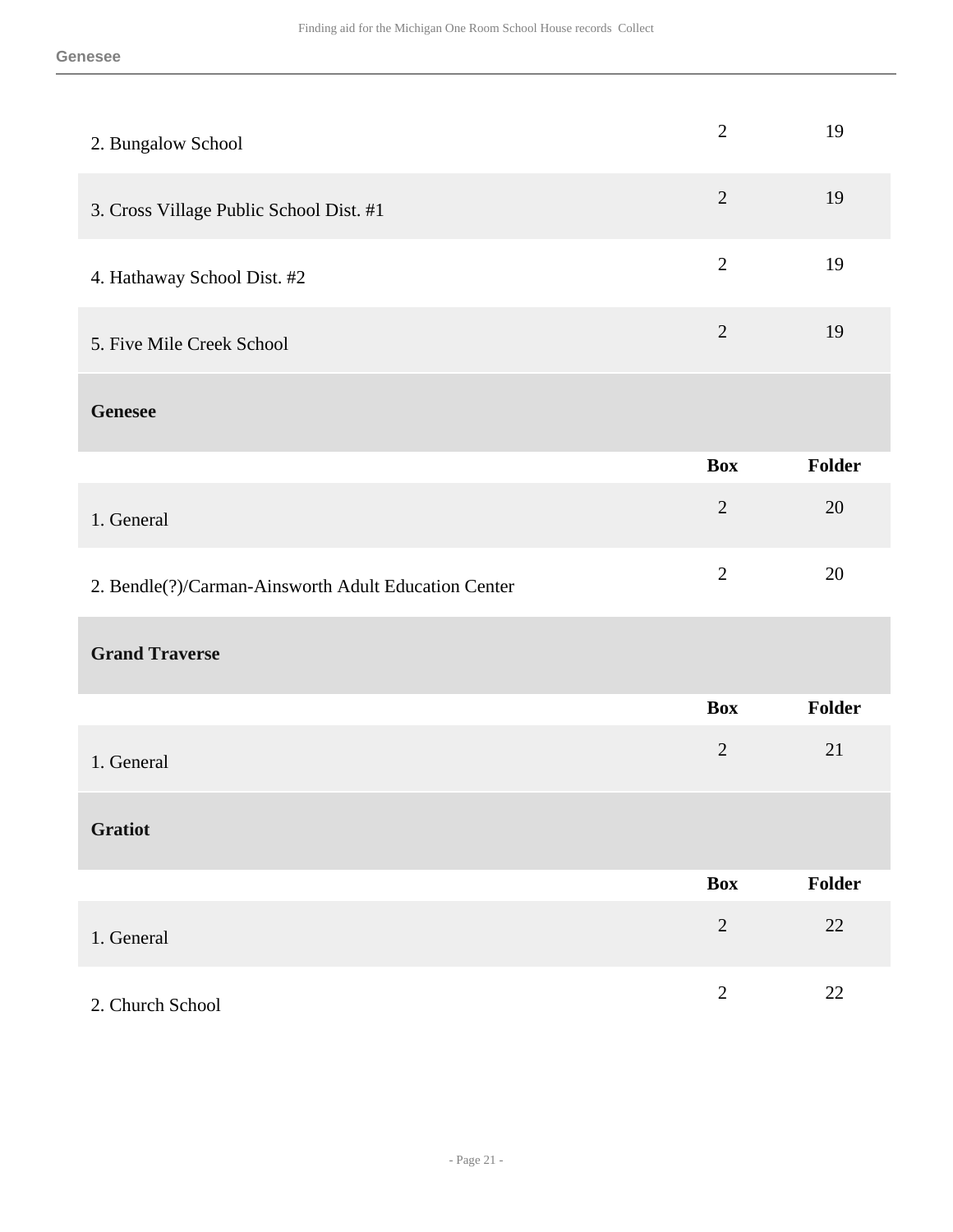| <b>Hillsdale</b>                                                         |                |        |
|--------------------------------------------------------------------------|----------------|--------|
|                                                                          | <b>Box</b>     | Folder |
| 1. General                                                               | $\overline{2}$ | 23     |
| 2. No Name, Lake Wilson Rd.                                              | $\overline{2}$ | 23     |
| 3. Dresserville School                                                   | $\overline{2}$ | 23     |
| 4. Sand Creek                                                            | $\overline{2}$ | 23     |
| Houghton                                                                 |                |        |
|                                                                          | <b>Box</b>     | Folder |
| 1. General                                                               | $\overline{2}$ | 24     |
| 2. Traprock Valley School House/Building. Part of Museum Park<br>Complex | $\overline{2}$ | 24     |
| <b>Huron</b>                                                             |                |        |
|                                                                          | <b>Box</b>     | Folder |
| 1. General.                                                              | $\overline{2}$ | $25\,$ |
|                                                                          |                |        |
| 2. Big Burning/Colfax Twp. School #1F                                    | $\overline{2}$ | $25\,$ |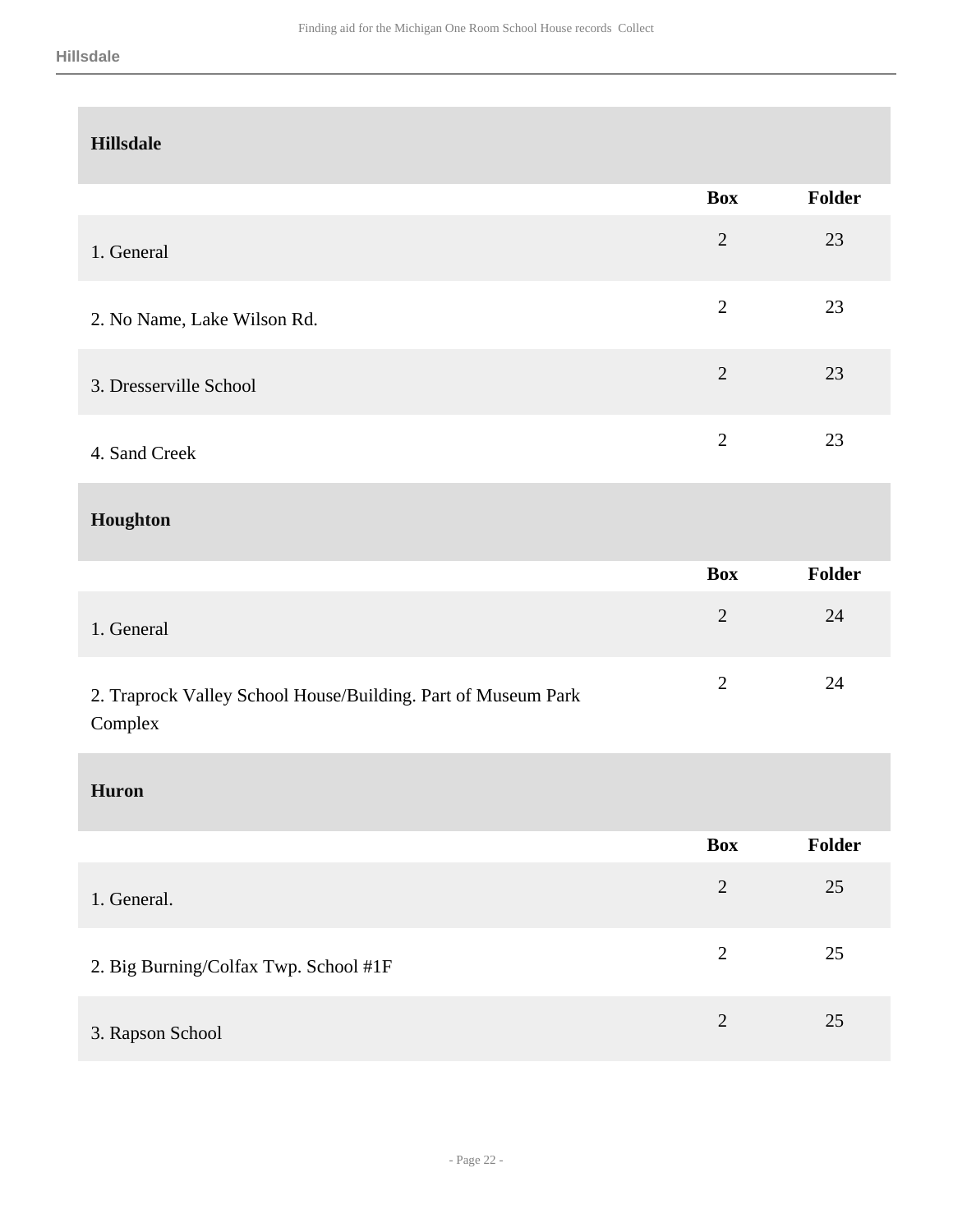| Ingham                              |                |        |
|-------------------------------------|----------------|--------|
|                                     | <b>Box</b>     | Folder |
| 1. General                          | $\overline{2}$ | $26\,$ |
| 2. Eden                             | $\overline{2}$ | 26     |
| 3. Rolfe #1                         | $\overline{2}$ | 26     |
| 4. Kipp School                      | $\overline{2}$ | $26\,$ |
| 5. Meech School                     | $\overline{2}$ | 26     |
| 6. Dennis School                    | $\overline{2}$ | $26\,$ |
| 7. Hawley School, later District #6 | $\overline{2}$ | 26     |
| 8. Pink School/Museum.              | $\overline{2}$ | 26     |
| 9. Wilson                           | $\overline{2}$ | 26     |
| 10. Hubbard School                  | $\sqrt{2}$     | $26\,$ |
| 11. Walters Dist #7                 | $\sqrt{2}$     | $26\,$ |
| Ionia                               |                |        |
|                                     | Box            | Folder |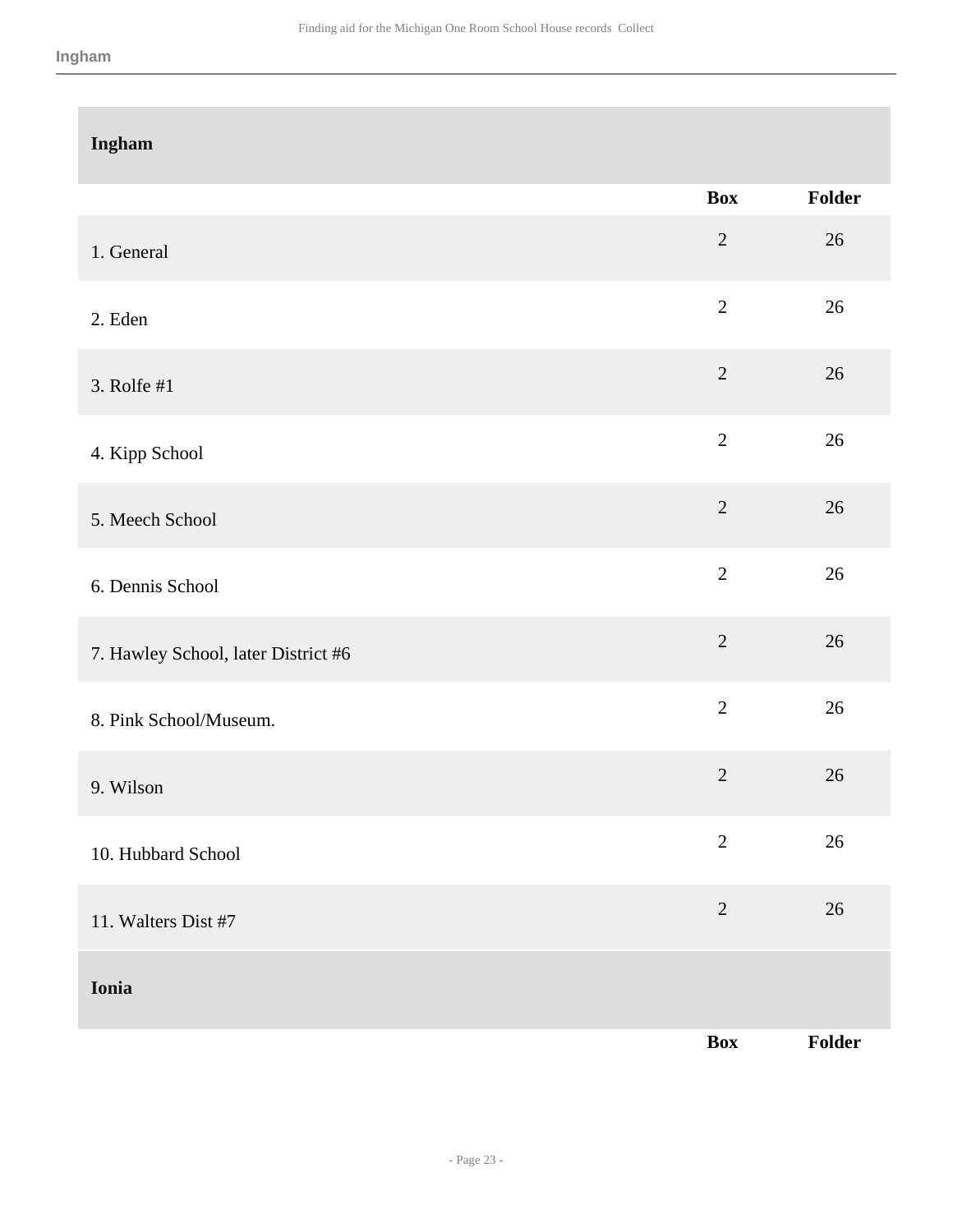#### **Iron**

| 1. General.                               | $\overline{2}$ | 27     |
|-------------------------------------------|----------------|--------|
| 2. Orange School House/Riker School House | $\overline{2}$ | 27     |
| 3. Benedict School                        | $\overline{2}$ | 27     |
| 4. Coon School                            | $\overline{2}$ | $27\,$ |
| 5. Grove School/Haynor School             | $\sqrt{2}$     | 27     |
| 6. Ellis School                           | $\overline{2}$ | $27\,$ |
|                                           |                |        |
| <b>Iron</b>                               |                |        |
|                                           | <b>Box</b>     | Folder |
| 1. General.                               | $\sqrt{2}$     | 28     |
| 2. Pioneer/Baumgartner School             | $\overline{2}$ | $28\,$ |
| 3. Buck Lake School/Ranch One             | $\sqrt{2}$     | 28     |
| <b>Isabella</b>                           |                |        |
|                                           | <b>Box</b>     | Folder |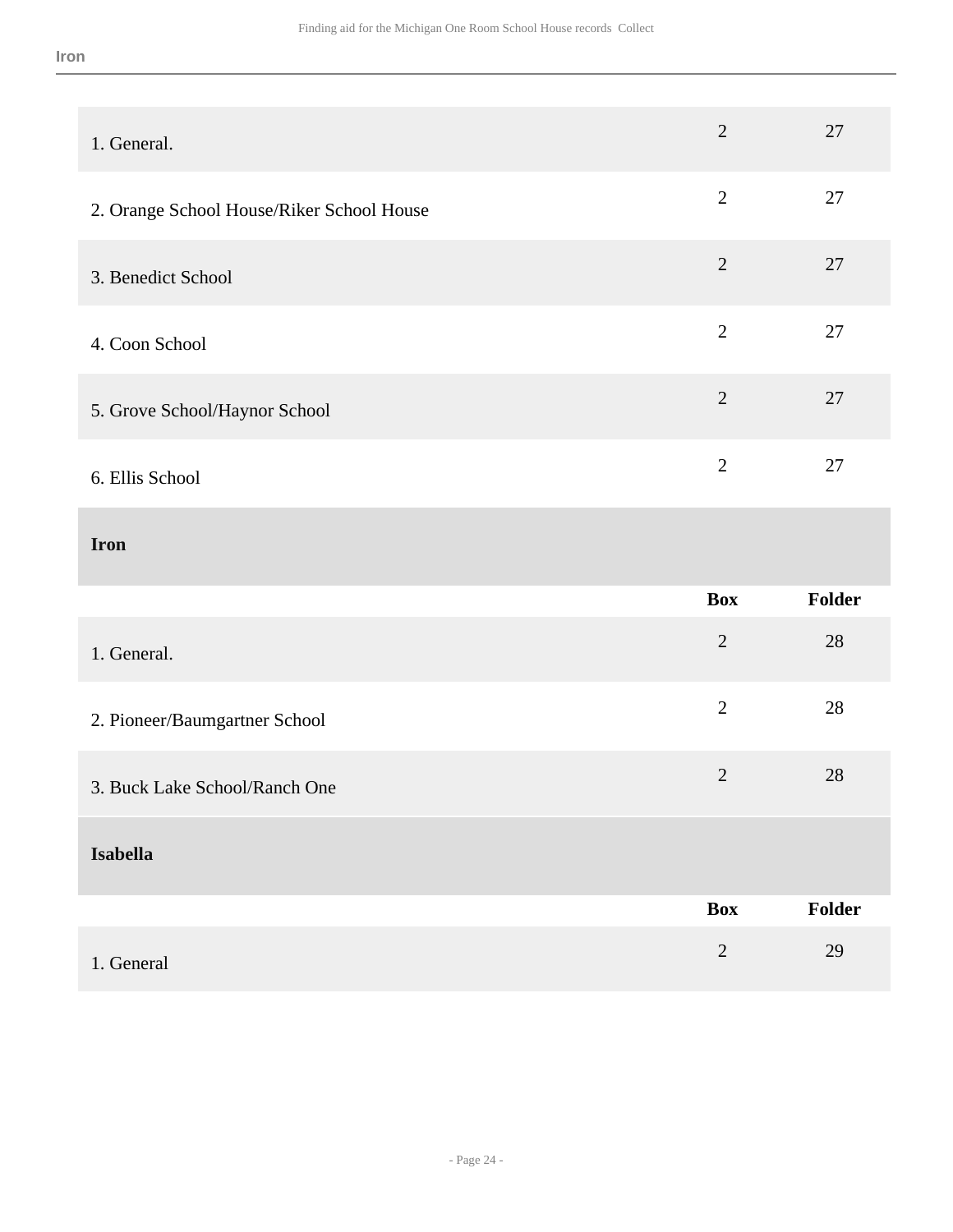| <b>Jackson</b>                            |                |               |
|-------------------------------------------|----------------|---------------|
|                                           | <b>Box</b>     | <b>Folder</b> |
| 1. General.                               | $\overline{2}$ | 30            |
| 2. Dewey School Museum                    | $\overline{2}$ | 30            |
| 3. Grass Lake Dist. #2                    | $\sqrt{2}$     | 30            |
| 4. Dibble School/Ella Sharp Museum        | $\overline{2}$ | 30            |
| 5. Harrington School, Dist. #2            | $\overline{2}$ | 30            |
| 6. Wampler's Lake School                  | $\overline{2}$ | 30            |
| <b>Kalamazoo</b>                          |                |               |
|                                           | <b>Box</b>     | Folder        |
| 1. General                                | $\sqrt{2}$     | 31            |
| 2. Prairie's Edge School/Portage Dist. #8 | $\mathbf{2}$   | 31            |
| <b>Kalkaska</b>                           |                |               |
|                                           | <b>Box</b>     | Folder        |
| 1. General.                               | $\sqrt{2}$     | $32\,$        |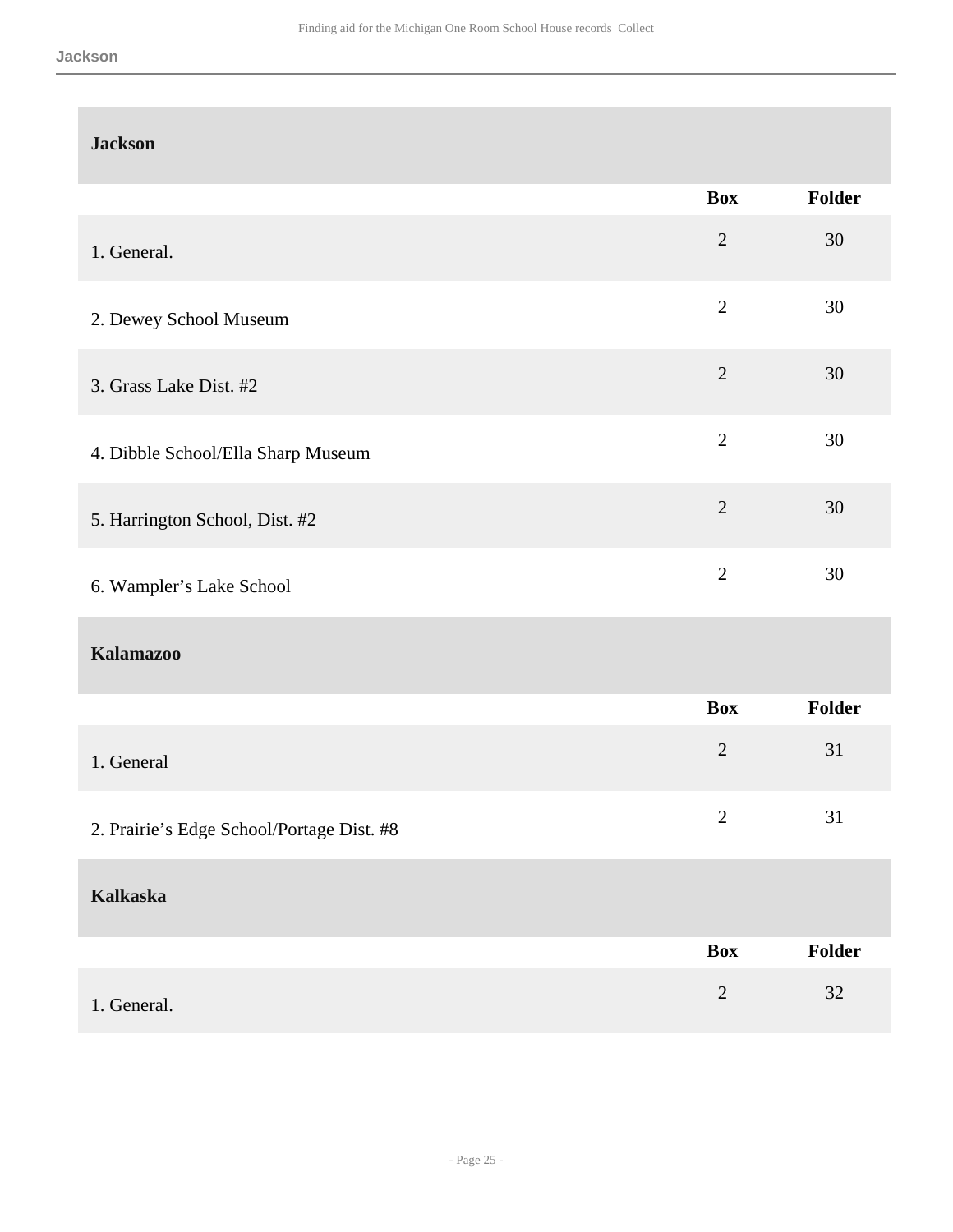| 2. Crawford School       | $\overline{2}$ | 32     |
|--------------------------|----------------|--------|
| 3. Lannin School         | $\overline{2}$ | 32     |
| Kent                     |                |        |
|                          | <b>Box</b>     | Folder |
| 1. General.              | $\overline{2}$ | 33     |
| 2. Alton                 | $\overline{2}$ | 33     |
| 3. Barber                | $\overline{2}$ | 33     |
| 4. Bennett               | $\overline{2}$ | 33     |
| 5. Cannonsburg           | $\overline{2}$ | 33     |
| 6. Casnovia              | $\sqrt{2}$     | 33     |
| 7. Chalmers              | $\overline{2}$ | 33     |
| 8. Chubbuck School Dist. | $\sqrt{2}$     | 33     |
| 9. Collins               | $\sqrt{2}$     | 33     |
| 10. Detray               | $\sqrt{2}$     | 33     |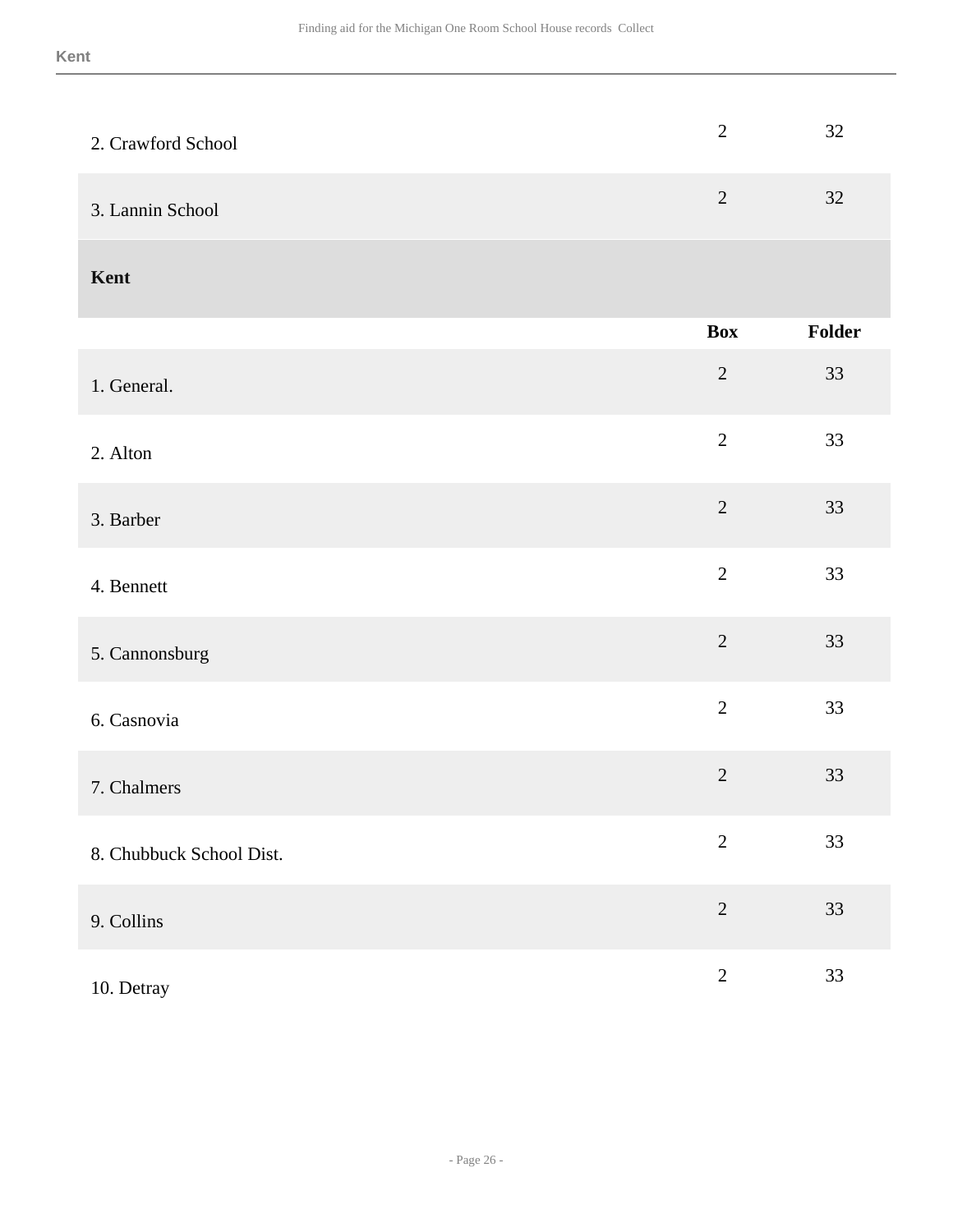| 11. Dockeray      | $\overline{2}$ | 33     |
|-------------------|----------------|--------|
| 12. East Paris    | $\sqrt{2}$     | 33     |
| 13. Fallasburg    | $\sqrt{2}$     | 33     |
| 14. Foxes Corners | $\overline{2}$ | 33     |
| 15. McCabe        | $\overline{2}$ | 33     |
| 16. McPherson     | $\overline{2}$ | 33     |
| 17. Moffit Hill   | $\overline{2}$ | 33     |
| 18. Moseley       | $\overline{2}$ | 33     |
| 19. Ray School    | $\overline{2}$ | 33     |
| 20. Sage          | $\overline{2}$ | 33     |
| 21. Waters        | $\sqrt{2}$     | 33     |
| 22. Weller        | $\overline{2}$ | 33     |
| Keweenaw          |                |        |
|                   | Box            | Folder |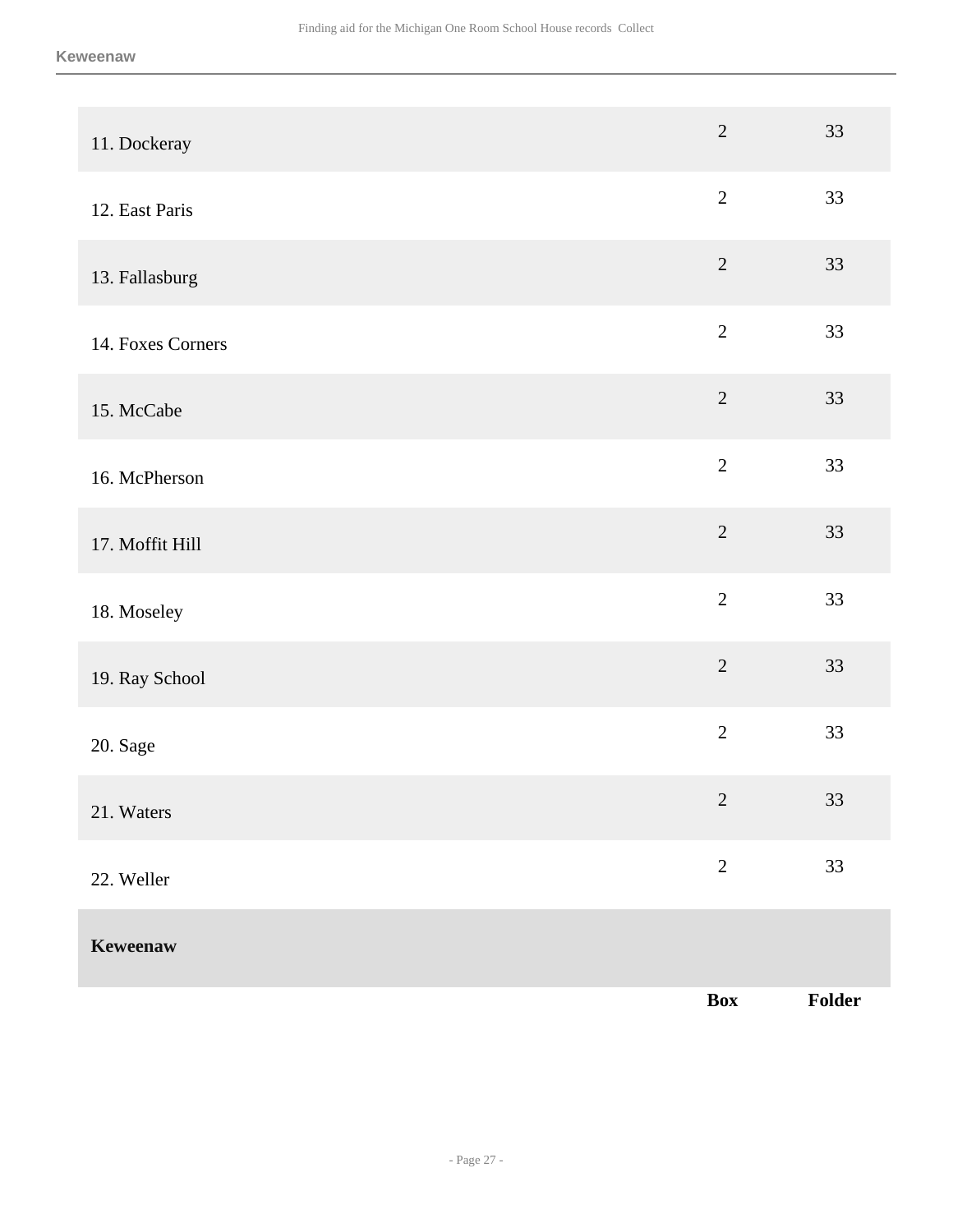| 1. General.             | $\sqrt{2}$     | 34     |
|-------------------------|----------------|--------|
| 2. Copper Harbor School | $\overline{2}$ | 34     |
| 3. Eagle Harbor School  | $\overline{2}$ | 34     |
| <b>Lapeer</b>           |                |        |
|                         | <b>Box</b>     | Folder |
| 1. General              | $\overline{2}$ | 35     |
| 2.4005 Howland Rd       | $\overline{2}$ | 35     |
| Leelanau                |                |        |
|                         | <b>Box</b>     | Folder |
| 1. General              | $\overline{2}$ | 36     |
| 2. Bequist              | $\overline{2}$ | 36     |
| 3. Bingham              | $\sqrt{2}$     | 36     |
| 4. Donnybrook           | $\overline{2}$ | 36     |
| 5. Empire Museum School | $\sqrt{2}$     | 36     |
| 6. Flohe                | $\sqrt{2}$     | 36     |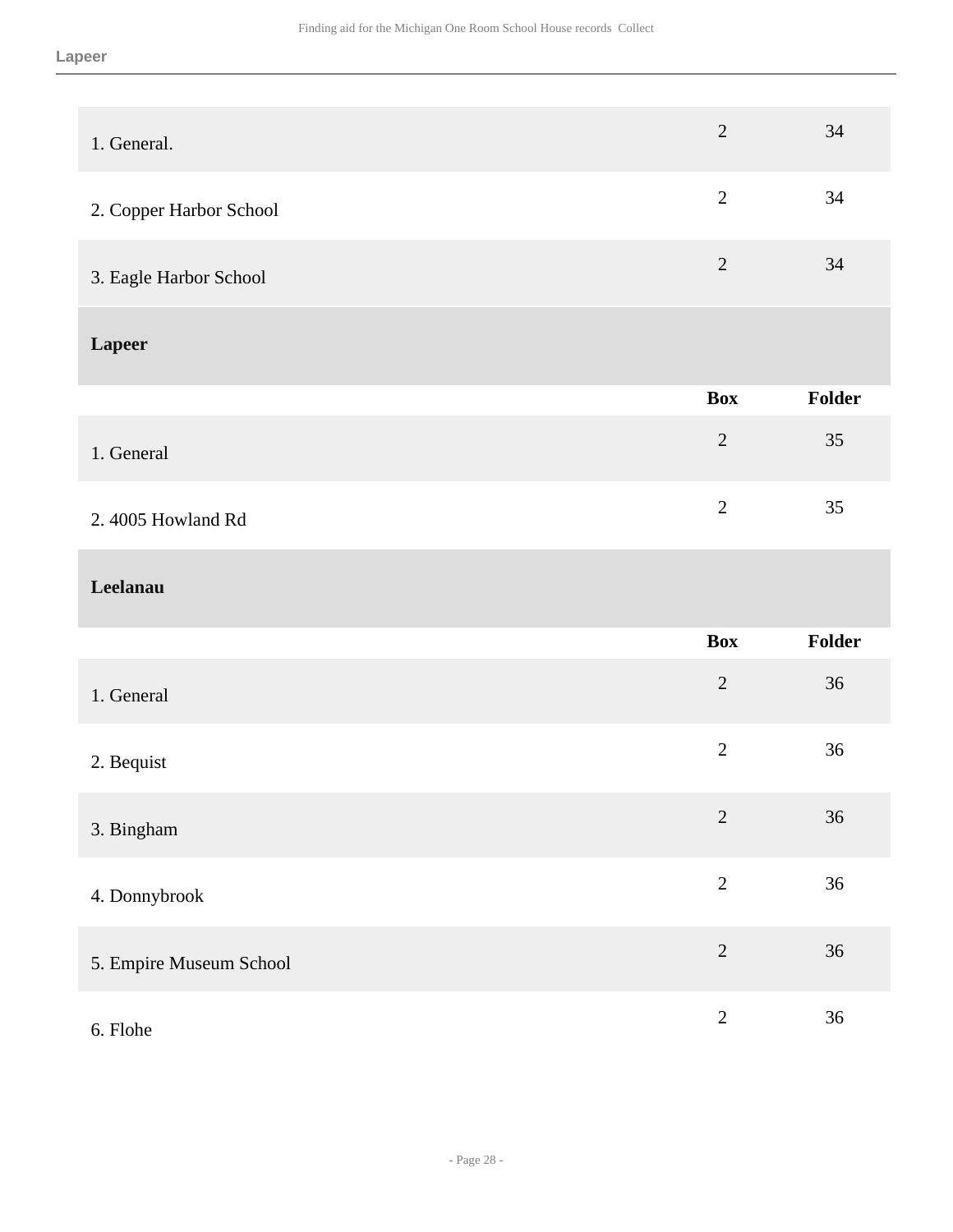| 7. Keswick                           | $\overline{2}$ | 36     |
|--------------------------------------|----------------|--------|
| 8. Lee's Bay Standard School, R#2    | $\overline{2}$ | 36     |
| 9. Shetland Schoolhouse              | $\overline{2}$ | 36     |
| 10. Solem                            | $\overline{2}$ | 36     |
| 11. Wayside.                         | $\overline{2}$ | 36     |
| Lenawee                              |                |        |
|                                      | <b>Box</b>     | Folder |
|                                      |                |        |
| 1.General.                           | $\overline{2}$ | 37     |
| 2. Little Red School / Harriet Field | $\overline{2}$ | 37     |
| 3. No. Adrian                        | $\overline{2}$ | 37     |
| 4. Cambridge Twp. #4                 | $\mathbf{2}$   | 37     |
| 5. Ridgeville                        | $\sqrt{2}$     | 37     |
| 6. Rollin Dist. #3/Quaker            | $\overline{2}$ | 37     |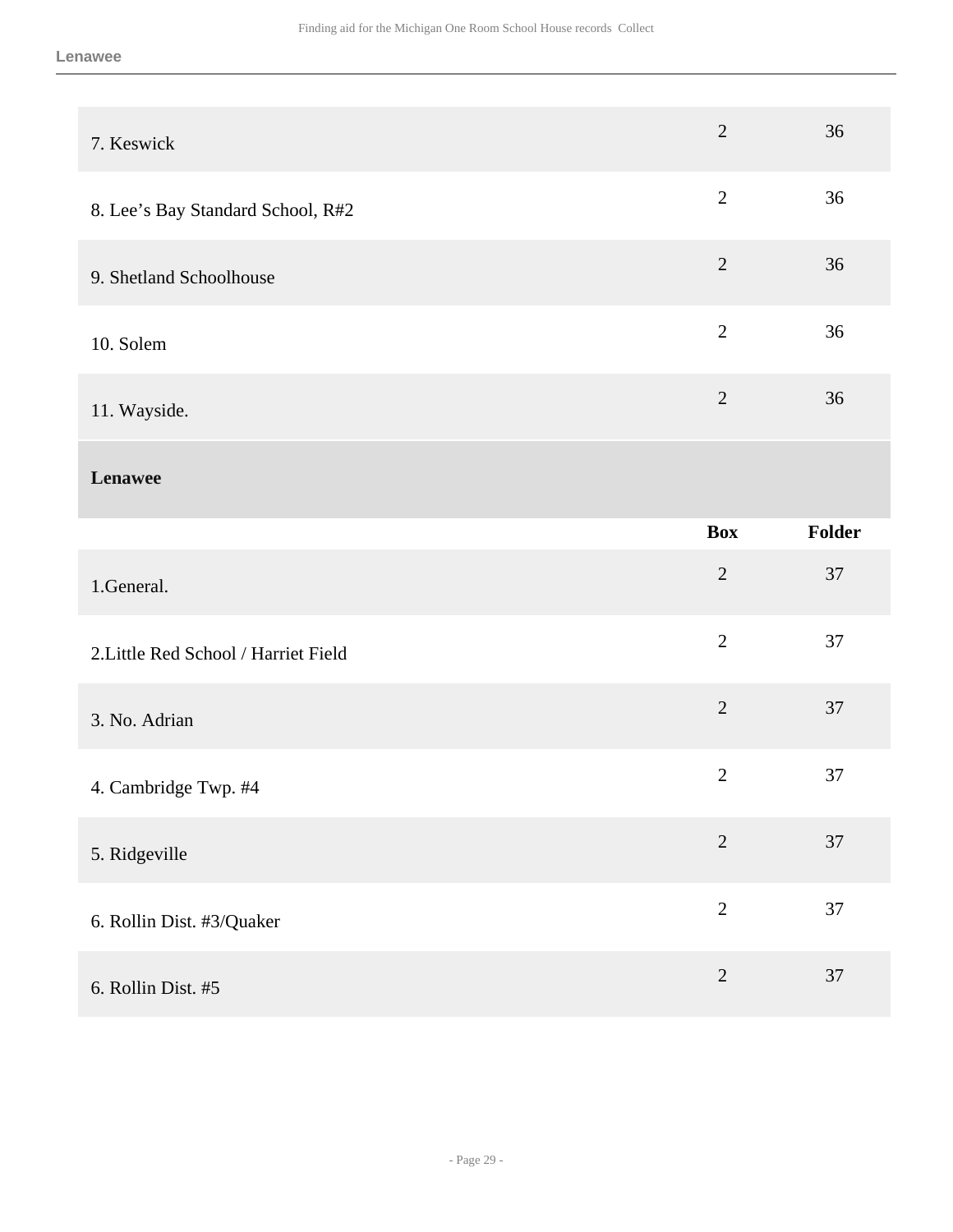| 7. Stam                               | $\overline{2}$ | 37            |
|---------------------------------------|----------------|---------------|
| 8. Sutton School/Ridgeway Twp #3      | $\overline{2}$ | 37            |
| 9. Victorsville/Blissfield            | $\overline{2}$ | 37            |
| 10. Waldron School #5                 | $\overline{2}$ | 37            |
| 11. Wooden Old Stone School           | $\overline{2}$ | 37            |
| Livingston                            |                |               |
|                                       | <b>Box</b>     | <b>Folder</b> |
| 1. General                            | $\overline{2}$ | 38            |
| 2.8 b/w postcards of various schools. | $\overline{2}$ | 38            |
| 3. Peach correspondence               | $\overline{2}$ | 38            |
| 4. Hollister School                   | $\mathbf{2}$   | 38            |
| 5. Lyon/Brighton Hist. Soc.           | $\sqrt{2}$     | 38            |
| 6. Hicks                              | $\overline{2}$ | 38            |
| <b>Mackinac</b>                       |                |               |
|                                       | Box            | Folder        |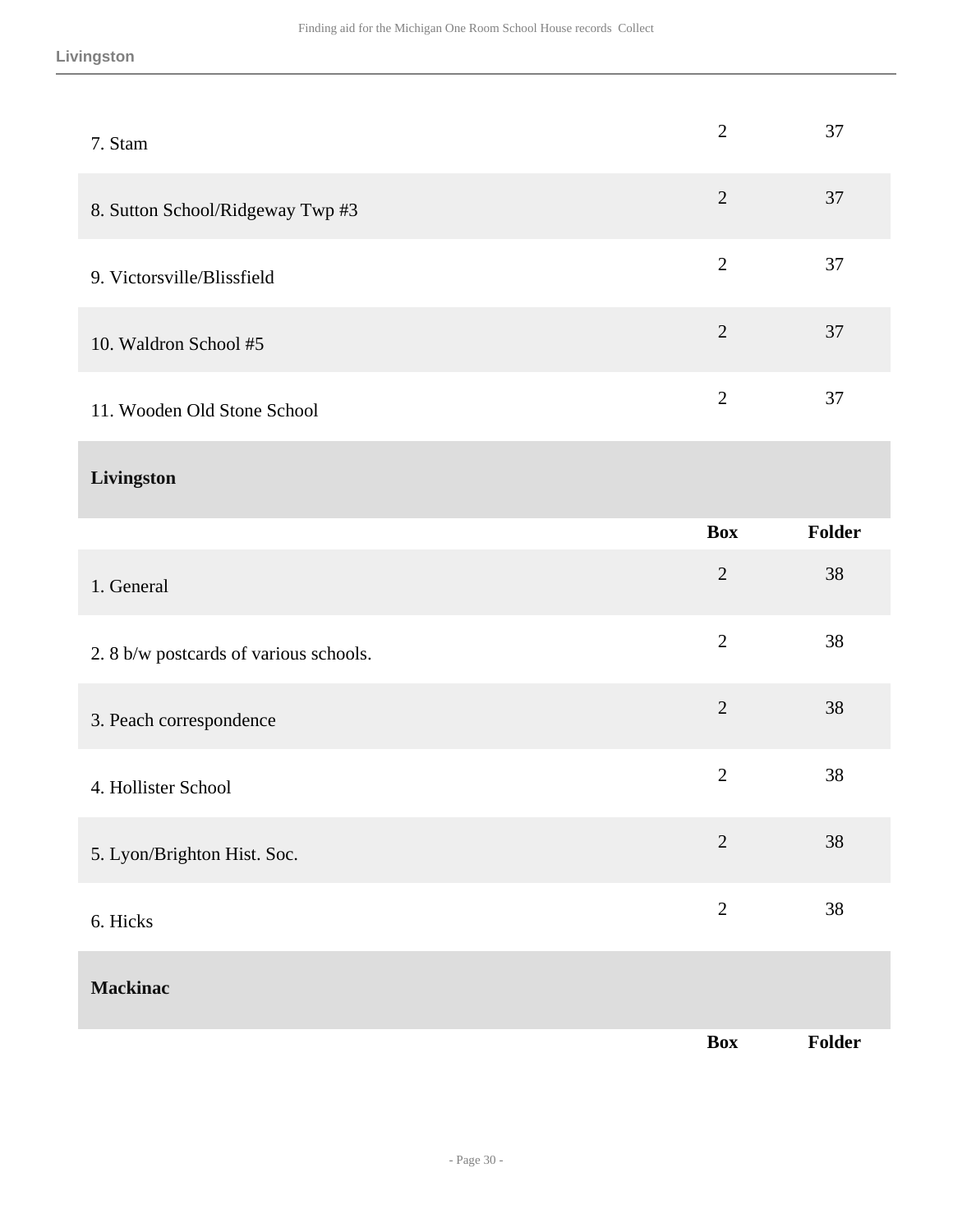| 1. General.                                  | 39 |
|----------------------------------------------|----|
| 2. Bois Blanc Twp. Hall/Pine School Dist. #1 | 39 |

**Macomb** 

|                                                                                                | <b>Box</b>     | Folder |
|------------------------------------------------------------------------------------------------|----------------|--------|
| 1. General.                                                                                    | $\overline{2}$ | 40     |
| 2. Bunert School                                                                               | $\overline{2}$ | 40     |
| 3. Cascades School (after 1920) / Fractional Dist. No. 2, Ray Twp. / Selig<br>School (original | $\overline{2}$ | 40     |
| 4. Erin Twp. Schoolhouse #5.                                                                   | $\overline{2}$ | 40     |
| 5. Halfway Schoolhouse                                                                         | $\mathbf{2}$   | 40     |
| <b>Marquette</b>                                                                               |                |        |
|                                                                                                | <b>Box</b>     | Folder |
| 1. General.                                                                                    | $\overline{2}$ | 41     |
| 2. Rollingmill                                                                                 | $\overline{2}$ | 41     |
| <b>Mecosta</b>                                                                                 |                |        |
|                                                                                                | <b>Box</b>     | Folder |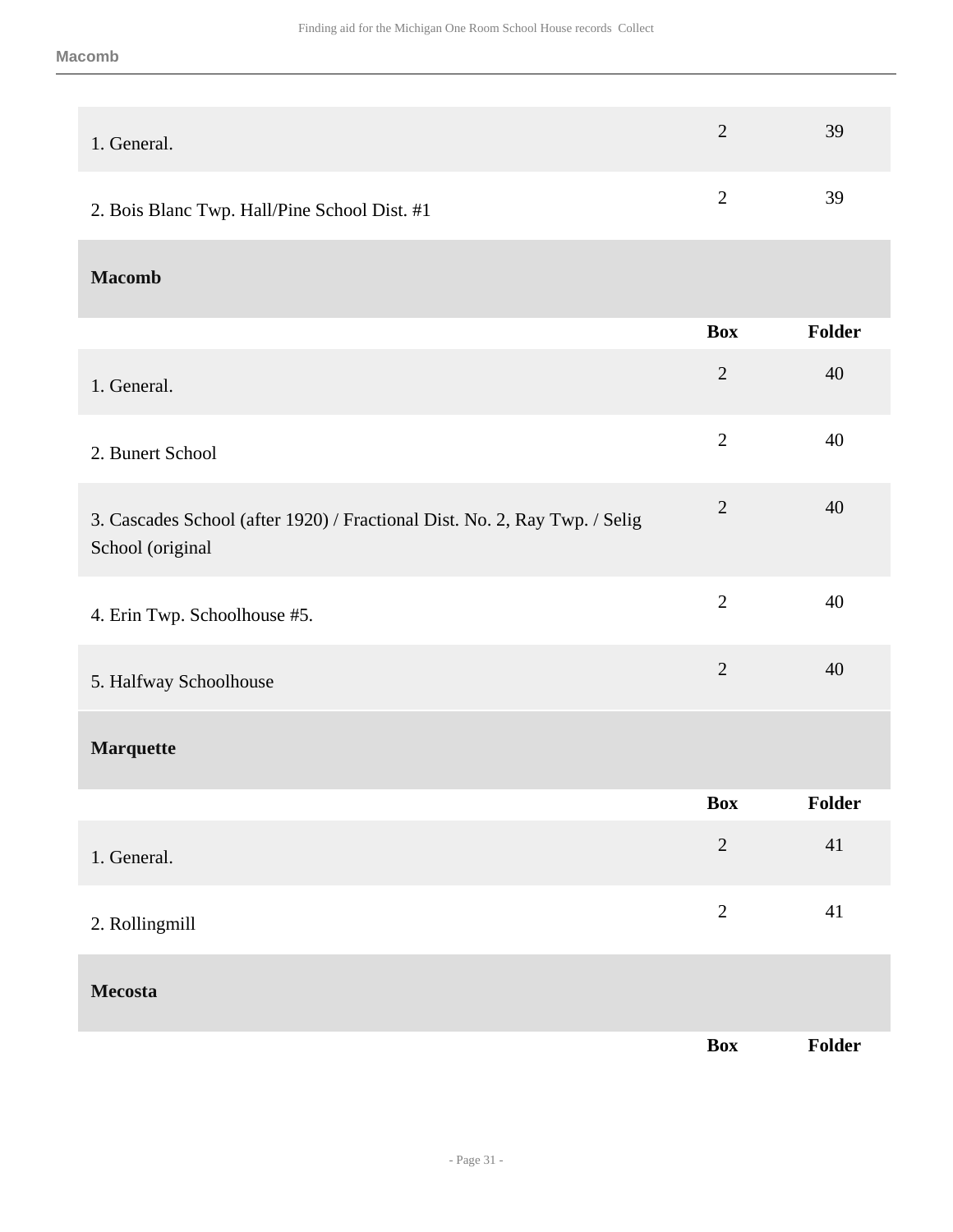| 1. General.                               | $\overline{2}$ | 42     |
|-------------------------------------------|----------------|--------|
| 2. Eaton / The Bat House                  | $\overline{2}$ | 42     |
| 3. Argue School / School #2,              | $\overline{2}$ | 42     |
| 4. Shephard                               | $\overline{2}$ | 42     |
| <b>Menominee</b>                          |                |        |
|                                           | <b>Box</b>     | Folder |
| 1. Hamilton School                        | $\mathfrak{Z}$ | 43     |
| <b>Midland</b>                            |                |        |
|                                           | <b>Box</b>     | Folder |
| 1. [Brook Rd                              | 3              | 44     |
| 2. Post School Archives                   | 3              | 44     |
| <b>Missaukee</b>                          |                |        |
|                                           | <b>Box</b>     | Folder |
| 1. General.                               | $\mathfrak{Z}$ | 45     |
| 2. Arlene School / Caldwell #6, later #2/ | $\mathfrak{Z}$ | 45     |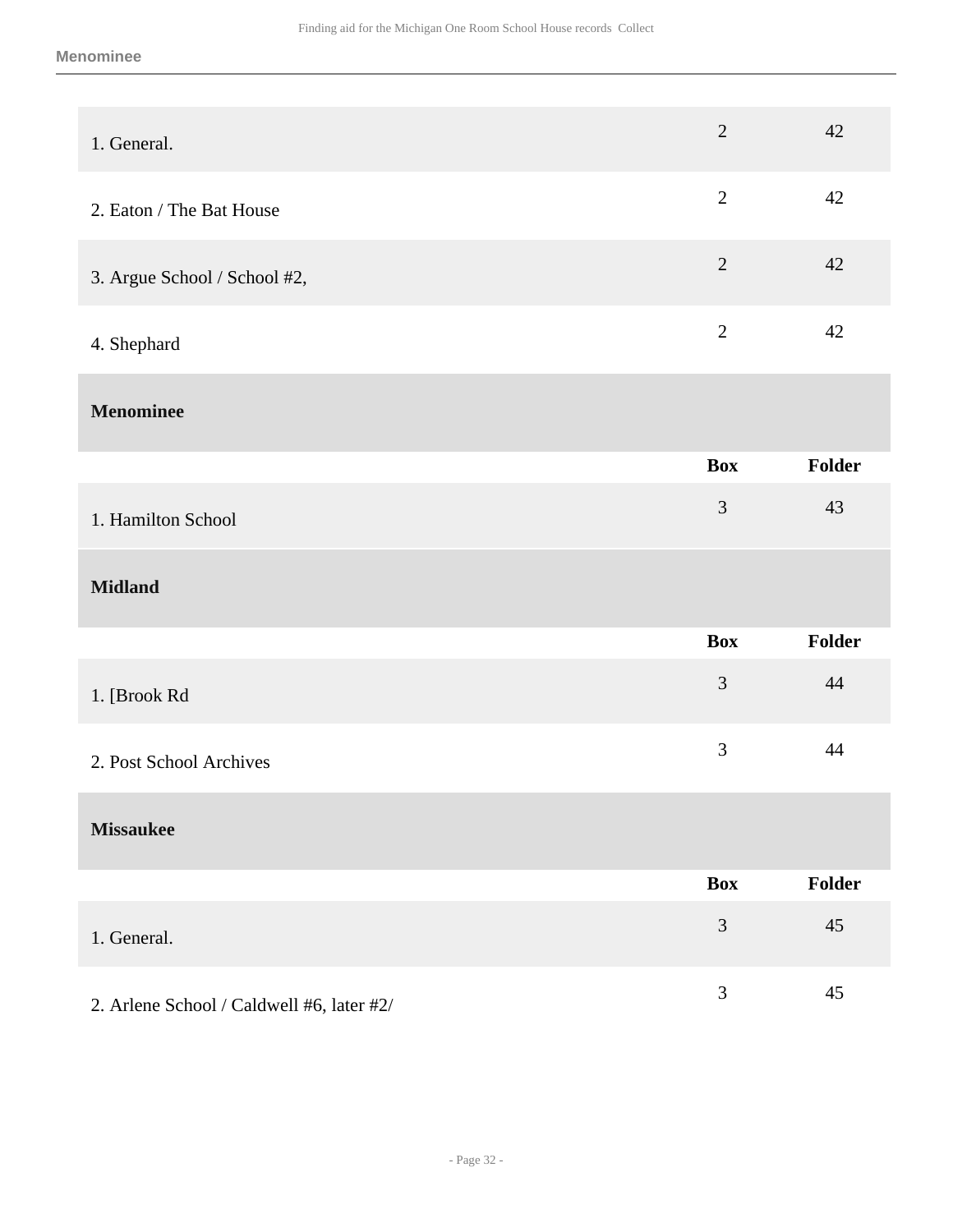| 3. Caldwell #4 (North Lake City                            | 3          | 45     |
|------------------------------------------------------------|------------|--------|
| 4. Moddersville School/Holland Twp. #4 /                   | 3          | 45     |
| 5. Riemersma / Richland Twp. #2                            | 3          | 45     |
| 6. Richland #3/Hillside                                    | 3          | 45     |
| 7. Shippy School                                           | 3          | 45     |
| 8. Summerville School/Riverside Twp., NO. 5 Frl.           | 3          | 45     |
| 9. Turnerville School/Forest Twp. #1                       | 3          | 45     |
| 10. West Branch 2 FR Star City / Star City Community Club. | 3          | 45     |
| 11. West Branch #4 Missaukee / West Branch Town Hall.      | 3          | 45     |
| 12. West Branch #1, Sunnyside /Sunnyside Camp.             | 3          | 45     |
| <b>Monroe</b>                                              |            |        |
|                                                            | <b>Box</b> | Folder |
| 1. General.                                                | 3          | 46     |
| 2. Banner Oak School                                       | 3          | 46     |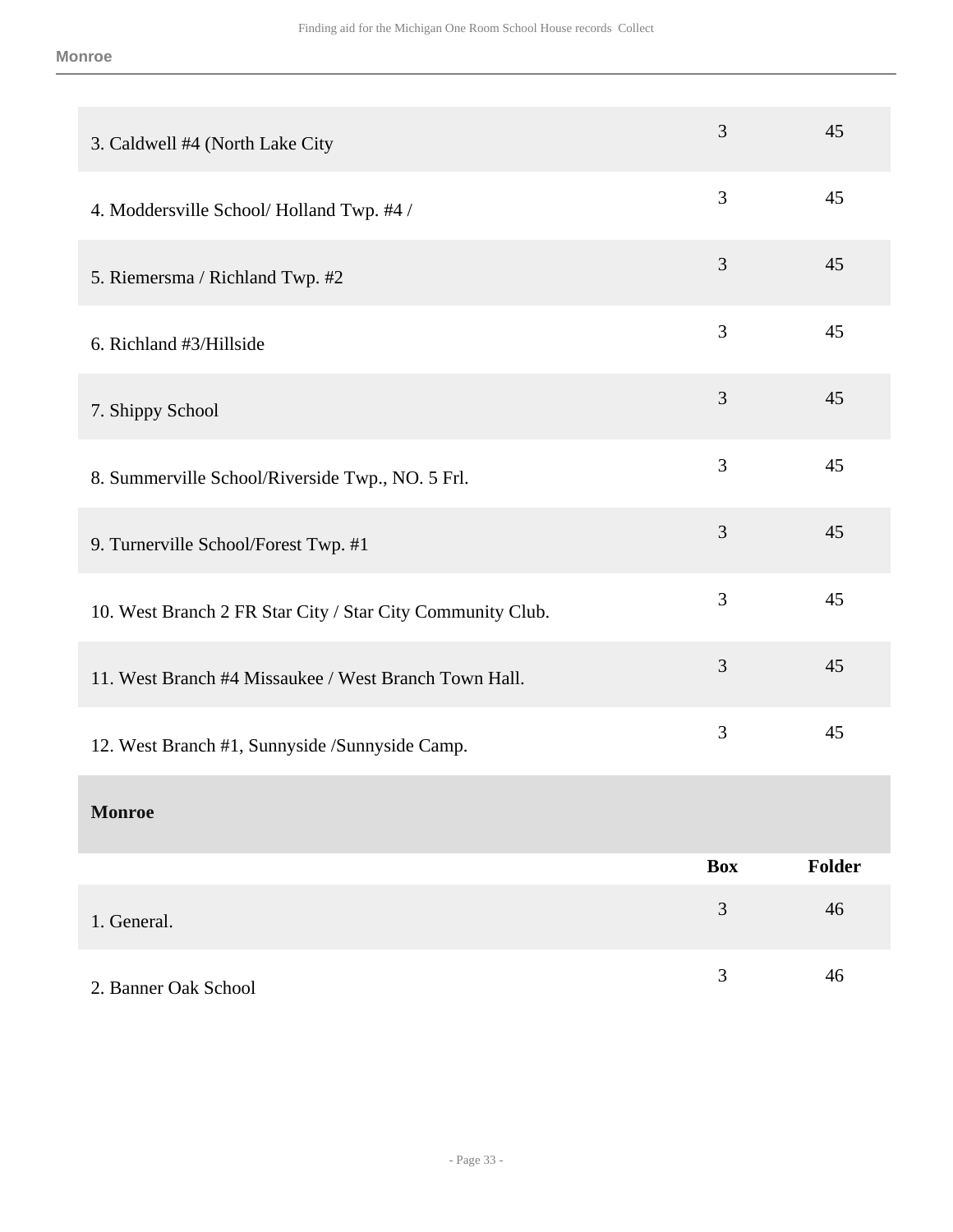| 3. Baum School                                    | 3              | 46     |
|---------------------------------------------------|----------------|--------|
| 4. Brewer Rd.                                     | $\mathfrak{Z}$ | 46     |
| 5. Bridge School/Raisinville Twp. Hall/Dist. #2,  | 3              | 46     |
| 6. Gayville,                                      | 3              | 46     |
| 7. Liberty Corners School                         | $\mathfrak{Z}$ | 46     |
| 8. Longbridge                                     | 3              | 46     |
| 9. McIntyre                                       | 3              | 46     |
| 10. Newburg                                       | 3              | 46     |
| 11. Papermill/Martha Barker Country Store Museum, | 3              | 46     |
| 12. Polley's Corner                               | 3              | 46     |
| 13. Stone                                         | 3              | 46     |
| 14. Stoney Ridge                                  | $\mathfrak{Z}$ | $46\,$ |
| 15. Stowell.                                      | $\mathfrak{Z}$ | 46     |
| 16. Streit,                                       | $\mathfrak{Z}$ | $46\,$ |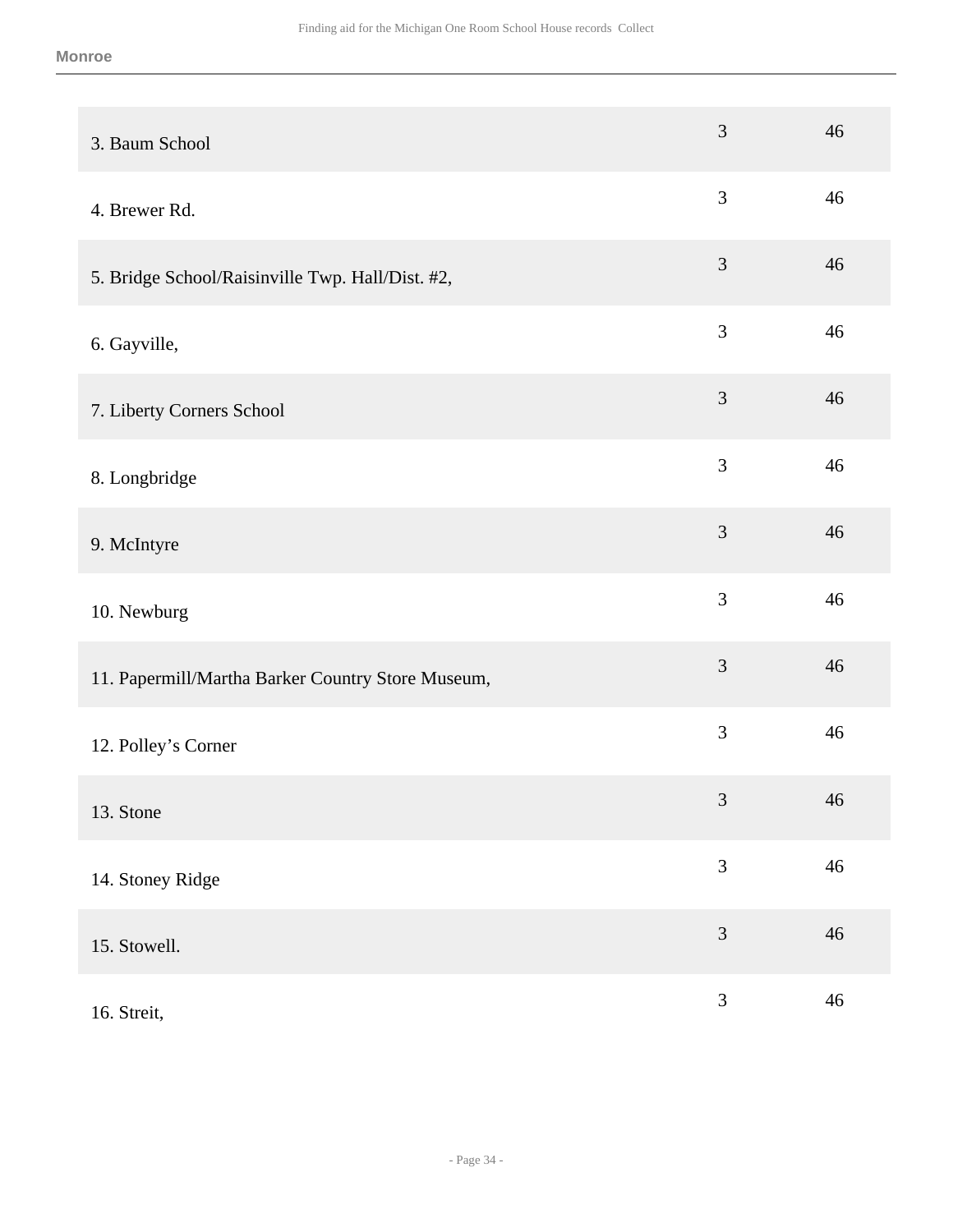| 17. Whiteford                                  | $\mathfrak{Z}$ | 46            |
|------------------------------------------------|----------------|---------------|
| <b>Montcalm</b>                                |                |               |
|                                                | <b>Box</b>     | <b>Folder</b> |
| 1. General.                                    | $\mathfrak{Z}$ | 47            |
| 2. Gaffield School/Winfield #4                 | $\mathfrak{Z}$ | 47            |
| Montmorency                                    |                |               |
|                                                | <b>Box</b>     | Folder        |
| 1. General. Two general lists.                 | 3              | 48            |
| 2. Bates School                                | 3              | 48            |
| 3. Cement School                               | 3              | 48            |
| 4. [Double School],                            | 3              | 48            |
| 5. East School/Granholm School/Finnish School, | $\mathfrak{Z}$ | 48            |
| 6. Green School                                | $\mathfrak{Z}$ | 48            |
| 7. Klein School                                | $\mathfrak{Z}$ | 48            |
| 8. [Lockwood Lake/Church School                | $\mathfrak{Z}$ | 48            |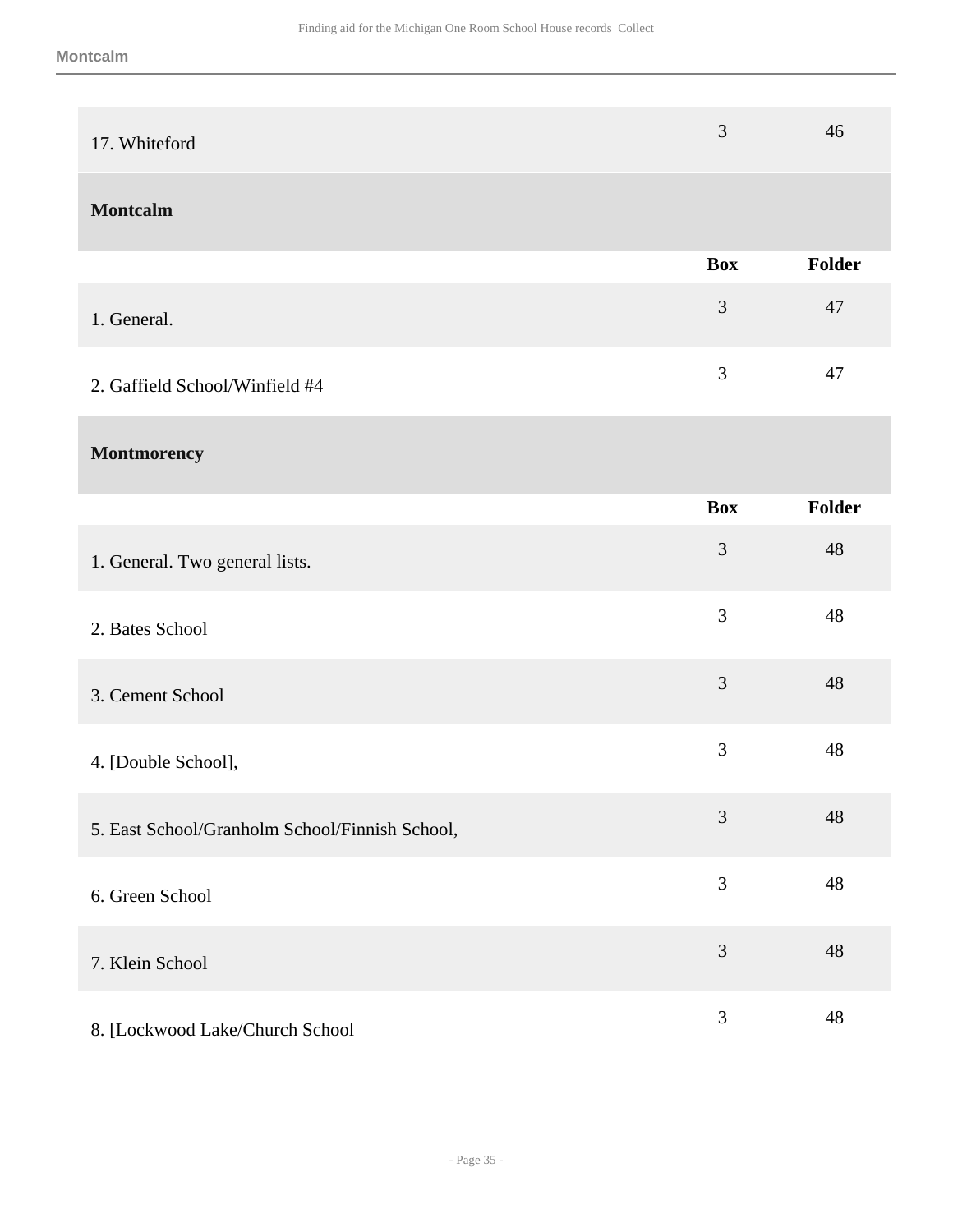| 9. MacKenzie School    | 3              | 48     |
|------------------------|----------------|--------|
| 10. Manier School      | 3              | 48     |
| 11. Neigrath School    | 3              | 48     |
| 12. Rea School         | 3              | 48     |
| <b>Muskegon</b>        |                |        |
|                        | <b>Box</b>     | Folder |
| 1. Brunswick.          | $\mathfrak{Z}$ | 49     |
| 2. Collins             | 3              | 49     |
| 3. Johnson             | 3              | 49     |
| <b>Newaygo</b>         |                |        |
|                        | <b>Box</b>     | Folder |
| 1. General.            | $\mathfrak{Z}$ | $50\,$ |
| 2. Old Roottown School | $\mathfrak{Z}$ | $50\,$ |
| Oakland                |                |        |
|                        | Box            | Folder |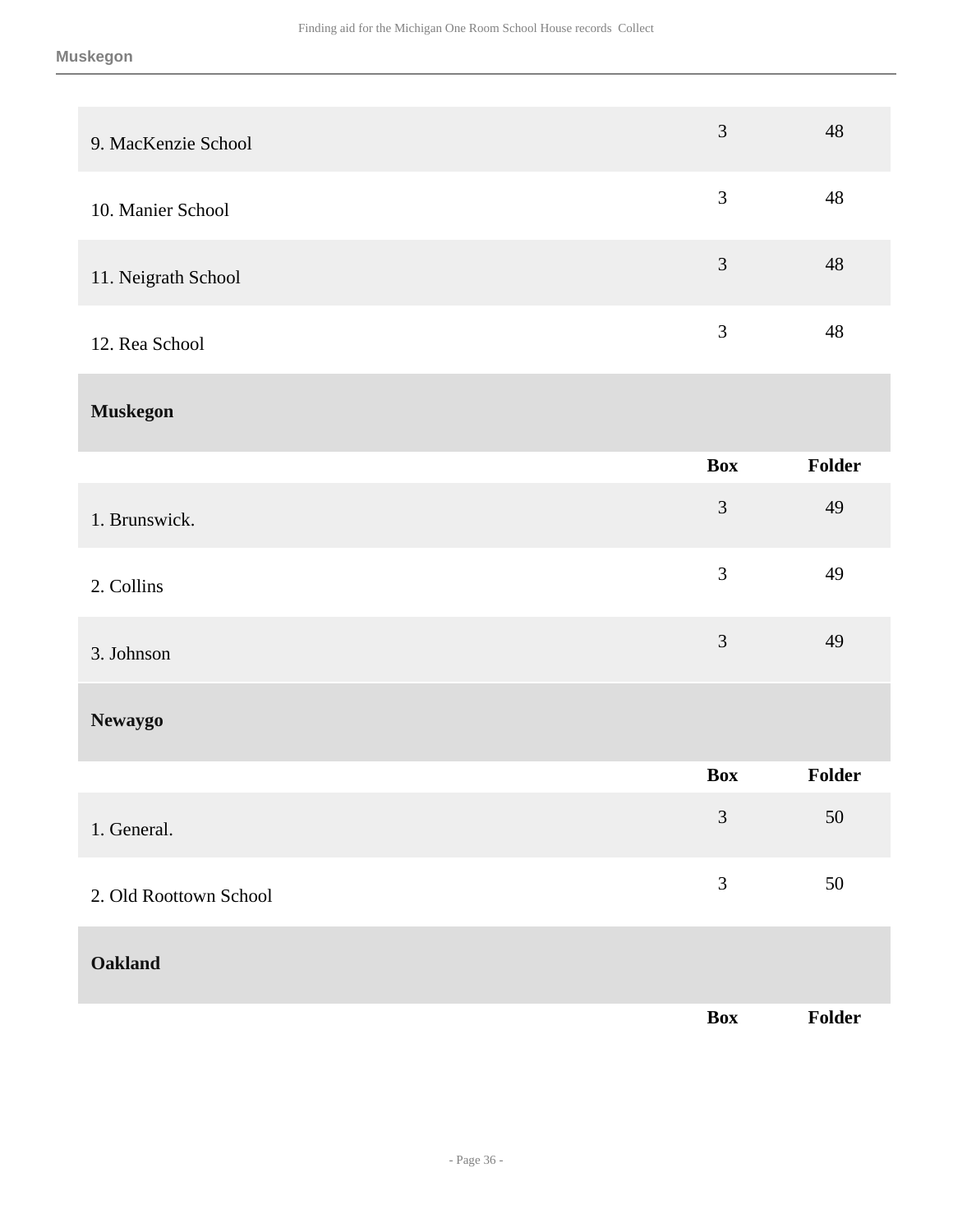| 1. General.                          | $\mathfrak{Z}$ | 51 |
|--------------------------------------|----------------|----|
| 2. Arnold/Arnold Auditorium          | 3              | 51 |
| 3. Bassett                           | $\mathfrak{Z}$ | 51 |
| 4. Drayton Plains                    | $\mathfrak{Z}$ | 51 |
| 5. Eagle.                            | $\overline{3}$ | 51 |
| 6. Ellenwood                         | 3              | 51 |
| 7. Fractional Dist. #1/German School | 3              | 51 |
| 8. [Franklin], Mi                    | 3              | 51 |
| 9. Green                             | $\mathfrak{Z}$ | 51 |
| 10. Jones School.                    | $\mathfrak{Z}$ | 51 |
| 11. Kingsbury School                 | $\mathfrak 3$  | 51 |
| 12. Lake Orion                       | $\overline{3}$ | 51 |
| 13. National School                  | $\mathfrak{Z}$ | 51 |
| 14. Orchard Lake                     | $\mathfrak{Z}$ | 51 |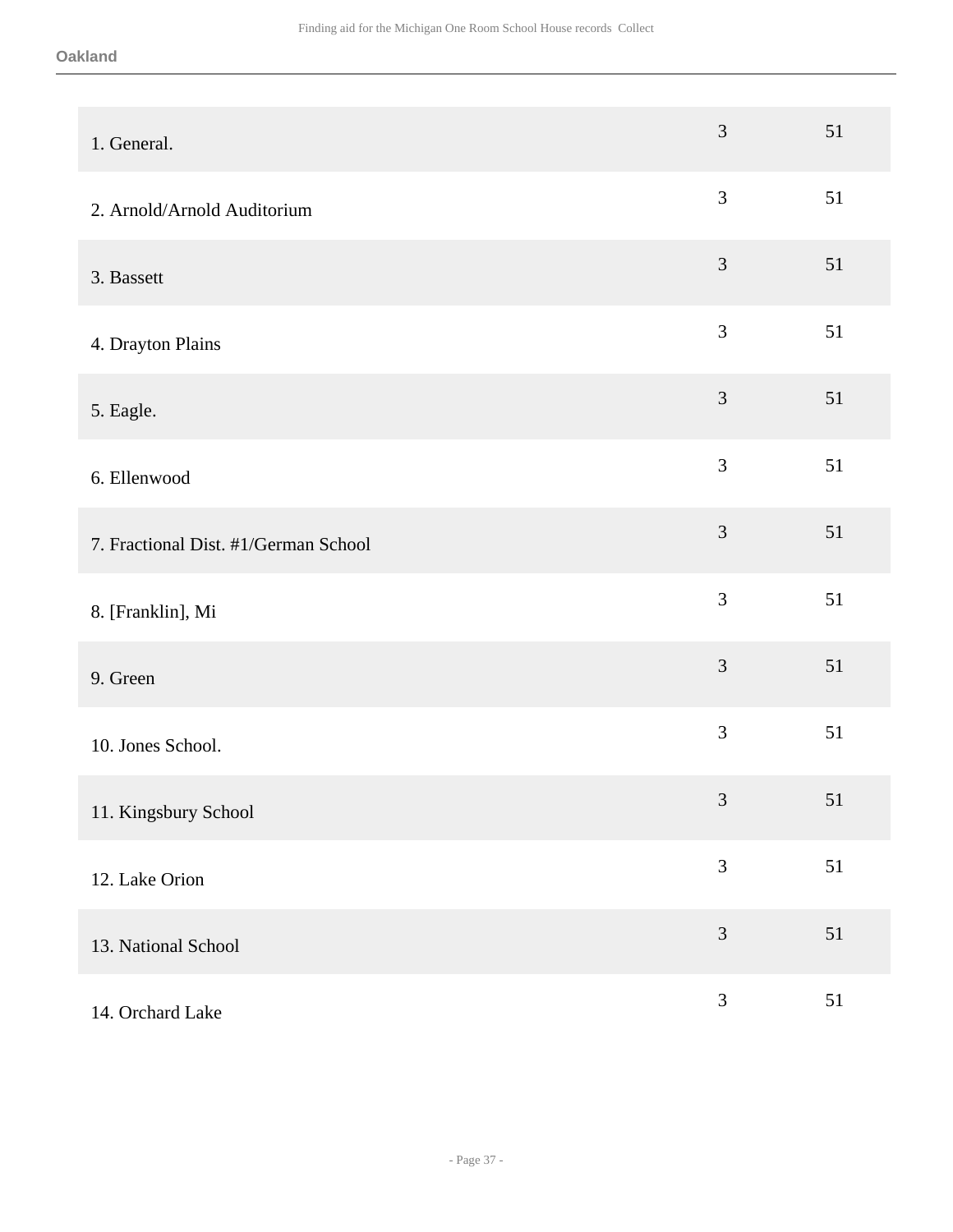| 15. North Oxford School                                            | $\mathfrak{Z}$ | 51            |
|--------------------------------------------------------------------|----------------|---------------|
| 16. Poppleton School/Dist. #8, Troy Museum and Historic Village    | 3              | 51            |
| 17. Red.                                                           | $\mathfrak{Z}$ | 51            |
| 18. Ross,                                                          | 3              | 51            |
| 19. Stone School                                                   | $\mathfrak{Z}$ | 51            |
| 20. Stonecrest/Walled Lake.                                        | 3              | 51            |
| 21. Troy Hall/Troy Union School, Troy Museum and Historic Village. | $\mathfrak{Z}$ | 51            |
| 22. Washburn,                                                      | 3              | 51            |
| 23. Wing Lake                                                      | $\mathfrak{Z}$ | 51            |
| <b>Oceana</b>                                                      |                |               |
|                                                                    | <b>Box</b>     | <b>Folder</b> |
| 1. General.                                                        | 3              | $52\,$        |
| <b>Osceola</b>                                                     |                |               |
|                                                                    | <b>Box</b>     | Folder        |
| 1. General.                                                        | $\mathfrak{Z}$ | 53            |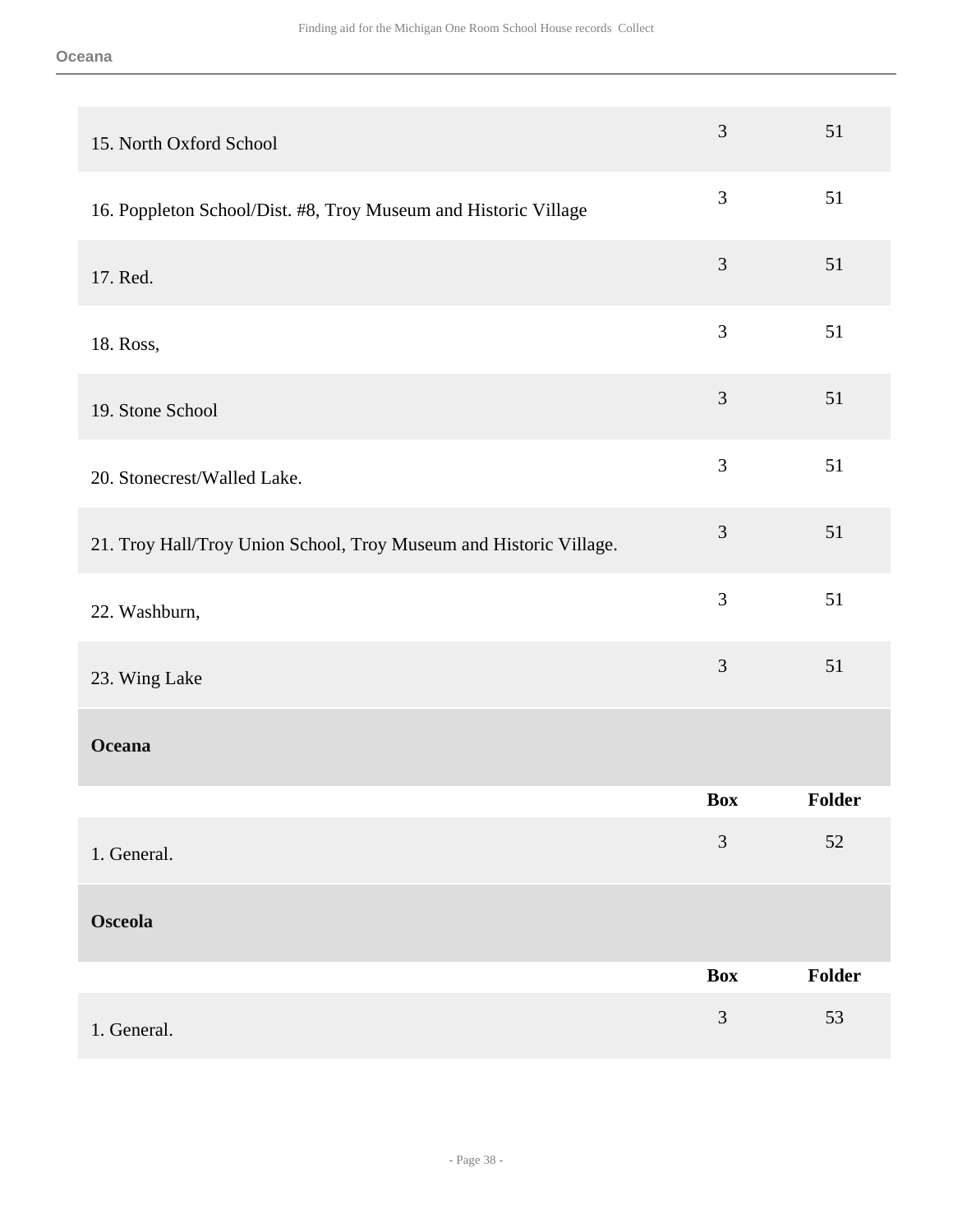| <b>Otsego</b>       |                |        |
|---------------------|----------------|--------|
|                     | <b>Box</b>     | Folder |
| 1. General.         | $\mathfrak{Z}$ | 54     |
| <b>Ottawa</b>       |                |        |
|                     | <b>Box</b>     | Folder |
| 1. General.         | $\mathfrak{Z}$ | 55     |
| 2. Dewitt           | $\mathfrak{Z}$ | 55     |
| <b>Presque Isle</b> |                |        |
|                     | <b>Box</b>     | Folder |
| 1. General.         | $\mathfrak{Z}$ | 56     |
| Roscommon           |                |        |
|                     | Box            | Folder |
| 1. General.         | $\mathfrak{Z}$ | 57     |
| <b>Saginaw</b>      |                |        |
|                     | <b>Box</b>     | Folder |
| 1. General.         | $\mathfrak{Z}$ | 58     |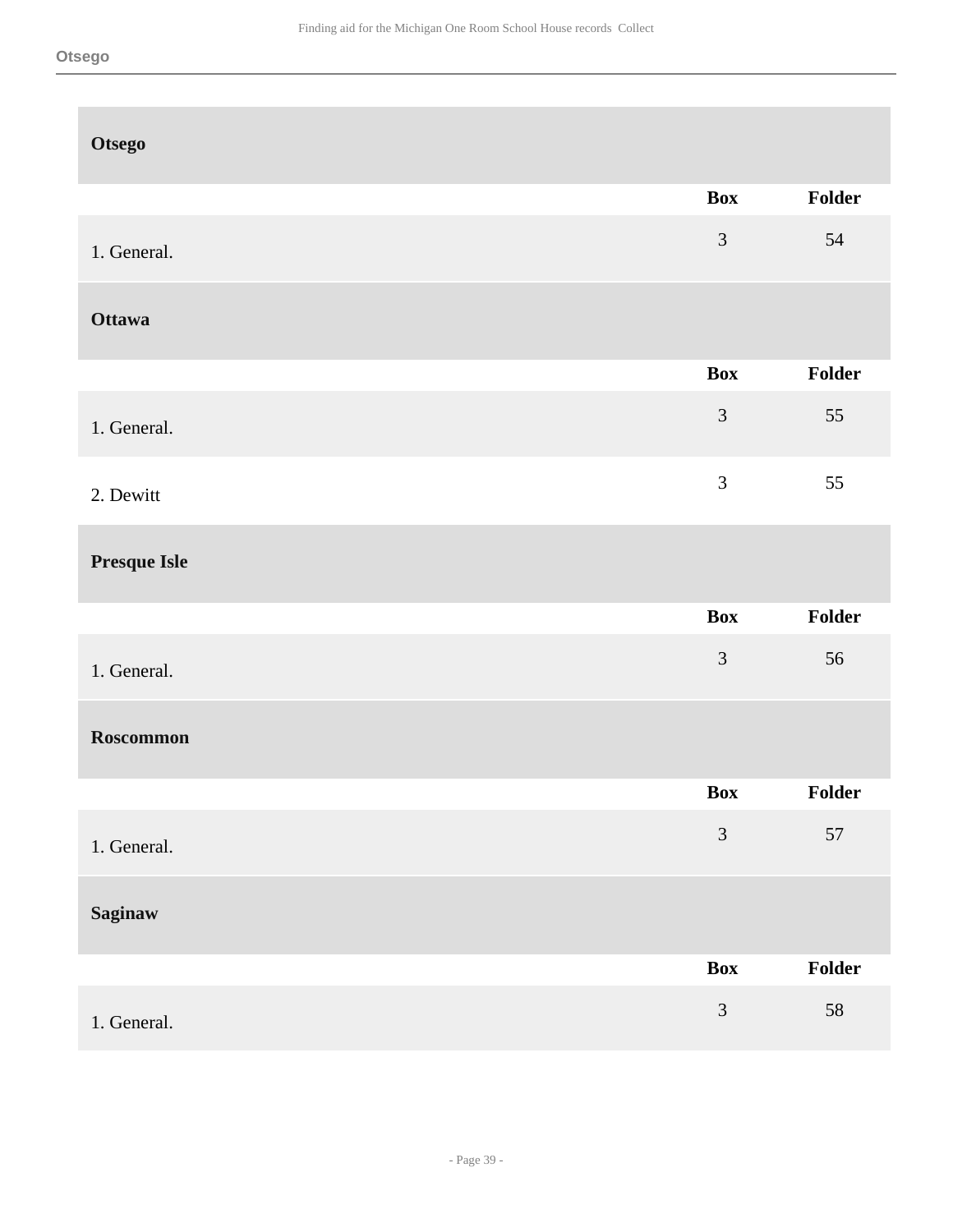| 2. Bridgeport Little Red School House/Popp, Leidline/Dist.#6, | 3              | 58     |
|---------------------------------------------------------------|----------------|--------|
| 3. No form.                                                   | 3              | 58     |
| St. Clair                                                     |                |        |
|                                                               | <b>Box</b>     | Folder |
| 1. General.                                                   | $\mathfrak{Z}$ | 59     |
| 2. [Berville                                                  | 3              | 59     |
| 3. Red Brick Schoolhouse                                      | 3              | 59     |
| St. Joseph                                                    |                |        |
|                                                               | <b>Box</b>     | Folder |
| 1. General.                                                   | 3              | 60     |
| 2. Fabius Twp                                                 | $\mathfrak{Z}$ | 60     |
| 3. Indian Prairie                                             | 3              | 60     |
| 4. Stone School                                               | $\mathfrak{Z}$ | $60\,$ |
| <b>Sanilac</b>                                                |                |        |
|                                                               | Box            | Folder |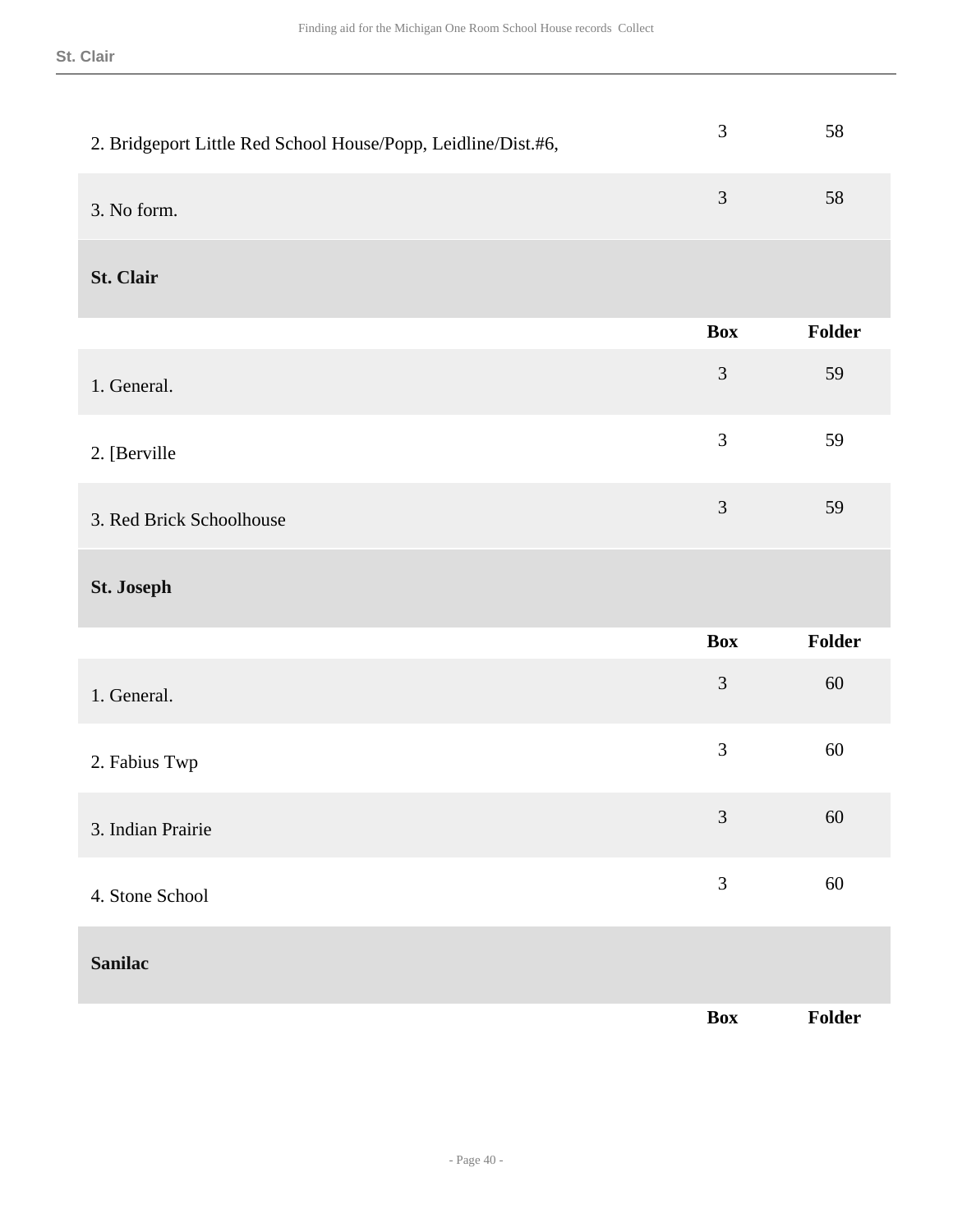| 1. General                            | 3              | 61     |
|---------------------------------------|----------------|--------|
| 2. Violet Jackson Forbush folder      | $\mathfrak{Z}$ | 61     |
| 3. Baker                              | $\mathfrak{Z}$ | 61     |
| 4. Black Creek                        | 3              | 61     |
| 5. Bolsby/Mother Goose Nursery School | $\mathfrak{Z}$ | 61     |
| 6. Huckins                            | 3              | 61     |
| 7. Laing                              | $\mathfrak{Z}$ | 61     |
| 8. Montgomery                         | 3              | 61     |
| Shiawassee                            |                |        |
|                                       | <b>Box</b>     | Folder |
| 1. General.                           | 3              | 62     |
| 2. Burton/Dist. #3 Fractional         | $\mathfrak{Z}$ | 62     |
| 3. Bylerly/McCall                     | 3              | 62     |
| 4. Carland                            | $\mathfrak{Z}$ | 62     |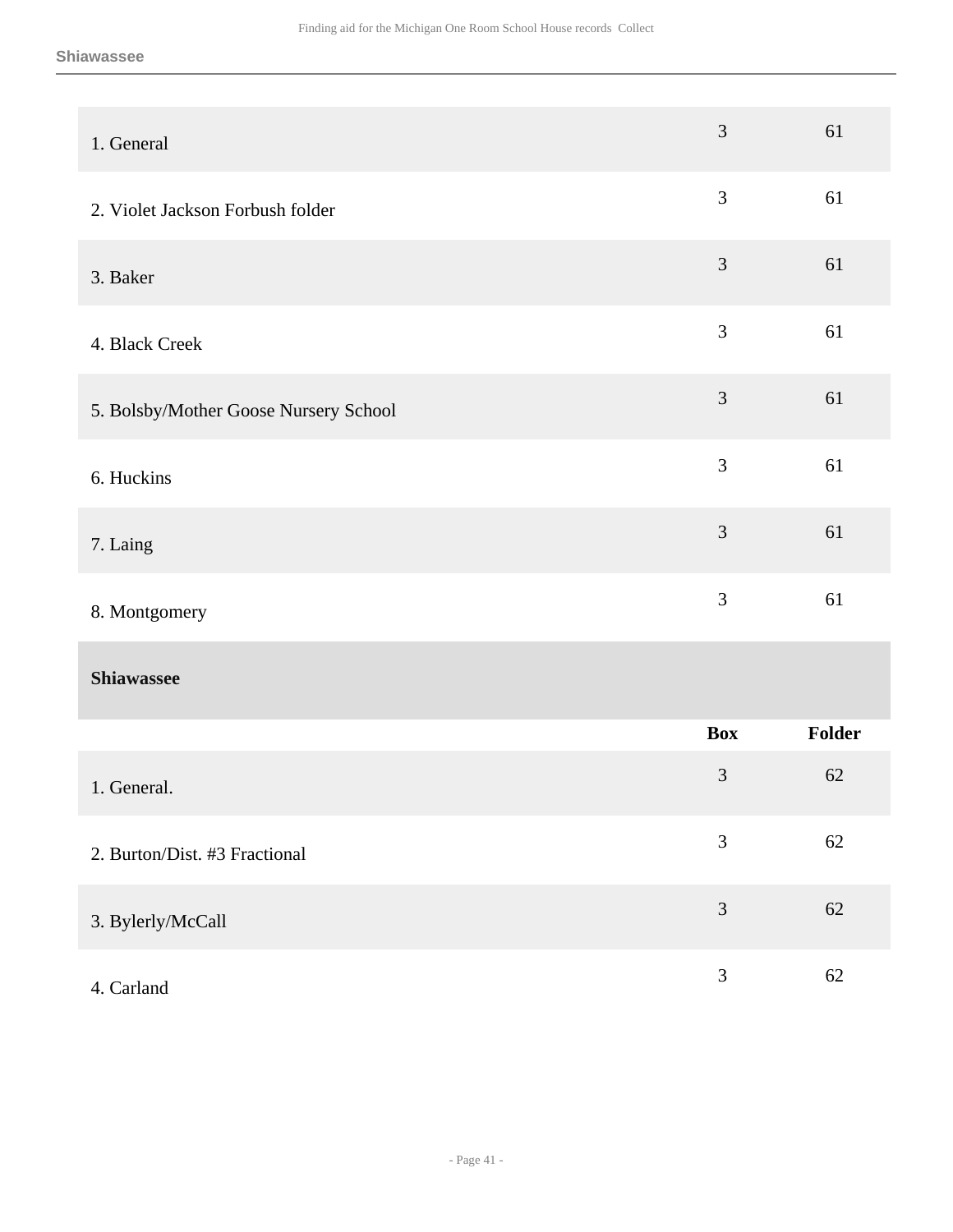| 5. Creek School            | 3              | 62     |
|----------------------------|----------------|--------|
| 6. Dewey                   | 3              | 62     |
| 7. Dist. #6 Fractional     | $\mathfrak{Z}$ | 62     |
| 8. Doolittle/Henderson Sch | $\mathfrak{Z}$ | 62     |
| 9. Eveleth                 | 3              | 62     |
| 10. Fox                    | $\overline{3}$ | 62     |
| 11. Goss                   | $\mathfrak{Z}$ | 62     |
| 12. Green Meadows          | $\overline{3}$ | 62     |
| 13. Hawkins                | 3              | 62     |
| 14. Hinkley                | 3              | 62     |
| 15. Hintz                  | $\mathfrak{Z}$ | 62     |
| 16. Juddville School       | $\overline{3}$ | 62     |
| 17. Kerby/Thompson         | 3              | 62     |
| 18. Leland                 | $\mathfrak{Z}$ | $62\,$ |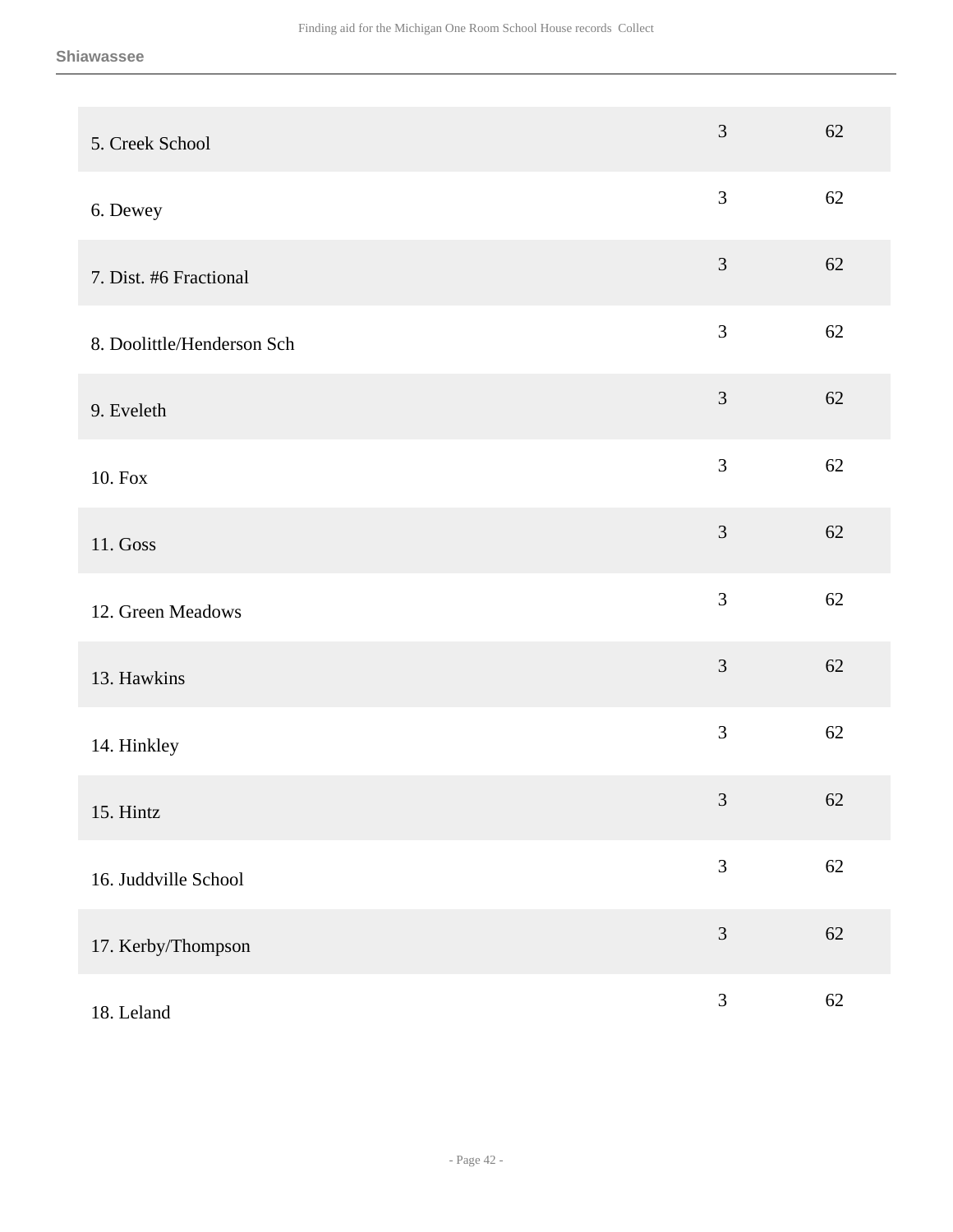| 19. Mead                                                              | 3              | 62 |
|-----------------------------------------------------------------------|----------------|----|
| 20. Morton                                                            | 3              | 62 |
| 21. New Haven Center School                                           | $\mathfrak{Z}$ | 62 |
| 22. Old Bancroft/Dist #3 fractional                                   | 3              | 62 |
| 23. Old Carmody                                                       | 3              | 62 |
| 24. Old Center/Rush Center.                                           | 3              | 62 |
| 25. Old Chalker/Vernon Twp., Dist. #5                                 | 3              | 62 |
| 26. Old Cole                                                          | 3              | 62 |
| 27. Old Doyle                                                         | 3              | 62 |
| 28. (Old) Eddy,                                                       | 3              | 62 |
| 29. Old Easton                                                        | $\mathfrak{Z}$ | 62 |
| 30. Old Fremont/Shiawasse Twp. Dist #4,                               | 3              | 62 |
| 31. Old Hearse (or Hurst)/Antrim Twp. Dist, #2/ Antrim Township Hall. | 3              | 62 |
| 32. Old Holmes                                                        | $\mathfrak{Z}$ | 62 |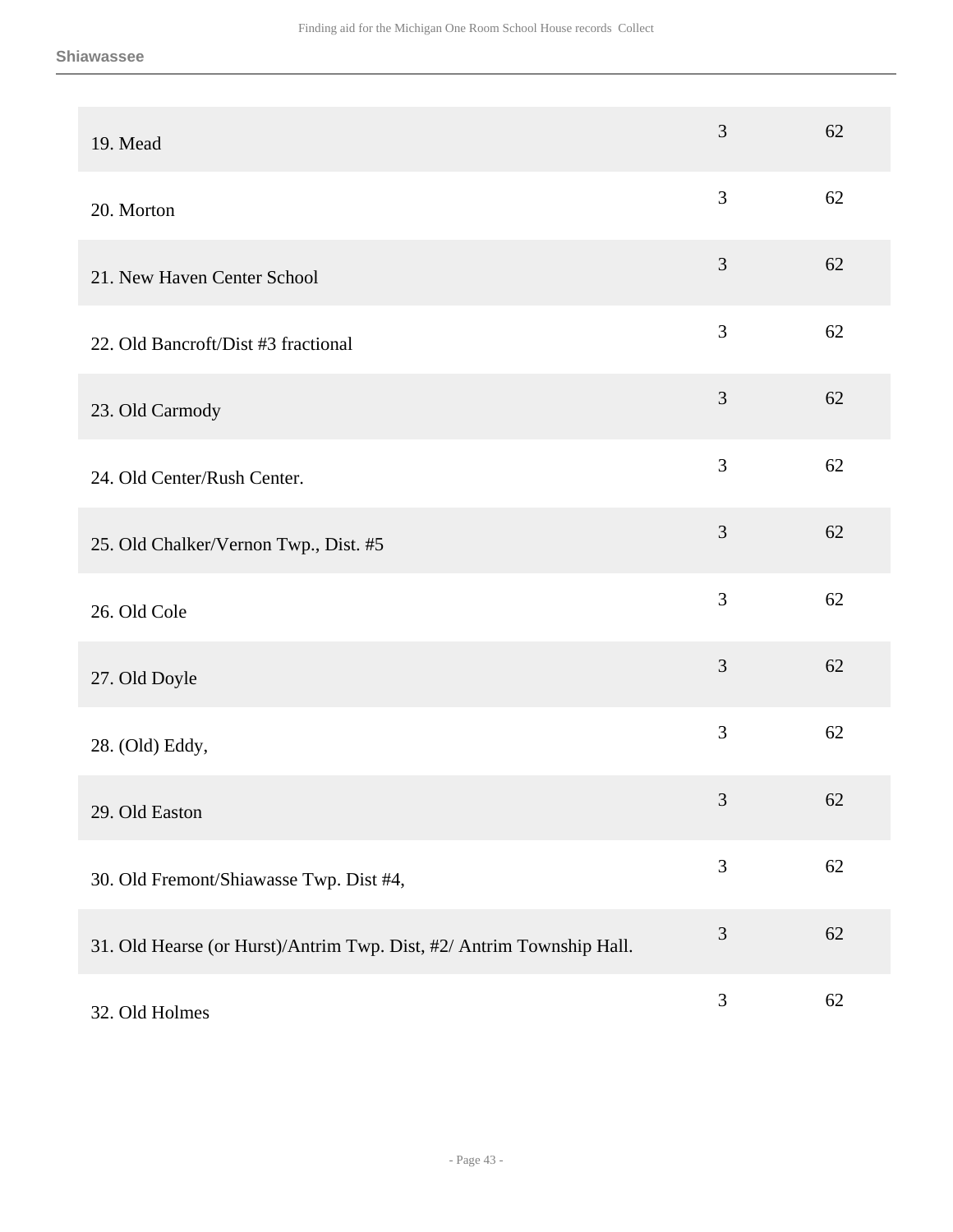| 33. Old Lemon/Shiawasse Twp. Dist #8 | 3              | 62     |
|--------------------------------------|----------------|--------|
| 34. Old Lovejoy/Vernon Twp. Dist. #4 | 3              | 62     |
| 35. Old Mikan/Vernon Twp. Dist. #8   | 3              | 62     |
| 36. Old Octagon/Dist. #1 Fractional  | $\mathfrak{Z}$ | 62     |
| 37. Old Pittsburg                    | $\mathfrak{Z}$ | 62     |
| 38. Old Shiatown                     | 3              | 62     |
| 39. Old Union                        | $\mathfrak{Z}$ | 62     |
| 40. Old White/Vernon Twp. Dist. #9   | 3              | 62     |
| 41. [Owosso/Gilead Baptist Church.   | 3              | 62     |
| 42. Schmidt                          | 3              | 62     |
| 43. Sciota/Sciota Twp. Dist. #3      | $\mathfrak{Z}$ | 62     |
| 44. Underwood/School Dist. #1        | 3              | 62     |
| 45. Walters                          | $\mathfrak{Z}$ | 62     |
| 46. Washburn/Dist #2 fractional      | $\mathfrak{Z}$ | $62\,$ |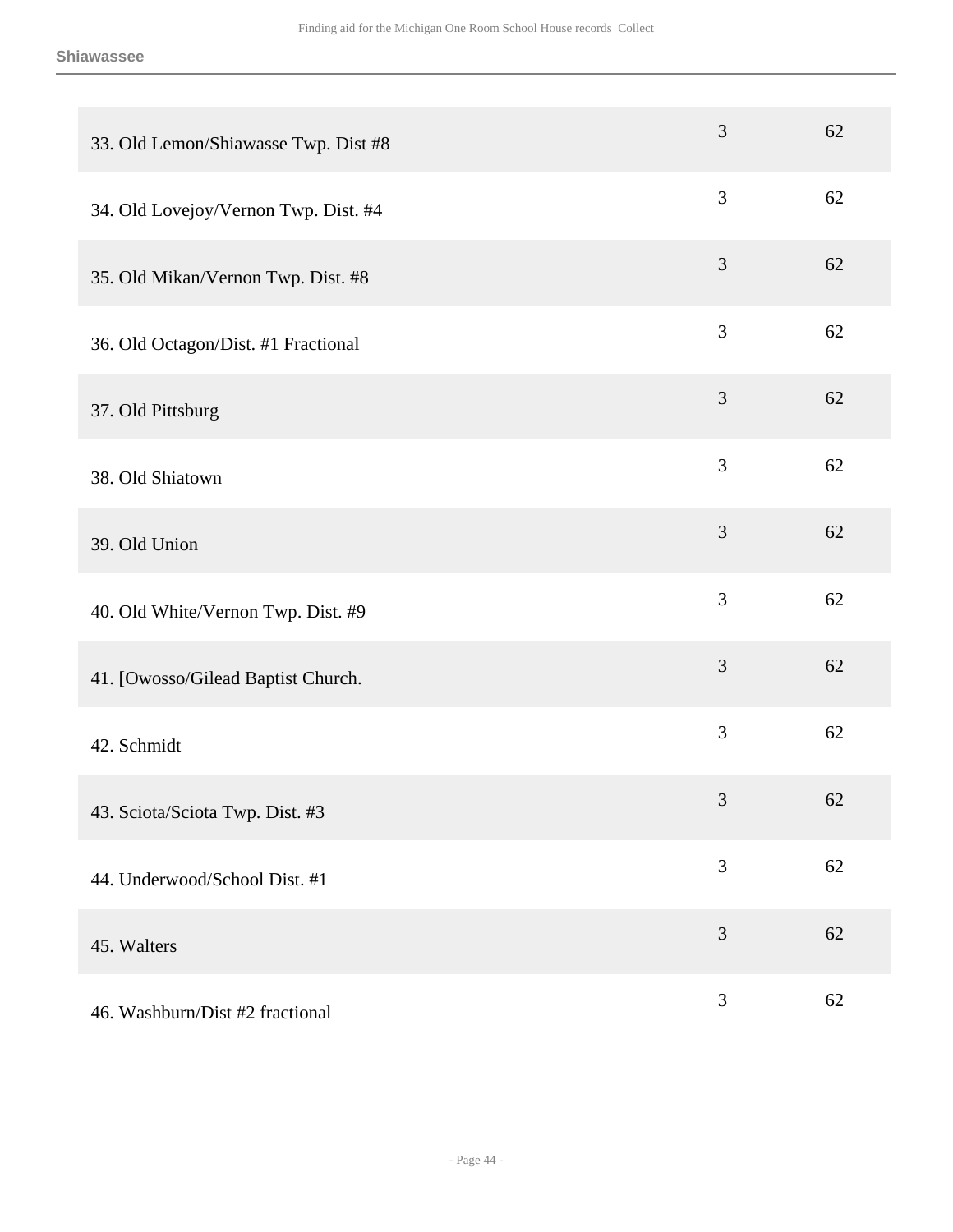| <b>Tuscola</b>       |                |        |
|----------------------|----------------|--------|
|                      | <b>Box</b>     | Folder |
| 1. General.          | $\mathfrak{Z}$ | 63     |
| 2. Columbia Corners. | $\mathfrak{Z}$ | 63     |
| 3. Partlo            | $\mathfrak{Z}$ | 63     |
| Van Buren            |                |        |
|                      | <b>Box</b>     | Folder |
| 1. General.          | $\mathfrak{Z}$ | 64     |
| 2. Chamberlain       | 3              | 64     |
| 3. Code              | 3              | 64     |
| 4. East Valley       | $\mathfrak{Z}$ | 64     |
| 5. Kinney/Dist. #5   | $\mathfrak{Z}$ | 64     |
| 6. Nesbitt           | $\mathfrak{Z}$ | 64     |
| 7. Porter Centre     | $\mathfrak{Z}$ | 64     |
| 8. Wood              | $\mathfrak{Z}$ | 64     |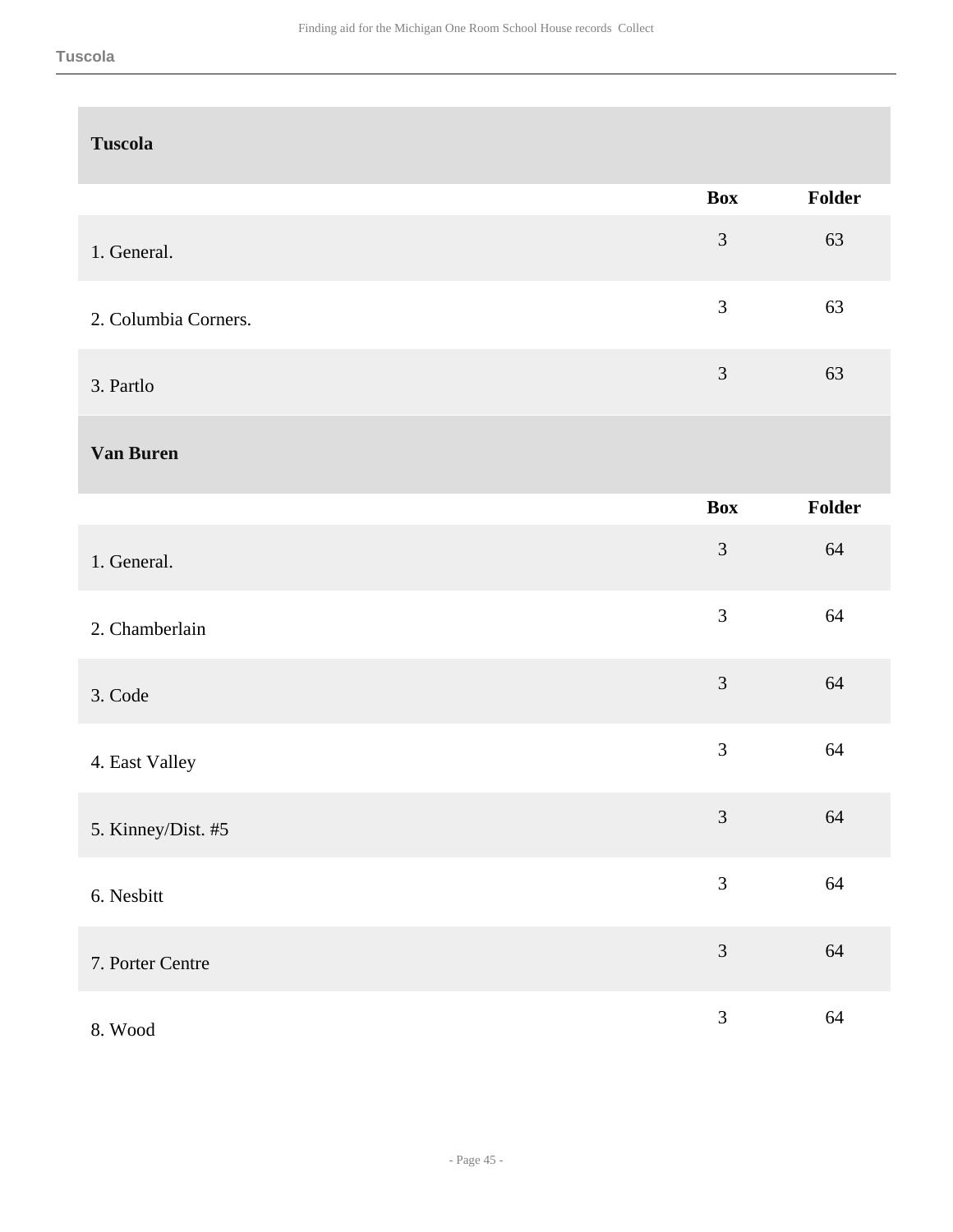| Washtenaw                                |                |        |
|------------------------------------------|----------------|--------|
|                                          | <b>Box</b>     | Folder |
| 1. General.                              | $\mathfrak{Z}$ | 65     |
| 2. Blaess?                               | $\mathfrak{Z}$ | 65     |
| 3. Braue                                 | 3              | 65     |
| 4. Bridgewater Station                   | $\mathfrak{Z}$ | 65     |
| 5. Carpenter                             | $\mathfrak{Z}$ | 65     |
| 6. Curtis/North Territorial/Stone School | $\overline{3}$ | 65     |
| 7. Dixboro                               | $\mathfrak{Z}$ | 65     |
| 8. Dold                                  | 3              | 65     |
| 9. Flintoft                              | $\mathfrak{Z}$ | 65     |
| 10. Fohey                                | $\mathfrak{Z}$ | 65     |
| 11. Frain's Lake                         | $\mathfrak{Z}$ | 65     |
| 12. Gale                                 | $\mathfrak{Z}$ | 65     |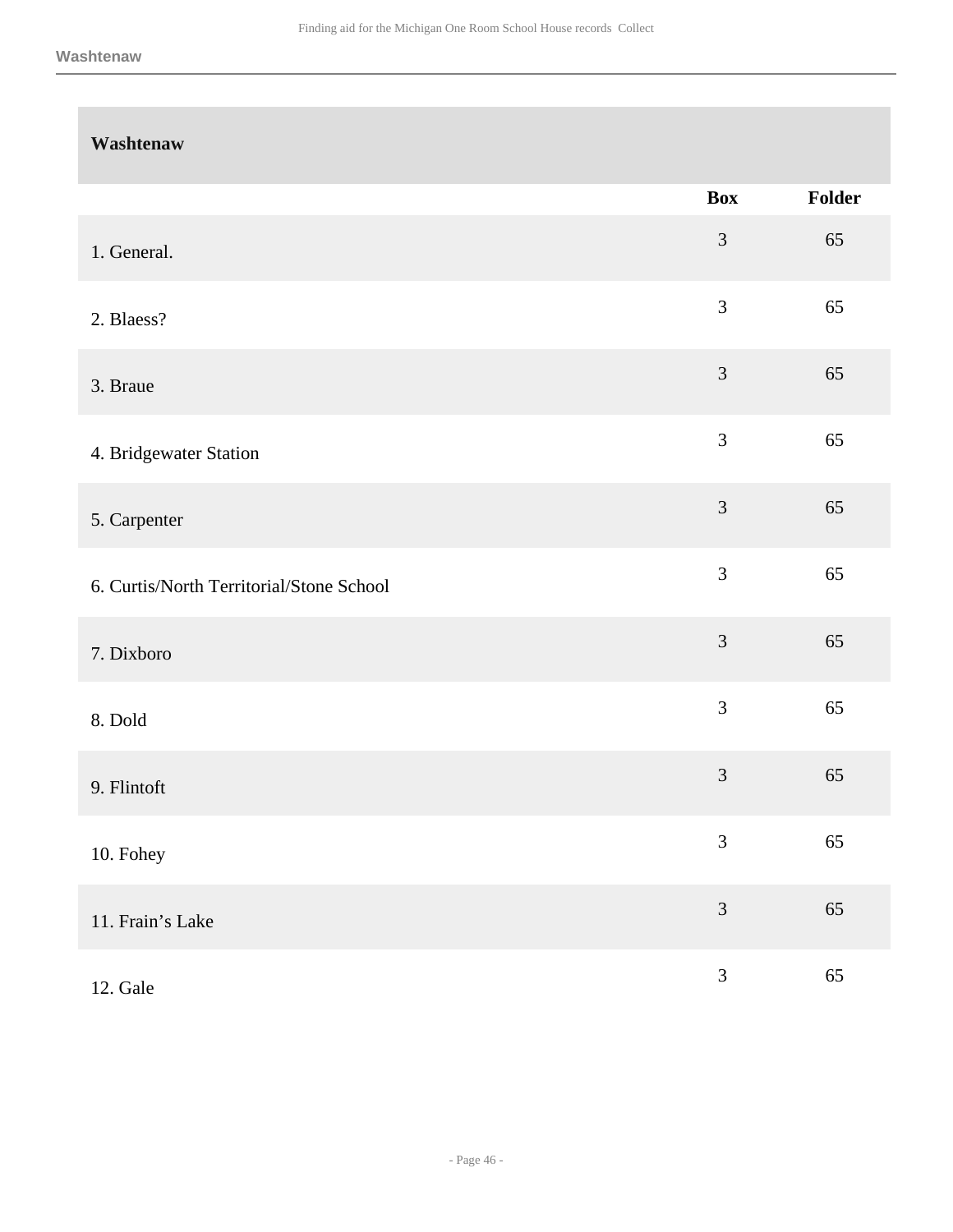| 13. Geddes                            | 3                           | 65 |
|---------------------------------------|-----------------------------|----|
| 14. Geddes Rd.                        | 3                           | 65 |
| 15. Geer [Also listed for Wayne Co.], | $\mathfrak{Z}$              | 65 |
| 16. Gleason/Fractional 12             | 3                           | 65 |
| 17. [Kuhl Family]                     | 3                           | 65 |
| 18. Lancaster                         | 3                           | 65 |
| 19. Leland                            | 3                           | 65 |
| 20. Lowden.                           | 3                           | 65 |
| 21. Lyndon Center                     | 3                           | 65 |
| 22. Merrill                           | 3                           | 65 |
| 23. Morgan                            | $\ensuremath{\mathfrak{Z}}$ | 65 |
| 24. Mowry                             | 3                           | 65 |
| 25. North Rosebush                    | 3                           | 65 |
| 26. Popkins                           | 3                           | 65 |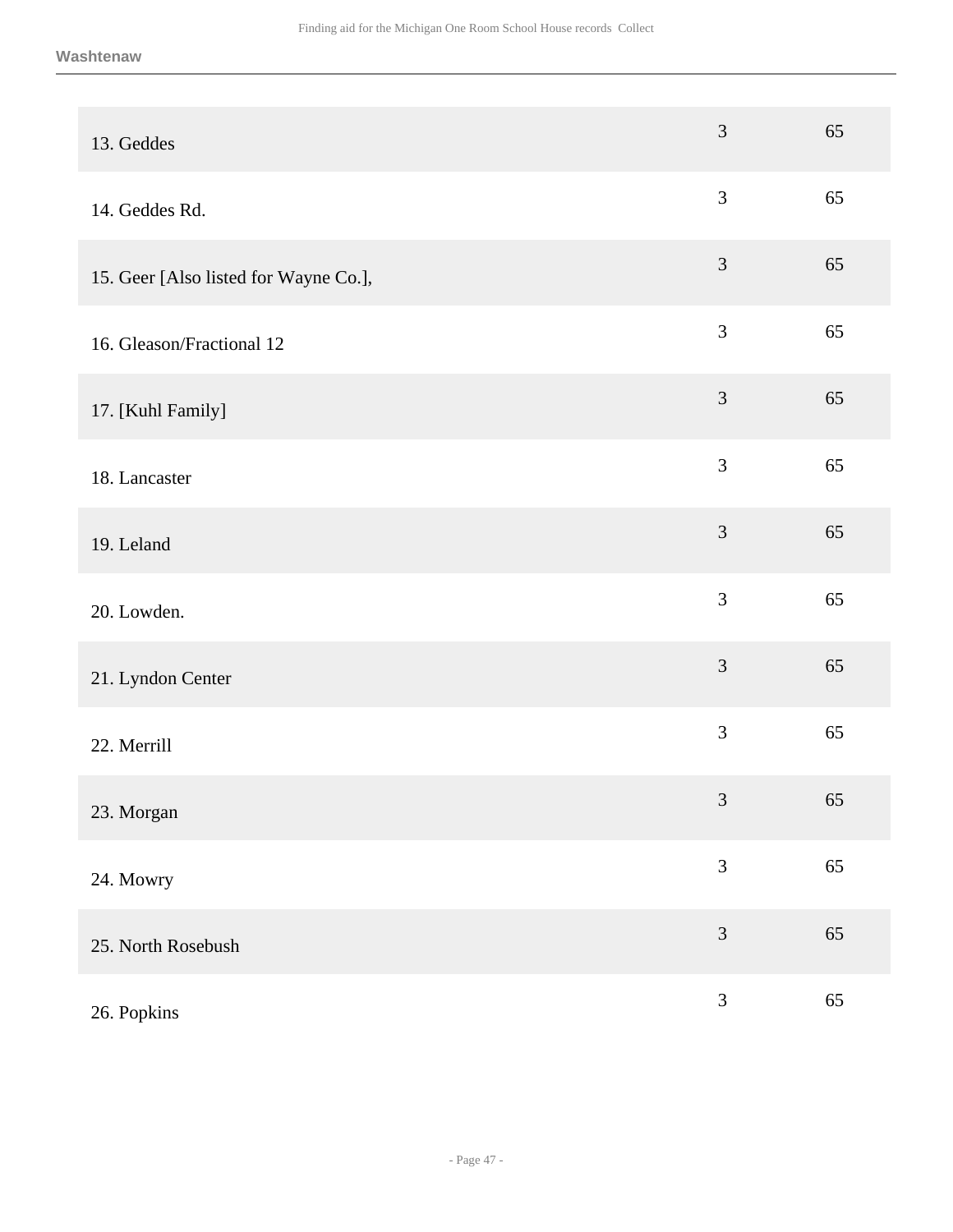| 27. Rogers Corners                            | 3              | 65 |
|-----------------------------------------------|----------------|----|
| 28. St. Thomas,                               | $\mathfrak{Z}$ | 65 |
| 29. Schumacher                                | $\mathfrak{Z}$ | 65 |
| 30. Silverlake                                | $\mathfrak{Z}$ | 65 |
| 31. Spaford Family,                           | $\mathfrak{Z}$ | 65 |
| 32. Spiegelberg                               | 3              | 65 |
| 33. Stone/#8 Fractional                       | $\mathfrak{Z}$ | 65 |
| 34. Sutton                                    | $\mathfrak{Z}$ | 65 |
| 35. Tamarack                                  | 3              | 65 |
| 36. Townline/Superior #1 fractional/Stafford, | $\mathfrak{Z}$ | 65 |
| 37. Valentine                                 | $\mathfrak{Z}$ | 65 |
| 38. Wagner                                    | 3              | 65 |
| 39. Welch's Corners                           | 3              | 65 |
| 40. Worden                                    | $\mathfrak{Z}$ | 65 |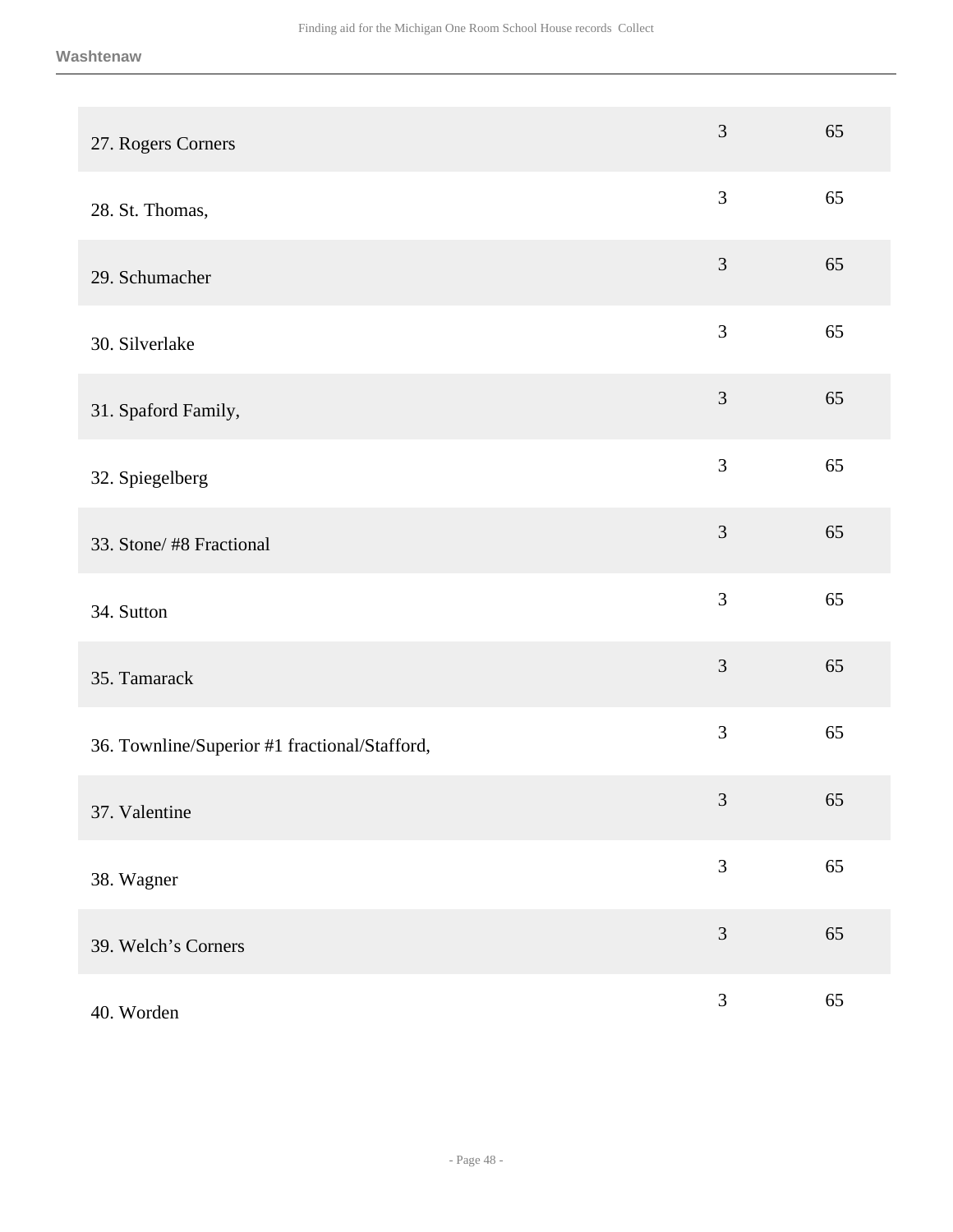| <b>Wayne</b>                                                    |                |        |
|-----------------------------------------------------------------|----------------|--------|
|                                                                 | <b>Box</b>     | Folder |
| 1. General                                                      | 3              | 66     |
| 2. Canton Center/Canton Historical Museum.                      | $\mathfrak{Z}$ | 66     |
| 3. Cherry Hill                                                  | $\mathfrak{Z}$ | 66     |
| 4. Geer? [See Geer also listed for Washtenaw Co.]               | $\mathfrak{Z}$ | 66     |
| 5. Hanford                                                      | $\mathfrak{Z}$ | 66     |
| 6. Hinman                                                       | 3              | 66     |
| 7. Hough                                                        | 3              | 66     |
| 8. McGuffey School, Greenfield Village                          | $\mathfrak{Z}$ | 66     |
| 9. Miller, Greenfield Village.                                  | 3              | 66     |
| 10. Newburg/Greenmead Historic Site, Livonia Historical Village | $\mathfrak{Z}$ | 66     |
| 11. Perrinsville                                                | $\mathfrak{Z}$ | 66     |
| 12. Scotch Settlement School, Greenfield Village.               | $\mathfrak{Z}$ | 66     |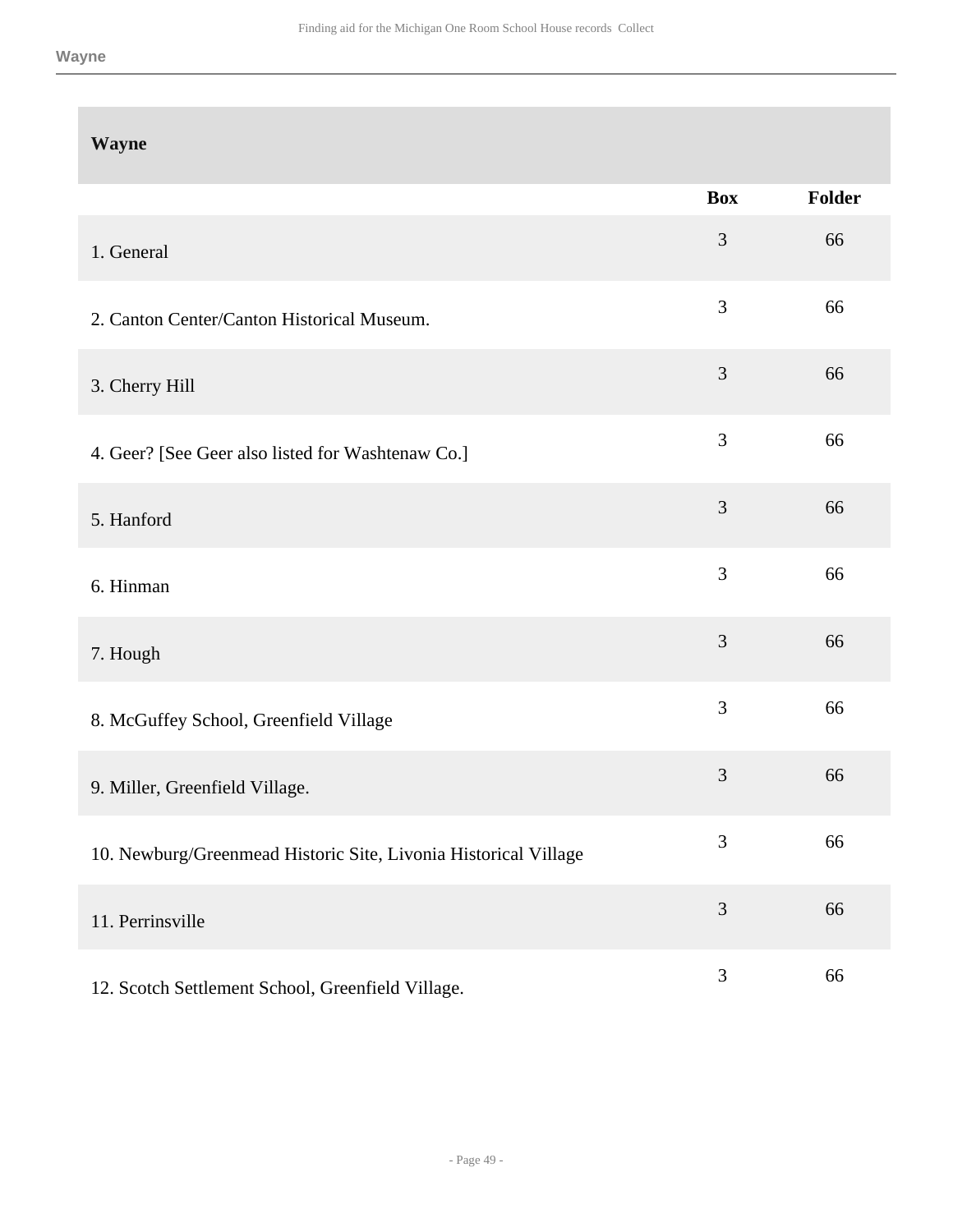<span id="page-49-0"></span>

| 13. Sheldon,                             | 3              | 66             |
|------------------------------------------|----------------|----------------|
| 14. Wallaceville/Little Red Schoolhouse, | $\mathfrak{Z}$ | 66             |
| 15. Wash Oak                             | $\mathfrak{Z}$ | 66             |
| 16. Whiteford Center.                    | 3              | 66             |
| 17. William Allan Academy (current name  | $\mathfrak{Z}$ | 66             |
| Wexford                                  |                |                |
|                                          | <b>Box</b>     | Folder         |
|                                          |                |                |
| 1. General                               | $\mathfrak{Z}$ | 67             |
| <b>Miscellaneous</b>                     |                |                |
|                                          | <b>Box</b>     | Folder         |
| Bob Kujawa Summary Lists                 | $\overline{4}$ | $\mathbf{1}$   |
| 2 Alcona. Lists.                         | $\overline{4}$ | $\overline{2}$ |
| 3 Alcona. Greenbush.                     | $\overline{4}$ | $\mathfrak{Z}$ |
| 4 Alcona. Mt. Jay.                       | $\overline{4}$ | $\overline{4}$ |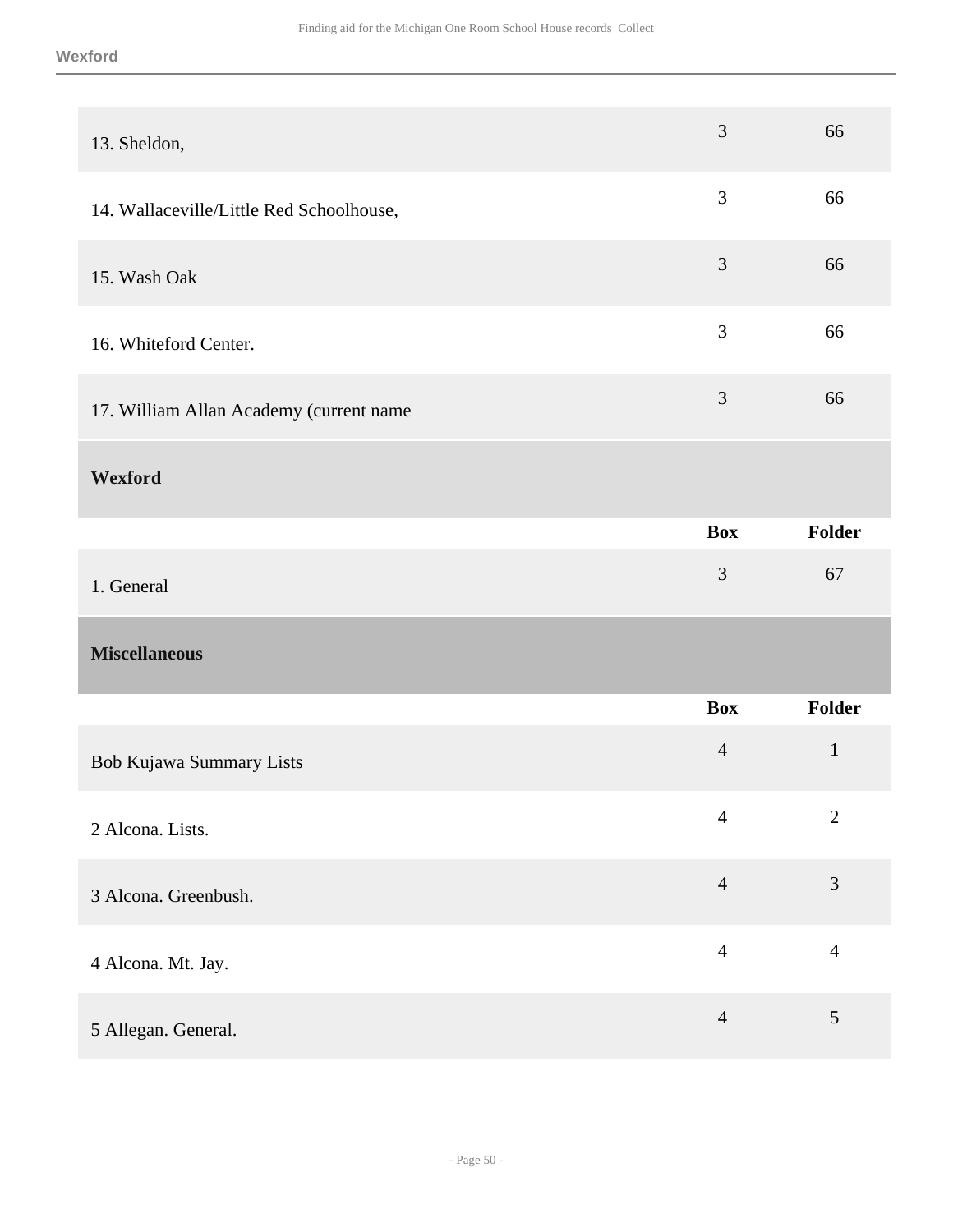| 6 Alpena. Lists.                                                                                                                                                                                                      | $\overline{4}$ | 6              |
|-----------------------------------------------------------------------------------------------------------------------------------------------------------------------------------------------------------------------|----------------|----------------|
| 7 Alpena. Green School.                                                                                                                                                                                               | $\overline{4}$ | $\overline{7}$ |
| 8 Antrim. Lists.                                                                                                                                                                                                      | $\overline{4}$ | $8\,$          |
| 9 Antrim                                                                                                                                                                                                              | $\overline{4}$ | 9              |
|                                                                                                                                                                                                                       |                | <b>Box</b>     |
| Basic Files, by counties.                                                                                                                                                                                             |                | 3              |
| Class photo, Sage School, Saranac, MI, 1927. 2002.063                                                                                                                                                                 |                | 5              |
| Museum/Archives set, by counties                                                                                                                                                                                      |                |                |
|                                                                                                                                                                                                                       |                | <b>Box</b>     |
| Burch School [mention in the Block School Dist. Source]                                                                                                                                                               |                | $\overline{4}$ |
| Clark School. NW School Dist. #2 fractional (Sparta/Tyrone Twp.) / Block School<br>District, Sparta Twp. [Data from an unidentified publication] In 1979 leased to Sheriff's<br>Dept., which renovated for their use. |                | $\overline{4}$ |
| School at corner of Tyrone Ave. and 21 Mile Rd. Longcore Dist. [mention in the Block<br>School                                                                                                                        |                | $\overline{4}$ |
|                                                                                                                                                                                                                       |                |                |

Rayle Correspondence, not all may be in this County.

**Box**